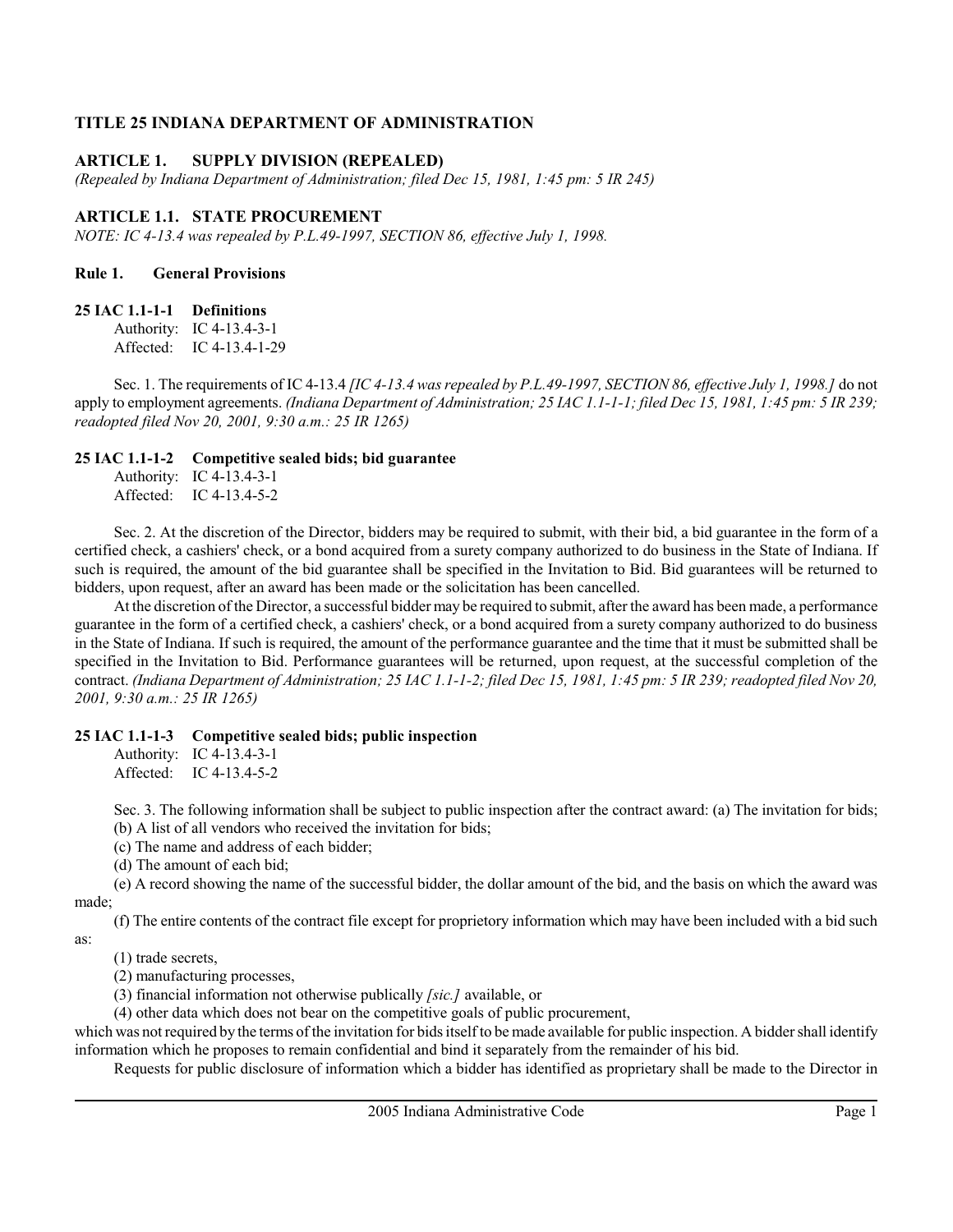writing. The Director shall examine the information to determine the validity of the bidder's request for confidentiality and shall inform the bidder of his decision, which decision shall become a part of the contract file. (Indiana Department of Administration; 25 IAC 1.1-1-3; filed Dec 15, 1981, 1:45 pm: 5 IR 239; readopted filed Nov 20, 2001, 9:30 a.m.: 25 IR 1265)

### 25 IAC 1.1-1-4 Competitive sealed bids; withdrawal

Authority: IC 4-13.4-3-1 Affected: IC 4-13.4-5-2

Sec. 4. Withdrawal of a bid shall be permitted before the exact date and hour for submission of bids, either by an agent of the bidder bearing proper authorization and identification who shall receive and sign for the unopened bid packet, or by the timely receipt of a certified letter or telegram from the bidder.

A bid already submitted may be modified by withdrawal of the bid as provided above and resubmission of the modified bid before the exact date and hour for submission of bids. The bid may also be modified by the timely receipt of a certified letter or telegram from the bidder.

Neither the staff nor the facilities of the department of administration shall be available to a bidder desiring to make modifications.

The Commissioner has the authority to cancel awards or contracts based on bid mistakes when he determines that such action is in the best interest of the state. Such action shall be supported by a written determination made by the Commissioner.

This rule [this section] shall also apply to competitive sealed proposals. (Indiana Department of Administration; 25 IAC 1.1-1-4; filed Dec 15, 1981, 1:45 pm: 5 IR 239; readopted filed Nov 20, 2001, 9:30 a.m.: 25 IR 1265)

### 25 IAC 1.1-1-5 Competitive sealed proposals; bid guarantee

Authority: IC 4-13.4-3-1 Affected: IC 4-13.4-5-4

Sec. 5. At the discretion of the Director, offerors may be required to submit, with their proposal, a proposal guarantee in the form of a certified check, a cashiers' check, or a bond acquired from a surety company authorized to do business in the State of Indiana. If such is required, the amount of the proposal guarantee shall be specified in the Request for Proposals (RFPs). Proposal guarantees will be returned to offerors, upon request, after the execution of the contract.

At the discretion of the Director, a successful offeror may be required to submit, after the award has been made, a performance guarantee in the form of a certified check, a cashiers' check, or a bond acquired from a surety company authorized to do business in the State of Indiana. If such is required, the amount of the performance guarantee and the time that it must be submitted shall be specified in the Request for Proposals. Performance guarantees will be returned, upon request, at the successful completion of the contract. (Indiana Department of Administration; 25 IAC 1.1-1-5; filed Dec 15, 1981, 1:45 pm: 5 IR 240; readopted filed Nov 20, 2001, 9:30 a.m.: 25 IR 1265)

# 25 IAC 1.1-1-6 Competitive sealed proposals; public inspection

Authority: IC 4-13.4-3-1 Affected: IC 4-13.4-5-4

Sec. 6. The following information shall be subject to public inspection after the contract award: (a) The request for proposals; (b) A list of all vendors who received the request for proposals;

(c) The name and address of each offeror;

(d) The amount of each offer;

(e) A record showing the name of the successful offeror, the dollar amount of the offer, and the basis on which the award was made.

(f) The entire contents of the contract file except for proprietory information which may have been included with an offer such

as:

(1) trade secrets,

(2) manufacturing processes,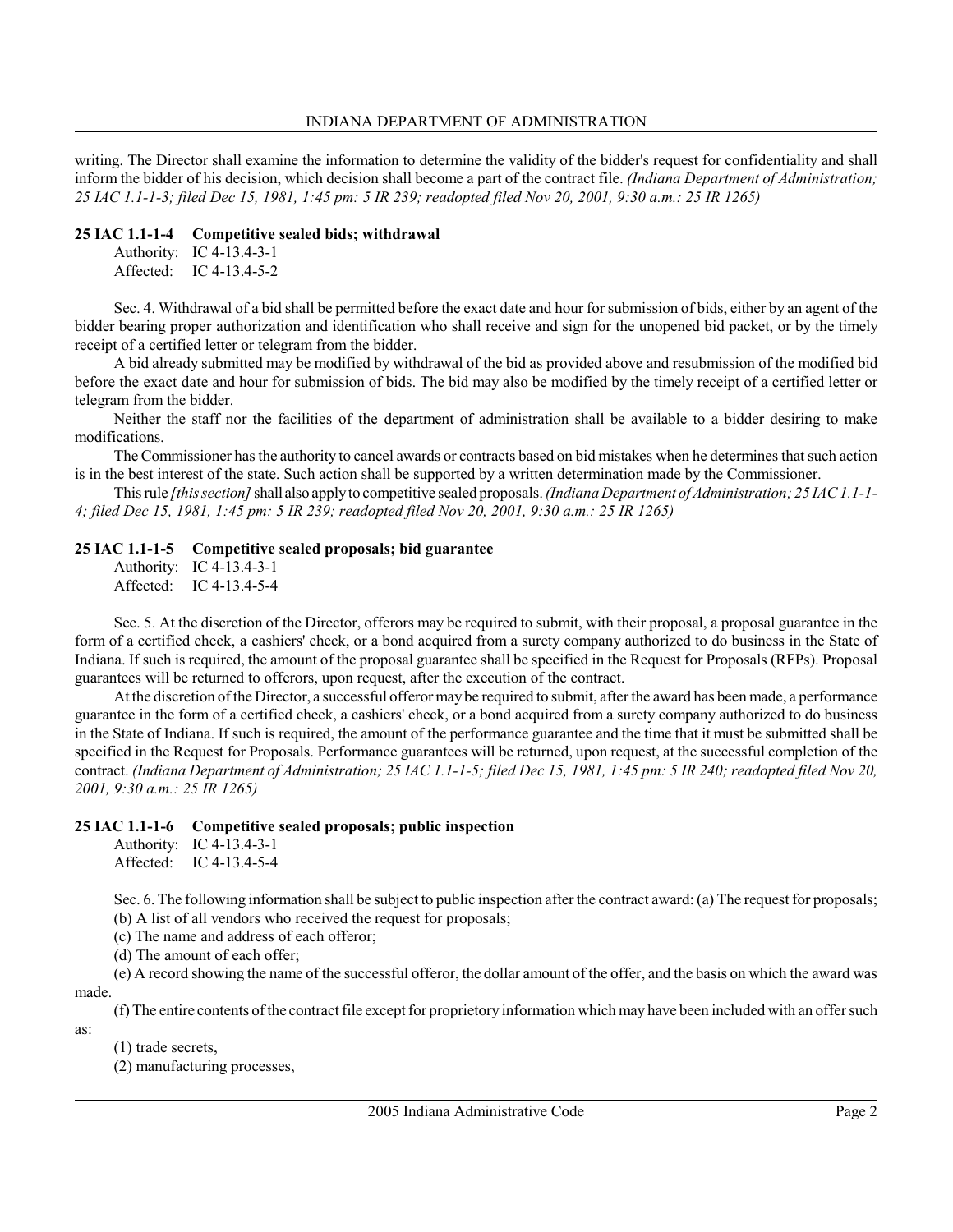(3) financial information not otherwise publically [sic.] available, or

(4) other data which does not bear on the competitive goals of public procurement,

which was not required by the terms of the request for proposals itself to be made available for public inspection. An offeror shall identify information which he proposes to remain confidential and bind it separately from the remainder of his offer.

Requests for public disclosure of information which an offeror has identified as proprietary shall be made to the Director in writing. The Director shall examine the information to determine the validity of the offeror's request for confidentiality and shall inform the offeror of his decision, which decision shall become a part of the contract file.

After opening, but prior to the contract award, the following information shall be subject to public inspection: (a) the request for proposals; (b) a list of all vendors who received the request for proposals; (c) the name and address of each offeror. *(Indiana*) Department of Administration; 25 IAC 1.1-1-6; filed Dec 15, 1981, 1:45 pm: 5 IR 240; readopted filed Nov 20, 2001, 9:30 a.m.: 25 IR 1265)

# 25 IAC 1.1-1-7 Competitive sealed proposals; clarification

Authority: IC 4-13.4-3-1 Affected: IC 4-13.4-5-4

Sec. 7. As provided for in the request for proposals, discussions may be conducted with responsible offerors, who submit proposals determined to be reasonably susceptible of being selected for award, for the purpose of clarification to assure full understanding of, and responsiveness to, the solicitation requirements.

No discussions shall be held with an offeror whose proposal fails to meet a mandatory requirement of the RFP.

Discussions shall be held to: (a) promote understanding of the State's requirements and the offerors' proposals; and

(b) facilitate arriving at a contract that will be most advantageous to the State, taking into consideration price and other evaluation factors set forth in the RFP.

In conducting discussions, there must be no disclosure of any information derived from proposals submitted by competing offerors.

The only factors or criteria that may be used in the evaluation of proposals are those specified in the request for proposals. The requirements of the RFP shall not be altered.

After identification of the responsible offeror whose proposal appears to be the most advantageous to the State, the State will enter into contract preparation activities with the offeror. If at any time the contract preparation activities are judged to be ineffective, the State may cease all activities with that offeror and begin contract preparation activities with the next highest ranked offeror. This process may continue until a completed contract is executed. The State reserves the right to cease all contract preparation activities at any time and to reject all proposals if such action is determined by the Commissioner to be in the best interest of the State. (Indiana Department of Administration; 25 IAC 1.1-1-7; filed Dec 15, 1981, 1:45 pm: 5 IR 240; readopted filed Nov 20, 2001, 9:30 a.m.: 25 IR 1265)

# 25 IAC 1.1-1-8 Competitive sealed proposals; determination (Repealed)

Sec. 8. (Repealed by Indiana Department of Administration; filed Feb 25, 1994, 10:00 a.m.: 17 IR 1518)

# 25 IAC 1.1-1-9 Small purchases

| Authority: | IC 4-13.4-3-1 |
|------------|---------------|
| Affected:  | IC 4-13.4-5-5 |

Sec. 9. All purchases for which the amount of the ultimate expenditure is estimated not to exceed the amount set out in IC 4-13.4-5-5(a) [IC 4-13.4 was repealed by P.L.49-1997, SECTION 86, effective July 1, 1998.] may be made either upon competitive sealed bids or in the open market, at the discretion of the Director. If made in the open market, a manually signed quote must be secured and shall be filed with the requisition. If practicable, two or three quotes shall be secured, but failure to do so shall not prevent the purchase from being made. (Indiana Department of Administration; 25 IAC 1.1-1-9; filed Dec 15, 1981, 1:45 pm: 5 IR 241; readopted filed Nov 20, 2001, 9:30 a.m.: 25 IR 1265)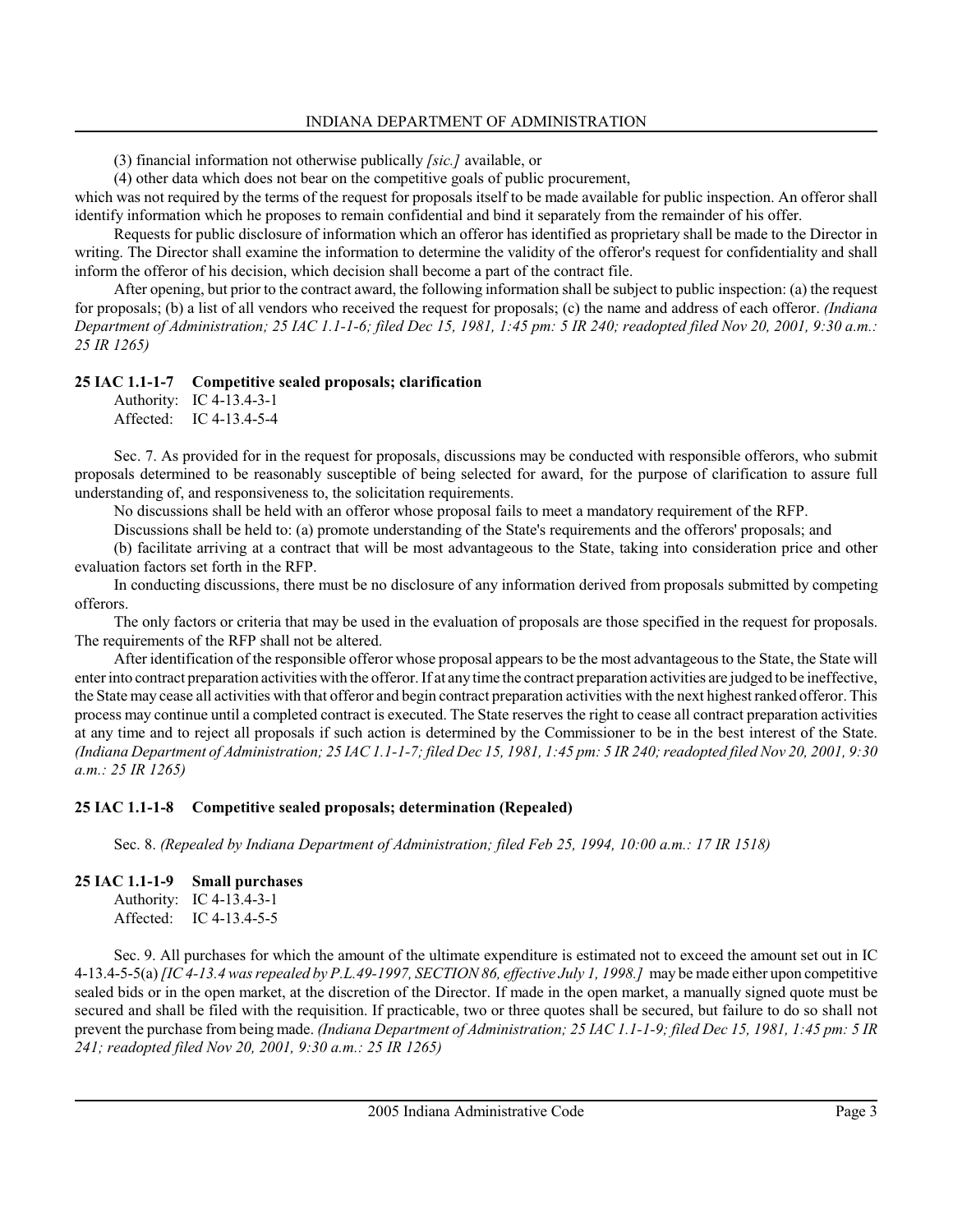#### 25 IAC 1.1-1-10 Sole source procurement

Authority: IC 4-13.4-3-1 Affected: IC 4-13.4-5-6

Sec. 10. (a) The signature of the governor on a contract satisfies the requirements of this section for the governor's written approval.

(b) In instances where the compatibility of equipment, accessories or replacement parts is the paramount consideration, a contract may be awarded without formal competition when the Commissioner states in writing his determination that there is only one (1) source which meets the agency's reasonable requirements, on the basis of a written justification submitted by the head of the state agency desiring to procure such supplies.

(c) In the case of high technology supplies, or a combination of supplies and services, such as word processing systems, a contract may be awarded without formal competition when the commissioner states in writing his determination that there is only one (1) source which meets the agency's reasonable requirements, on the basis of a specific written recommendation by the data processing division of the department of administration, developed as the result of a formal analysis of the state agency's needs undertaken by the division which meets the criteria established by the division, including cost factors.

(d) In the case of services not to exceed fifty thousand dollars (\$50,000), a contract may be awarded without formal competition when the Commissioner states in writing his determination that there is only one (1) source which meets the agency's reasonable requirements, on the basis of a written justification submitted by the head of the state agency desiring to procure such services.

(e) A contract may be awarded for a supply or service without competition in other instances when the Commissioner states in writing his determination that there is only one (1) source for the required supply or service. (Indiana Department of Administration; 25 IAC 1.1-1-10; filed Dec 15, 1981, 1:45 pm: 5 IR 241; filed Jul 5, 1983, 3:22 pm: 6 IR 1371; readopted filed Nov 20, 2001, 9:30 a.m.: 25 IR 1265)

#### 25 IAC 1.1-1-11 Emergency procurements

| Authority: | IC $4-13.4-3-1$ |
|------------|-----------------|
| Affected:  | IC $4-13.4-5-7$ |

Sec. 11. An emergency condition is a situation which creates a threat to the public health, welfare or safety such as may arise by reason of floods, epidemics, riots, equipment failures, or such other reason as may be proclaimed by the Governor, or determined by the Commissioner. The existence of such conditions create an immediate and serious need for supplies or services that cannot be met through normal procurement methods, and the lack of which would seriously threaten: (1) the functioning of state government; (2) the preservation or protection of property; or (3) the health or safety of any person.

Any state agency may make emergency procurements of up to \$1,500 for the repair of moveable equipment without prior Department of Administration approval when an emergency condition, as defined above, arises and the need cannot be met through normal procurement methods. Whenever practical, however, approval by the Commissioner or Director shall be obtained prior to the procurement. Emergency procurements of \$1,500 or more require the prior approval of the Commissioner or Director, either in writing or orally followed by written confirmation.

The procurement procedure used shall be selected to assure that the required supplies or services can be procured in time to meet the emergency. Given this constraint, such competition as is practicable shall be obtained. The agency head shall make a written determination stating the basis for an emergency procurement and for the selection of the particular contractor. Such determination shall be sent promptly to the Director. (Indiana Department of Administration; 25 IAC 1.1-1-11; filed Dec 15, 1981, 1:45 pm: 5 IR 241; readopted filed Nov 20, 2001, 9:30 a.m.: 25 IR 1265)

#### 25 IAC 1.1-1-12 Procurement by federal supply service schedules

Authority: IC 4-13.4-3-1 Affected: IC 4-13.4-5-7

Sec. 12. (a) "Procurement" from federal supply service schedules includes buying, purchasing, renting, leasing, or otherwise acquiring any supplies or services.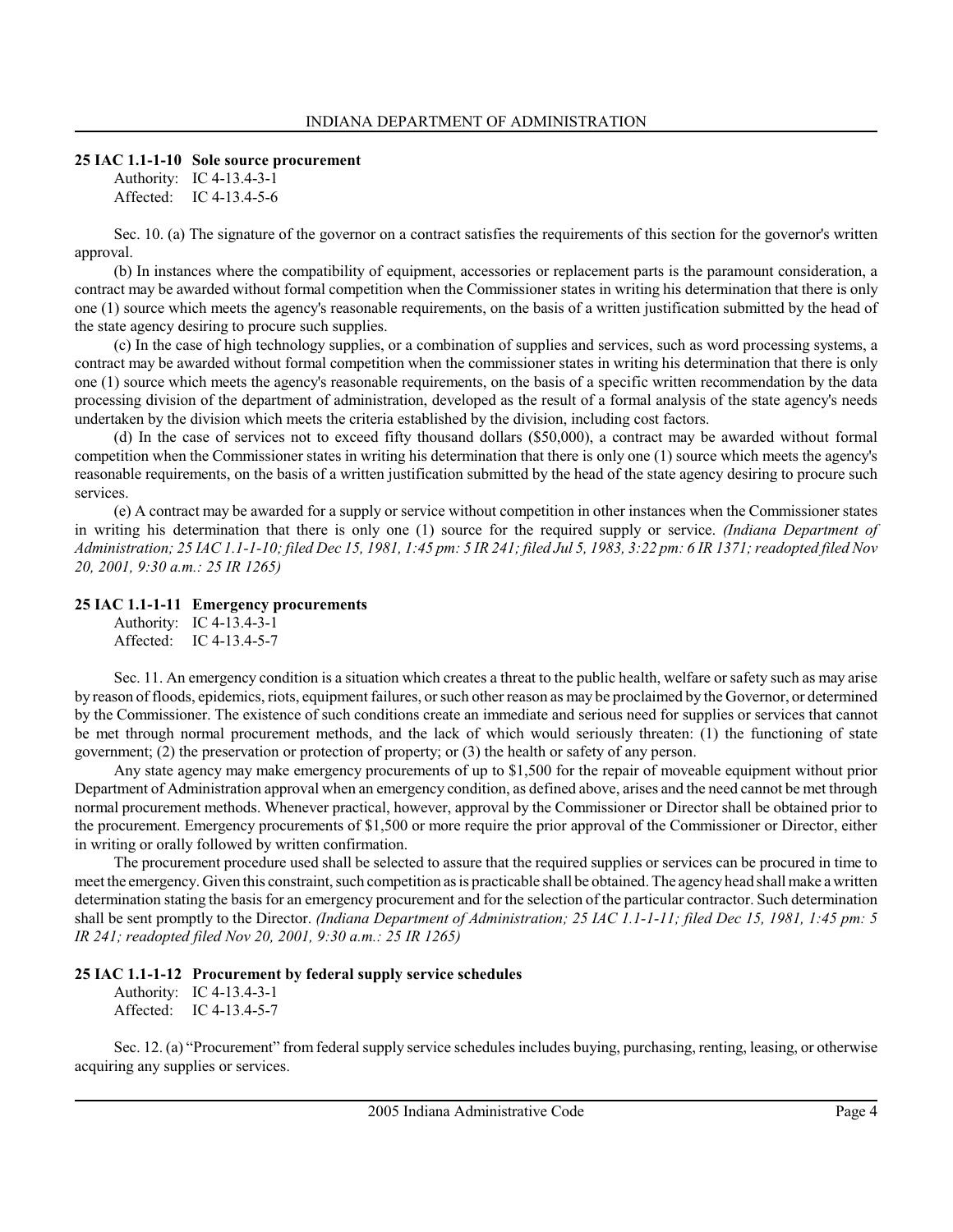(b) Any vendor listed on the current federal supply service schedules who is willing to make those prices available to the State for a fixed period of time shall make this availability known to the Director by filing with him a form available from the Procurement Division and receiving an identifying number.

(c) In the event the Commissioner determines in writing that it is advantageous to the State's interests in efficiency and economy to procure an agency's request for specified supplies or services from federal supply service schedules rather than to conduct a competitive procurement, the Director shall select from the schedules the available (as specified above) vendor whose supplies or services best meet the agency's criteria and offer the best value to the State and shall enter into a contract with said vendor to meet the agency's request.

(d) In the event no appropriate vendor has filed with the Division, the Director may contact up to three scheduled vendors whose supplies or services best meet the agency's criteria and offer the best value to the State and invite them to file. The Director shall make his selection from the vendors who file pursuant to this request within a specified period of time. In the event no vendor files, a selection process other than IC 4-13.4-5-8 [IC 4-13.4-5-8 was repealed by P.L.14-1996, SECTION 8, effective July 1, 1996.] shall be used.

(e) In making a selection among vendors listed on the schedules on any basis other than price, the Director shall justify his selection in writing. (Indiana Department of Administration; 25 IAC 1.1-1-12; filed Dec 15, 1981, 1:45 pm: 5 IR 242; readopted filed Nov 20, 2001, 9:30 a.m.: 25 IR 1265)

# 25 IAC 1.1-1-13 Cancellation or rejection of solicitations

Authority: IC 4-13.4-3-1 Affected: IC 4-13.4-5-9; IC 4-13.4-6-1

Sec. 13. (a) Prior to opening, a solicitation may be cancelled in whole or in part when the Commissioner or Director determines in writing that such action is in the best interest of the State for reasons including, but not limited to:

(1) The State no longer requires the supplies or services;

(2) The State no longer can reasonably expect to fund the procurement;

(3) Proposed amendments to the solicitation would be of such magnitude that a new solicitation is desirable.

When a solicitation is cancelled prior to opening, notice of cancellation shall be sent to all businesses which have received a solicitation.

The notice of cancellation shall: (a) identify the solicitation, and (b) cite the reason for cancellation.

The reason for cancellation shall be made part of the procurement file and shall be available for public inspection.

(b) After opening but prior to award, all bids or proposals may be rejected in whole or in part when the Commissioner or the Director determines in writing that such action is in the State's best interest for reasons including but not limited to:

(1) The supplies or services being procured are no longer required;

(2) Ambiguous or otherwise inadequate specifications were part of the solicitation;

(3) Prices exceed available funds and it would not be appropriate to adjust quantities to come within available funds;

(4) All otherwise acceptable bids or proposals received are at clearly unreasonable prices;

(5) There is reason to believe that the bids or proposals may not have been independently arrived at in open competition, may have been collusive, or may have been submitted in bad faith;

A notice of rejection shall be sent to all businesses which submitted bids or proposals.

The reason for rejection shall be made part of the procurement file and shall be available for public inspection.

(c) After opening but prior to award, individual bids or proposals may be formally rejected when the Director or Commissioner makes a written determination that:

(1) The business that submitted the bid is nonresponsible pursuant to IC 4-13.4-6-1 [IC 4-13.4 was repealed by P.L.49-1997, SECTION 86, effective July 1, 1998.].

(2) The bid is not responsive in that it does not conform in all material respects to the requirements of the solicitation.

(3) The supply or service offered is unacceptable by reason of its failure to meet the requirements of the specifications or permissible alternatives or other acceptability criteria set forth in the solicitation.

The determination shall be made a part of the contract file. (Indiana Department of Administration; 25 IAC 1.1-1-13; filed Dec 15, 1981, 1:45 pm: 5 IR 242; readopted filed Nov 20, 2001, 9:30 a.m.: 25 IR 1265)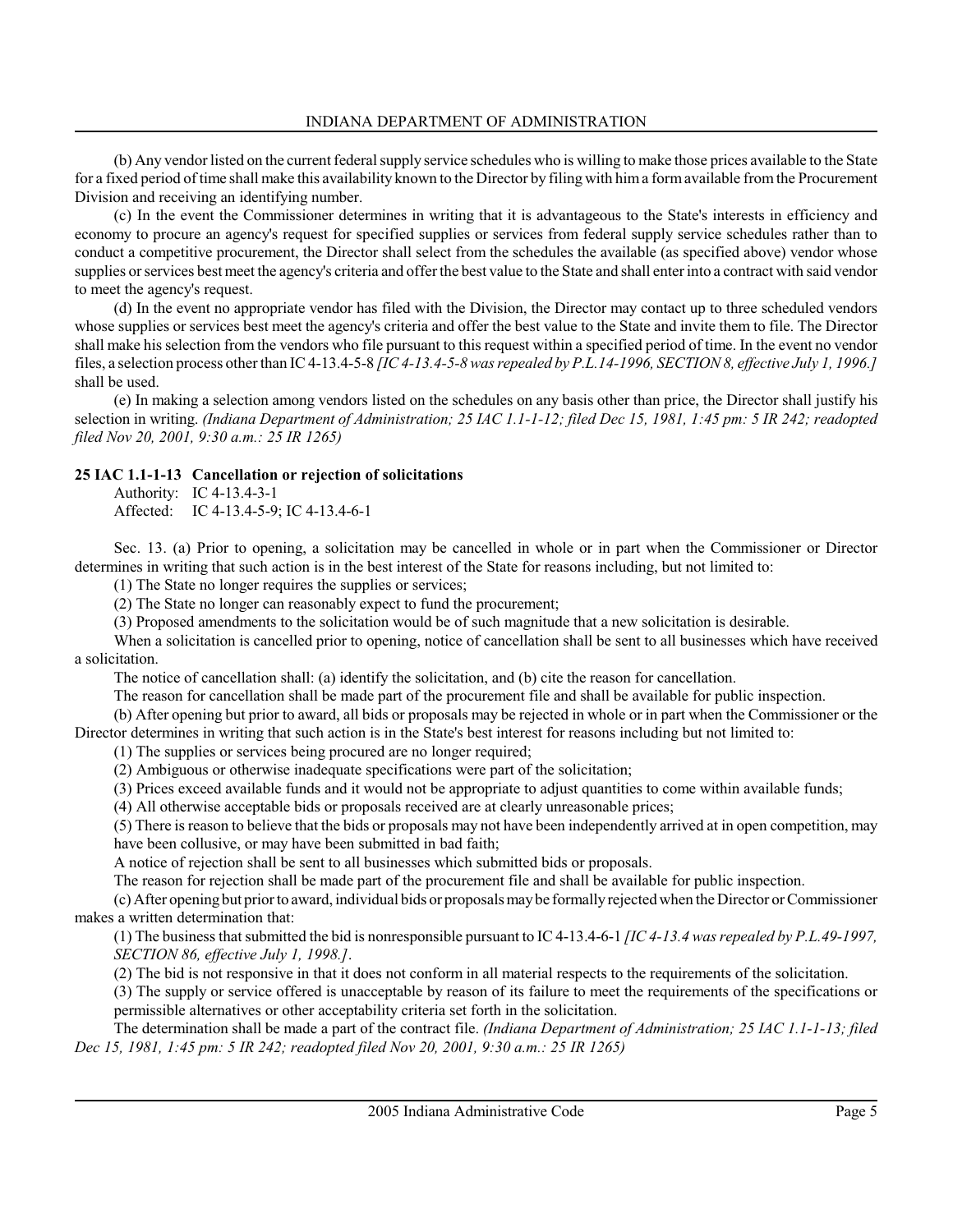### 25 IAC 1.1-1-14 Qualifications and duties of bidders, offerors, and prospective contractors; determination of nonresponsible bidder

Authority: IC 4-13.4-3-1 Affected: IC 4-13.4-6-1

Sec. 14. (a) Factors to be considered in determining whether the standard of responsibility has been met include whether a prospective contractor has:

(1) available the appropriate financial, material, equipment, facility, and personnel resources and expertise, or the ability to obtain them, necessary to indicate its capability to meet all contractual requirements;

(2) a satisfactory record of performance;

(3) a satisfactory record of integrity;

(4) qualified legally to contract with the State;

(5) supplied all requested information in connection with the inquiry concerning responsibility.

This section shall not prevent the Director from establishing additional responsibility standards for a particular procurement, provided that they are set forth in the solicitation.

(b) The prospective contractor shall supply information requested by the Director concerning the responsibility of such contractor. If the contractor fails to supply the requested information, the Director shall base the determination of responsibility upon any available information or may find the prospective contractor nonresponsible if such failure to respond is unreasonable.

(c) The prospective contractor may demonstrate the availability of necessary financing, equipment, facilities, expertise, and personnel by submitting upon request:

(1) evidence that the contractor possesses such items;

(2) acceptable plans to subcontract for such items; or

(3) a documented commitment from, or explicit arrangement with, a satisfactory source to provide the items.

(d) Before awarding a contract, the Director must be satisfied that the prospective contractor is responsible.

(e) If a bidder or offeror is found nonresponsible, a written determination of nonresponsibility setting forth the basis of the finding shall be prepared by the Commissioner or Director and shall be made part of the contract file. A copy of the determination shall be sent promptly to the nonresponsible bidder or offeror. (Indiana Department of Administration; 25 IAC 1.1-1-14; filed Dec 15, 1981, 1:45 pm: 5 IR 243; readopted filed Nov 20, 2001, 9:30 a.m.: 25 IR 1265)

# 25 IAC 1.1-1-15 Cost or pricing data; contractor certification

Authority: IC 4-13.4-3-1

Affected: IC 4-13.4-6-3; IC 4-13.4-9-1

Sec. 15. Except in cases: (a) where the contract price is based on adequate price competition;

(b) where the contract price is based on established catalog prices or market prices;

(c) where the contract prices are set by law or rule; or

(d) where the Director makes a determination that these requirements may be waived and the reasons for the waiver are stated in writing;

the following requirements shall apply.

An offeror submitting a competitive sealed proposal must submit cost or pricing data which he certifies is accurate, complete and current as of a mutually agreed date prior to the date of the pricing of any contract awarded pursuant to a Request for Proposals, where the total contract price is expected to exceed \$50,000.

A proposed sole source contractor must submit cost or pricing data which he certifies is accurate, complete and current as of a mutually agreed date prior to the date of the pricing of any contract awarded pursuant to the sole source provisions of the law, where the total contract price is expected to exceed \$25,000.

A contractor who wishes to obtain a change order or modification pursuant to IC 4-13.4-9-1  $\text{/IC } 4\text{-}13.4$  was repealed by P.L.49-1997, SECTION 86, effective July 1, 1998.] must submit cost or pricing data which he certifies is accurate, complete and current as of a mutually agreed date prior to the date of the pricing of any change order or contract modification, whenever the original contract price exceeds \$50,000 and the amount of the change order or contract modification is expected to exceed \$5,000.

The Director may require the submission of certified cost or pricing data prior to contract award in cases where only one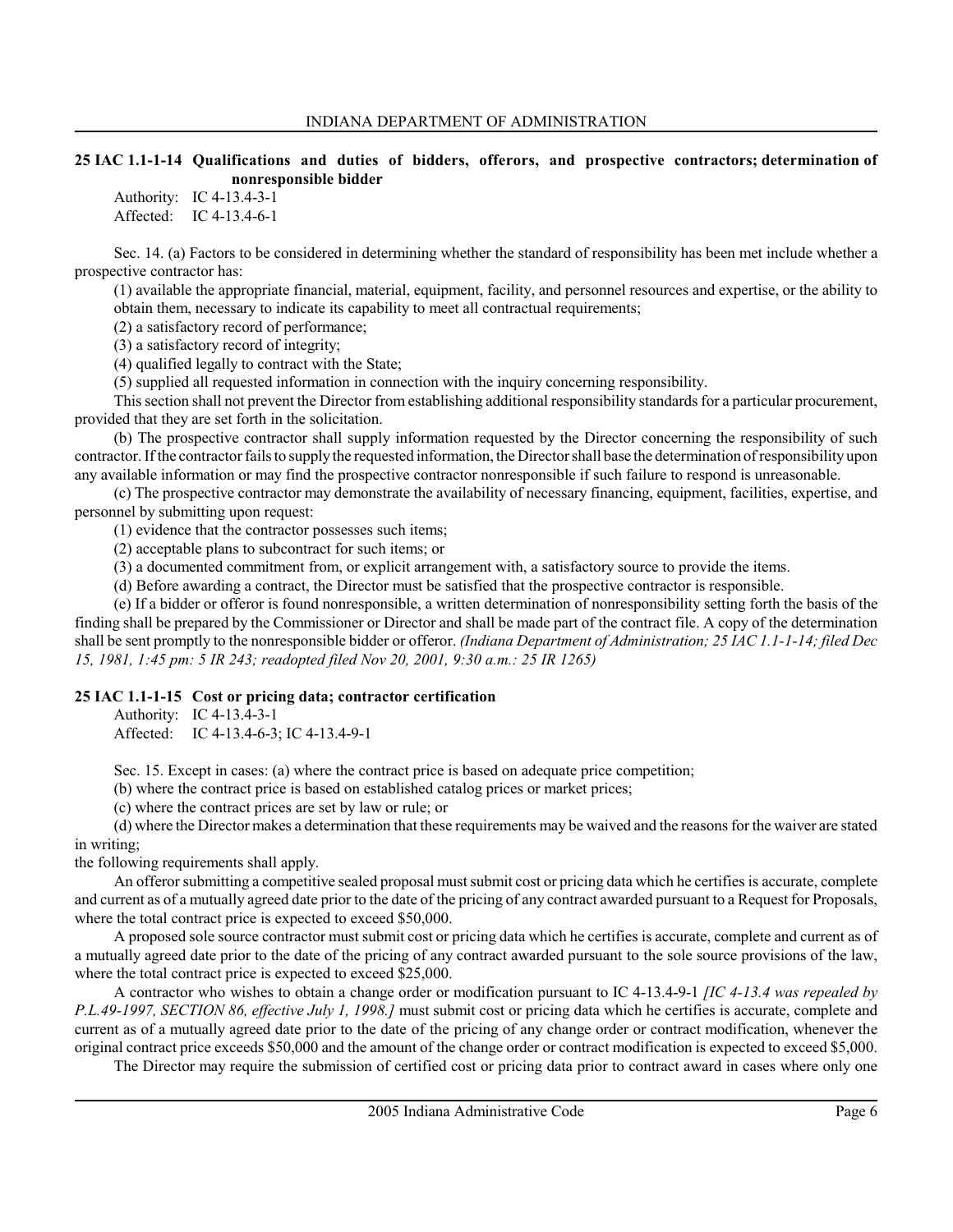qualified bid is received in response to an invitation for bids. (Indiana Department of Administration; 25 IAC 1.1-1-15; filed Dec 15, 1981, 1:45 pm: 5 IR 243; readopted filed Nov 20, 2001, 9:30 a.m.: 25 IR 1265)

# 25 IAC 1.1-1-16 Types of contracts; prohibited contracts

Authority: IC 4-13.4-3-1 Affected: IC 4-13.4-7-1; IC 4-13.4-9-1

Sec. 16. (a) Any type of contract not otherwise prohibited by law, except a cost plus a percentage of cost contract, may be used. However, a firm fixed price contract is preferred; any other type of contract may be used only when the director or commissioner determines that such use is in Indiana's best interest. Any solicitation shall include notice of the contract terms and conditions.

(b) The following are among the factors which may be considered in selecting contract type:

(1) The type or complexity of the supply or service being procured.

(2) The difficulty of estimating performance costs such as the inability of Indiana to develop definitive specifications, to identify the risks to the contractor inherent in the nature of the work to be performed, or otherwise establish clearly the requirements of the contract.

(3) The administrative costs to both parties.

(4) The degree to which Indiana must provide technical coordination during the performance of the contract.

(5) The effect of the choice type on the amount of compensation to be expected.

(6) The stability of material or commodity market prices or wage levels.

(7) The urgency of the requirement.

(8) The length of contract performance.

(9) Federal requirements.

(c) A contract may contain an option for renewal or extension of its terms, without modification, for a specified period of time. However:

(1) exercise of the option is at the sole discretion of Indiana and not subject to agreement or acceptance by the contractor;

(2) notice of such provision must be included in any solicitation; and

(3) such renewal or extension must be approved by the commissioner and the state budget director.

(d) A contract for rental or lease may contain an option to purchase. However:

(1) exercise of the option is at the sole discretion of Indiana and not subject to agreement or acceptance by the contractor;

(2) provision of such option must be part of any solicitation;

(3) a means of computing the cost of the item to Indiana at fixed intervals, should it exercise its option, which is no more than the actual resale or fair market value of the item at the time of exercising the option, must be part of the agreement;

(4) Indiana must have the right to cancel the lease or rental agreement, at fixed intervals, without penalty; and

(5) exercise of the option to purchase must be subject to the approval of the commissioner and the state budget director.

(e) A using agency may not enter into an installment sales contract unless the contract contains the following:

(1) A contract clause that permits the department to cancel the contract if the budget director makes a written determination that funds are not appropriated or otherwise available to support continuation of the contract.

(2) Other contract terms that the commissioner may require.

(f) As used in this section, "quantity purchase agreement" includes the following:

(1) A contract for an indefinite amount of specific supplies or services to be furnished at a specific time, or as ordered, that establishes a fixed price per unit.

(2) A contract for supplies or services to furnish all the actual requirements of a designated using agency or agencies, or a determinable part of the actual requirements (such as a percentage), during a specified period of time.

(g) Indiana may enter into an indefinite quantity contract if:

(1) the director determines it appropriate;

(2) an approximate quantity or the best information available as to quantity is stated in the solicitation; and

(3) the term of the contract is specified.

(h) Indiana may enter into a requirements contract if:

(1) the director determines it appropriate;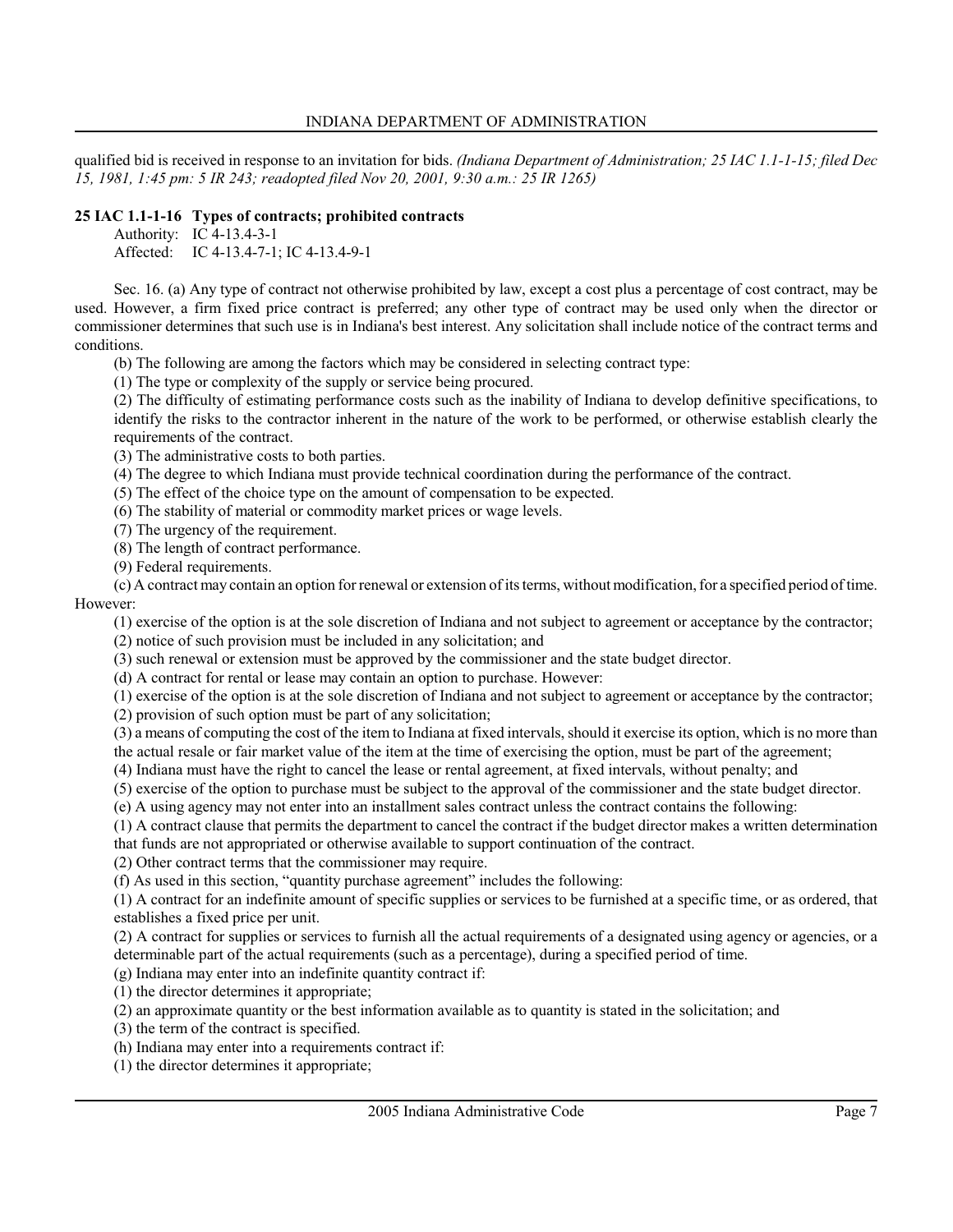(2) an approximate quantity or the best information available as to quantity is stated in the solicitation;

(3) the term of the contract is specified; and

(4) use of this type contract is limited to instances where actual requirements can be reasonably estimated.

(i) A solicitation for an indefinite quantity contract or a requirements contract and the resultant contract may reserve the right to Indiana to separately meet requirements of the using agency or agencies.

(j) The vendor for a quantity purchase agreement may be selected by means of an invitation for bids, request for proposals, or in any other manner not prohibited by law.

(k) Price adjustments in quantity purchase agreements will be permitted only:

(1) under the terms and conditions specified in the solicitation; and

(2) if the adjustment is computed by a rule, method, or formula specified in the agreement.

(l) Upon the termination of a quantity purchase agreement, the director may reaward the agreement to the vendor quarterly, semiannually, or annually, without further competition, if the vendor consents to the same prices as the original award. A quantity purchase agreement may not be extended unless notice of it was part of the solicitation. No reaward may extend the total period of the agreement with the vendor beyond a two (2) year term.

(m) The director shall make every effort to ensure that no more quantity purchase orders than are reasonably necessary for the efficient operation of the governmental bodies affected thereby are in effect at any one (1) time. Although this does not preclude the issuance of more than one (1) quantity purchase order for any specific item, effort shall be made to specify the governmental agency, geographic location, etc. for which each is applicable so that there is little or no overlap. (Indiana Department of Administration; 25 IAC 1.1-1-16; filed Dec 15, 1981, 1:45 p.m.: 5 IR 244; filed Jul 5, 1983, 3:22 p.m.: 6 IR 1371; filed May 13, 1987, 11:55 a.m.: 10 IR 2262; filed Jul 26, 1988, 4:10 p.m.: 11 IR 4070; filed Apr 17, 1991, 3:00 p.m.: 14 IR 1710; readopted filed Nov 20, 2001, 9:30 a.m.: 25 IR 1265)

### 25 IAC 1.1-1-17 Modification and termination of contracts for supplies and services; contract clauses

Authority: IC 4-13.4-3-1 Affected: IC 4-13.4-9-1

Sec. 17. A fixed price contract with price adjustment provides for variation in the contract price under special conditions defined in the contract. The formula or other basis by which adjustment in contract price can be made shall be specified in the solicitation and resulting contract. Adjustment allowed may be upward, downward, or both. Examples of special conditions for which contract adjustments provisions may be permitted by the Director to be included in a fixed price contract include changes due to rapid and substantial price fluctuations, which can be related to an accepted index (such as contracts for gasoline, heating oils, and dental gold alloy). (Indiana Department of Administration; 25 IAC 1.1-1-17; filed Dec 15, 1981, 1:45 pm: 5 IR 245; readopted filed Nov 20, 2001, 9:30 a.m.: 25 IR 1265)

#### 25 IAC 1.1-1-18 Specifications; inspections, tests, and preparations for delivery

```
Authority: IC 4-13.4-3-1; IC 4-13.4-4-1
Affected: IC 4-13.4-4
```
Sec. 18. Specifications shall, to the extent practicable, emphasize the functional or performance requirements of an agency's procurement of supplies or services. Using agencies shall include as part of their purchase requisition the supply or service specification or description and all requirements for inspecting, testing or preparing a service or supply item for delivery. The following procedures governing the preparation, maintenance and utilization of specifications, unless otherwise prescribed by the director, are to be used in the procurement of supplies and services for governmental use.

(a) Specification preparation: (1) Using agencies may prepare and submit individual agency specifications for the procurement of supplies and services. These specifications are subject to procurement division approval and acceptance for use in public purchasing procedures.

(2) Common or general use specifications are to be prepared by the procurement division for all agency use. Wherever practical, agencies shall use specifications developed by the procurement division.

(3) Any specifications developed and used by the United States government or its agencies may be used by the procurement division in the procurement of supplies.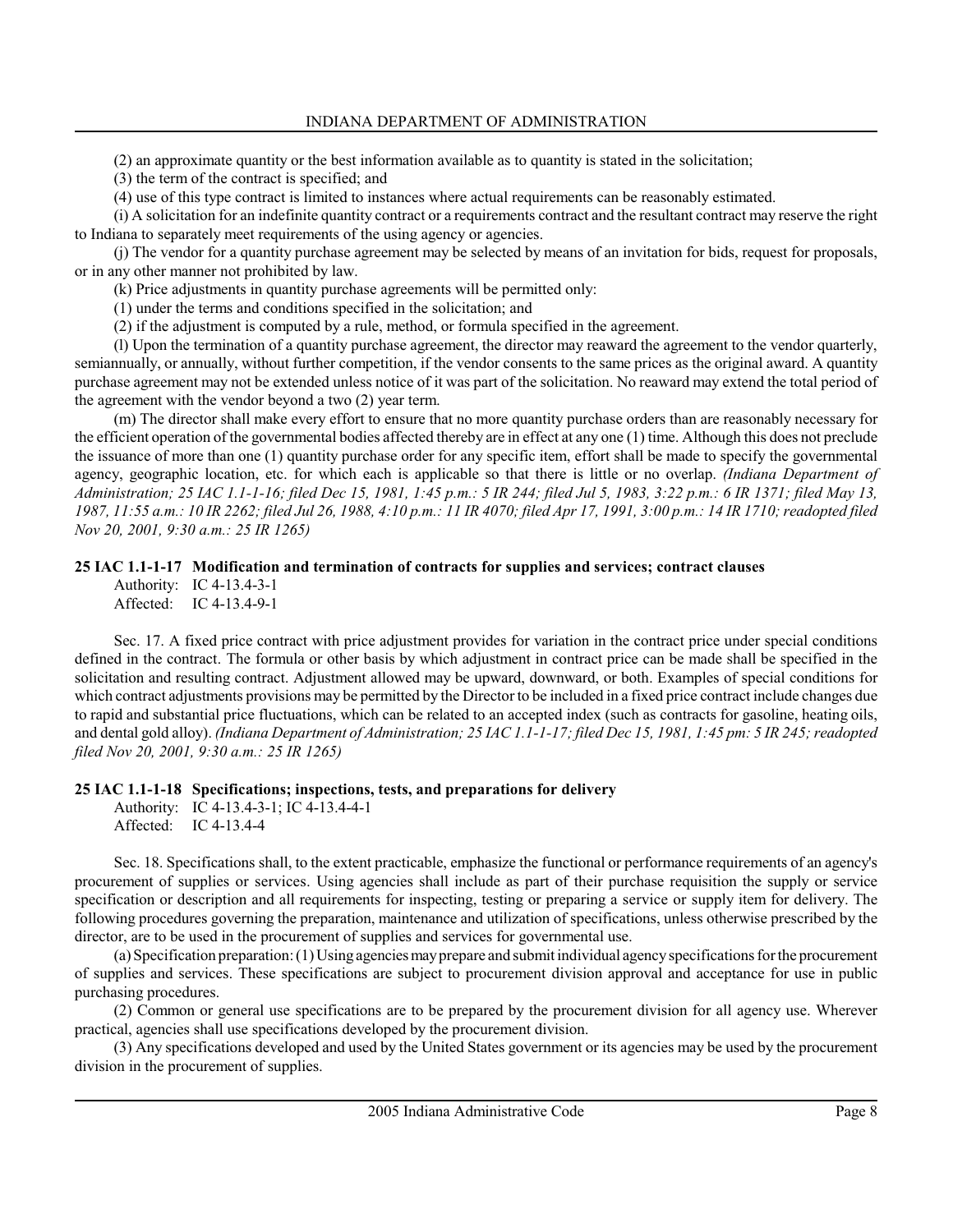(b) Maintenance of specifications: (1) The procurement division shall maintain a central file of common or general use specifications for all state agency use. Agencies may submit general use specifications to the director for approval and subsequent utilization for the procurement of supplies or services that may be awarded on individual competitive sealed bids, regularly scheduled class bids, or all state agency quantity purchase awards.

(2) Any agency preparing specifications for its use shall maintain a central file of specifications which the division and other agencies may utilize in the procurement of supplies and services.

(c) Specification content: (1) All specifications shall contain the description of the physical or functional characteristics or the nature of a supply or service procurement. This description may also include, with reasonable particularity, the kind, quantity and quality of all materials, equipment goods and supplies to be purchased.

(2) The following types of specifications, and those prescribed by the director from time to time, may be used by the division and agencies in the procurement of supplies and services:

(A) Design-type (also physical or technical)–A description of materials or components to be used, and dimensions to be adhered to, in a detailed, precise manner.

(B) Functional–A description of performance characteristics to be met, without prescribing exactly how they are to be accomplished.

(C) Brand name or equivalent–A specification which uses one (1) or more manufacturer's names or catalogue numbers to describe the standard of quality, performance or other characteristics needed to meet the state agencies requirements, and which provides for the submission of equivalent products.

(D) Common or general use–Those specifications developed and maintained by the division for use by all agencies for recurring procurement needs where the characteristics of supplies or services, as commercially produced or provided, remain relatively stable, although the frequency or volume of procurements may vary.

(3) A specification may provide alternate description of supplies or services where two (2) or more design, functional or performance criteria will satisfactorily meet the state's procurement requirements.

(4) A specification may include a description of any requirement for inspecting, testing or preparing a supply or service for delivery.

(5) To the extent practical, a specification should not include any solicitation or contract term or condition such as a requirement for time or place of bid opening, time of delivery, payment, liquidated damages or qualification of bidders.

(d) Inspection and testing: (1) All supplies and services provided to the state are subject to the division's inspection and testing requirements at all times before, during or after manufacture or delivery. All such inspection and testing requirements may be established as part of individual bid solicitations or as part of operational procedures developed by the director. Those operational procedures may also allow for reasonable charges assessed to supplying vendors to recover costs of inspections or testing as required by the division.

(2) Vendors shall furnish, without additional charges, all reasonable facilities and assistance for the safe and convenient inspections and tests required by the division.

(3) The division shall have the right to reject and return at the vendor's expense, or to require at vendor's expense, the correction or replacement of supplies or services which are defective or do not conform with solicitation or purchase order requirements. All rejection shall be held at the vendor's expense and risk, including all transportation and handling costs, until returned to the vendor or corrected by the vendor. (Indiana Department of Administration; 25 IAC 1.1-1-18; filed Nov 21, 1983, 4:29 pm: 7 IR 320; readopted filed Nov 20, 2001, 9:30 a.m.: 25 IR 1265)

#### Rule 2. Indiana Business Definition, Certification, and Enforcement (Repealed)

(Repealed by Indiana Department of Administration; filed Jul 11, 1996, 8:50 a.m.: 19 IR 3290)

# Rule 3. United States Manufactured Product Definition, Policy, Certification, and Enforcement

#### 25 IAC 1.1-3-1 General provisions

Authority: IC 4-13-1-4; IC 4-13-1-7 Affected: IC 4-13.4-2-10

Sec. 1. IC 4-13.4-2-10 [IC 4-13.4 was repealed by P.L.49-1997, SECTION 86, effective July 1, 1998.] allows a preference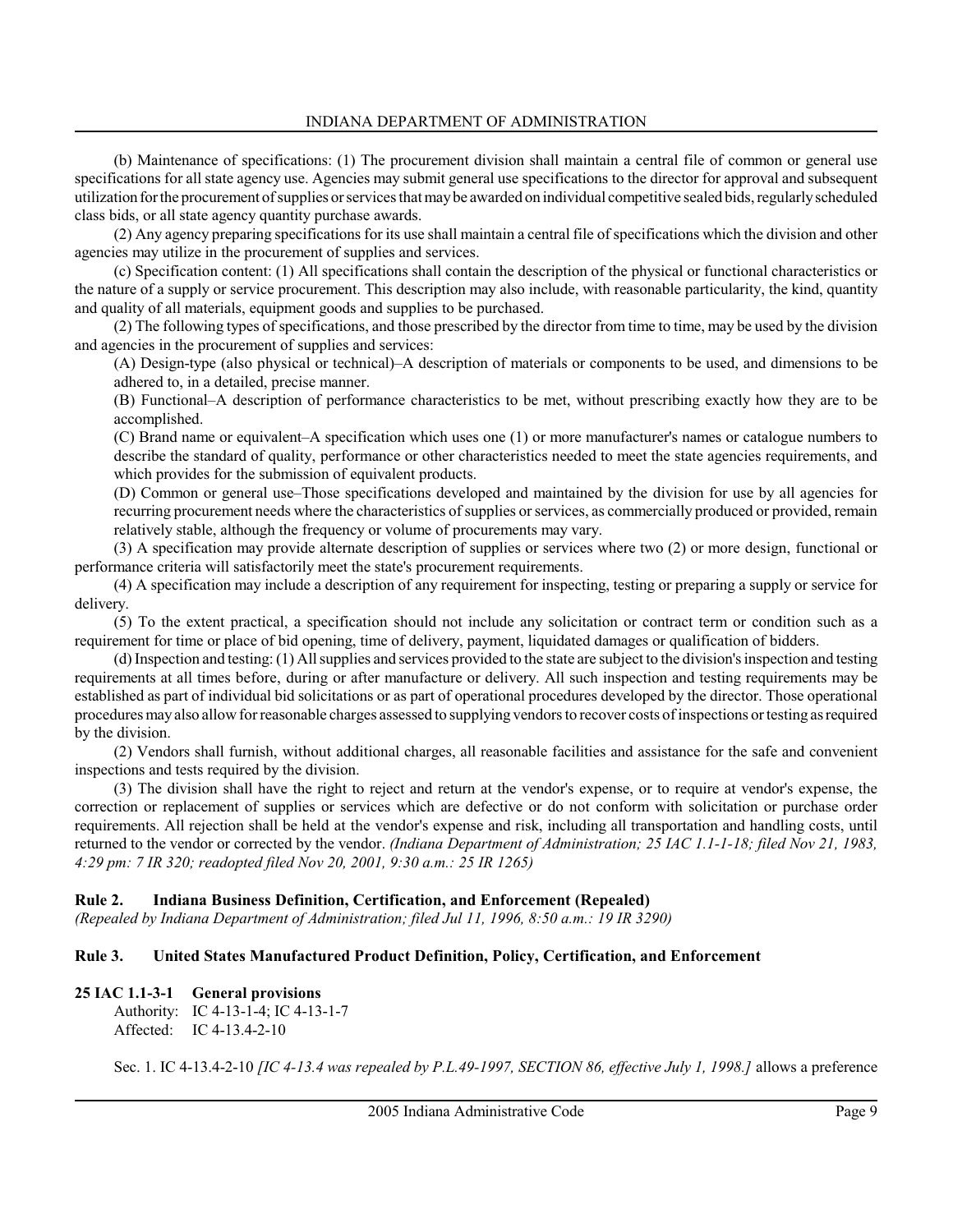to promote the purchase of products manufactured in the United States. (Indiana Department of Administration; 25 IAC 1.1-3-1; filed Aug 30, 1994, 2:25 p.m.: 18 IR 6; readopted filed Nov 20, 2001, 9:30 a.m.: 25 IR 1265)

### 25 IAC 1.1-3-2 "Components" defined

Authority: IC 4-13-1-4; IC 4-13-1-7 Affected: IC 4-13.4-2-10

Sec. 2. As used in this rule, "components" means those articles, materials, and supplies incorporated directly into the products. (Indiana Department of Administration; 25 IAC 1.1-3-2; filed Aug 30, 1994, 2:25 p.m.: 18 IR 6; readopted filed Nov 20, 2001, 9:30 a.m.: 25 IR 1265)

# 25 IAC 1.1-3-3 "United States" defined

Authority: IC 4-13-1-4; IC 4-13-1-7 Affected: IC 4-13.4-2-10

Sec. 3. As used in this rule, "United States" means the United States, its possessions, Puerto Rico, and any other place subject to its jurisdiction, but does not include trust territories. *(Indiana Department of Administration; 25 IAC 1.1-3-3; filed Aug 30, 1994*, 2:25 p.m.: 18 IR 6; readopted filed Nov 20, 2001, 9:30 a.m.: 25 IR 1265)

### 25 IAC 1.1-3-4 "United States manufactured product" defined

Authority: IC 4-13-1-4; IC 4-13-1-7 Affected: IC 4-13.4-2-10

Sec. 4. As used in this rule, "United States manufactured product" means either of the following:

(1) An unmanufactured product mined or produced in the United States.

(2) A product manufactured in the United States, if the cost of its components mined, produced, or manufactured in the United States exceeds fifty percent (50%) of the cost of all its components. (In determining if a product is manufactured in the United States, only the product and its components shall be considered.) The cost of each component includes transportation costs to the place of incorporation into the product and any applicable duty (whether or not a duty-free entry certificate is issued). Components of a foreign origin of the same class or kind for which determinations have been made in accordance with section  $5(a)(3)$  or  $5(a)(4)$  of this rule are treated as United States manufactured. Scrap generated, collected, and prepared for processing in the United States is considered United States manufactured.

(Indiana Department of Administration; 25 IAC 1.1-3-4; filed Aug 30, 1994, 2:25 p.m.: 18 IR 6; readopted filed Nov 20, 2001, 9:30 a.m.: 25 IR 1265)

# 25 IAC 1.1-3-5 Policy

Authority: IC 4-13-1-4; IC 4-13-1-7 Affected: IC 4-13.4-2-10

Sec. 5. (a) The statute requires that only United States manufactured products be acquired for public use, except articles, materials, and supplies as determined by the commissioner or designee:

(1) for use outside the United States;

(2) for which the cost would be unreasonable;

(3) for which the preference would be inconsistent with the public interest; or

(4) that are not mined, produced, or manufactured in the United States in sufficient and reasonably available commercial quantities of a satisfactory quality.

(b) For purposes of determining unavailability, the items listed in Federal Acquisition Regulation 25.108 (48 CFR 25.108) are presumed to be not reasonably available. However, the commissioner or designee reserves the right to determine an item to be available for a particular bid, request for proposal, or other acquisition procedure. (Indiana Department of Administration; 25 IAC 1.1-3-5; filed Aug 30, 1994, 2:25 p.m.: 18 IR 6; readopted filed Nov 20, 2001, 9:30 a.m.: 25 IR 1265)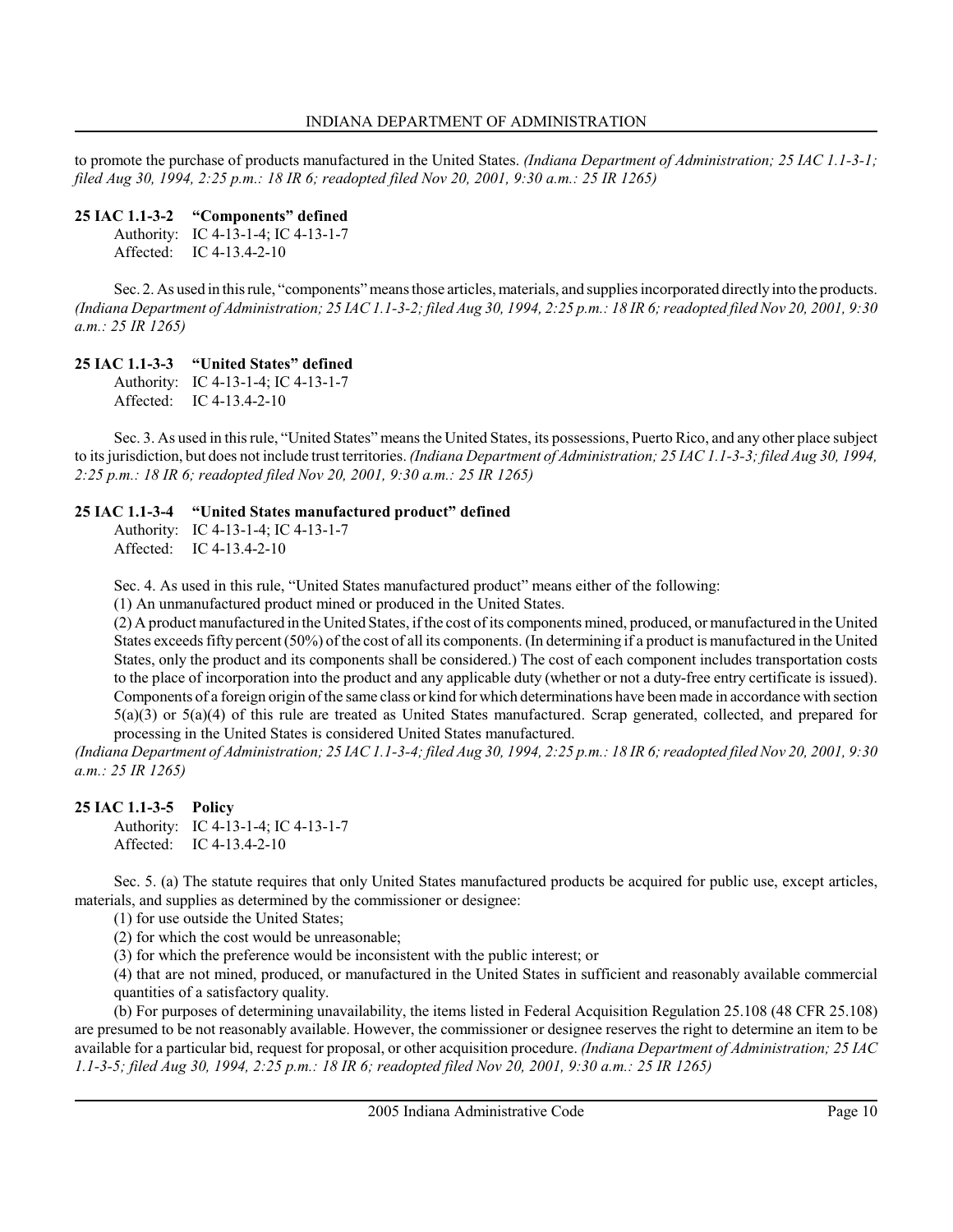### 25 IAC 1.1-3-6 Certification

Authority: IC 4-13-1-4; IC 4-13-1-7 Affected: IC 4-13.4-2-10

Sec. 6. (a) Any business which makes an offer, a proposal, or a bid for the purpose of seeking the preference in IC 4-13.4-2-10 [IC 4-13.4 was repealed by P.L.49-1997, SECTION 86, effective July 1, 1998.] shall certify under the penalties of perjury that it is offering United States manufactured products within the meaning of section 4 of this rule. The certification will be made on forms provided by the department and approved by the commission on public records.

(b) The director may presume the representations contained in the certification are true, thereby qualifying the business for the United States manufactured products preference. However, this presumption may be rebutted under section 7 of this rule or if the director has reason to question the representations contained in the certification.

(c) Whether the United States manufactured product preference is offered shall be stated in each invitation for bid, request for proposal, or other acquisition procedure.

(d) The decision to grant the United States manufactured product preference shall be at the sole discretion of:

(1) the director of procurement of the department or designee; or

(2) the commissioner or designee.

(Indiana Department of Administration; 25 IAC 1.1-3-6; filed Aug 30, 1994, 2:25 p.m.: 18 IR 6; readopted filed Nov 20, 2001, 9:30 a.m.: 25 IR 1265)

### 25 IAC 1.1-3-7 Enforcement

Authority: IC 4-13-1-4; IC 4-13-1-7 Affected: IC 4-13.4-2-10

Sec. 7. (a) If, prior to award, the commissioner or designee determines the business does not qualify for the United States manufactured product preference, the commissioner or designee may do any of the following in any combination deemed appropriate:

(1) Declare the business nonresponsible and bar it from doing business with the state for a specified period, not exceeding two (2) years.

(2) Require the business to reimburse the state for the costs incurred due to rebidding of the contract.

(b) If, after the award, the commissioner or designee determines the business does not qualify for the United States manufactured product preference, the commissioner or designee may do any of the following in any combination deemed appropriate:

(1) Cancel the contract.

(2) Declare the business nonresponsible and bar it from doing business with the state for a specified period, not exceeding two (2) years.

(3) Require the business to reimburse the state for the amount incurred due to rebidding of the contract.

(c) The sanctions in subsections (a) and (b) in no way limit what actions could be taken through appropriate civil or criminal statutes.

(d) Any applicant for the United States manufactured product preference who is dissatisfied with the decision rendered concerning sanctions may, within fifteen (15) days after receiving such notification, request in writing a reconsideration of that decision and submit additional written evidence bearing on the sanction. The commissioner or designee will consider any such request within forty-five (45) days of receipt thereof. A written decision will be issued. (Indiana Department of Administration; 25 IAC 1.1-3-7; filed Aug 30, 1994, 2:25 p.m.: 18 IR 7; readopted filed Nov 20, 2001, 9:30 a.m.: 25 IR 1265)

# ARTICLE 1.5. SMALL BUSINESS PROCUREMENTS AND PROJECTS

# Rule 1. Definitions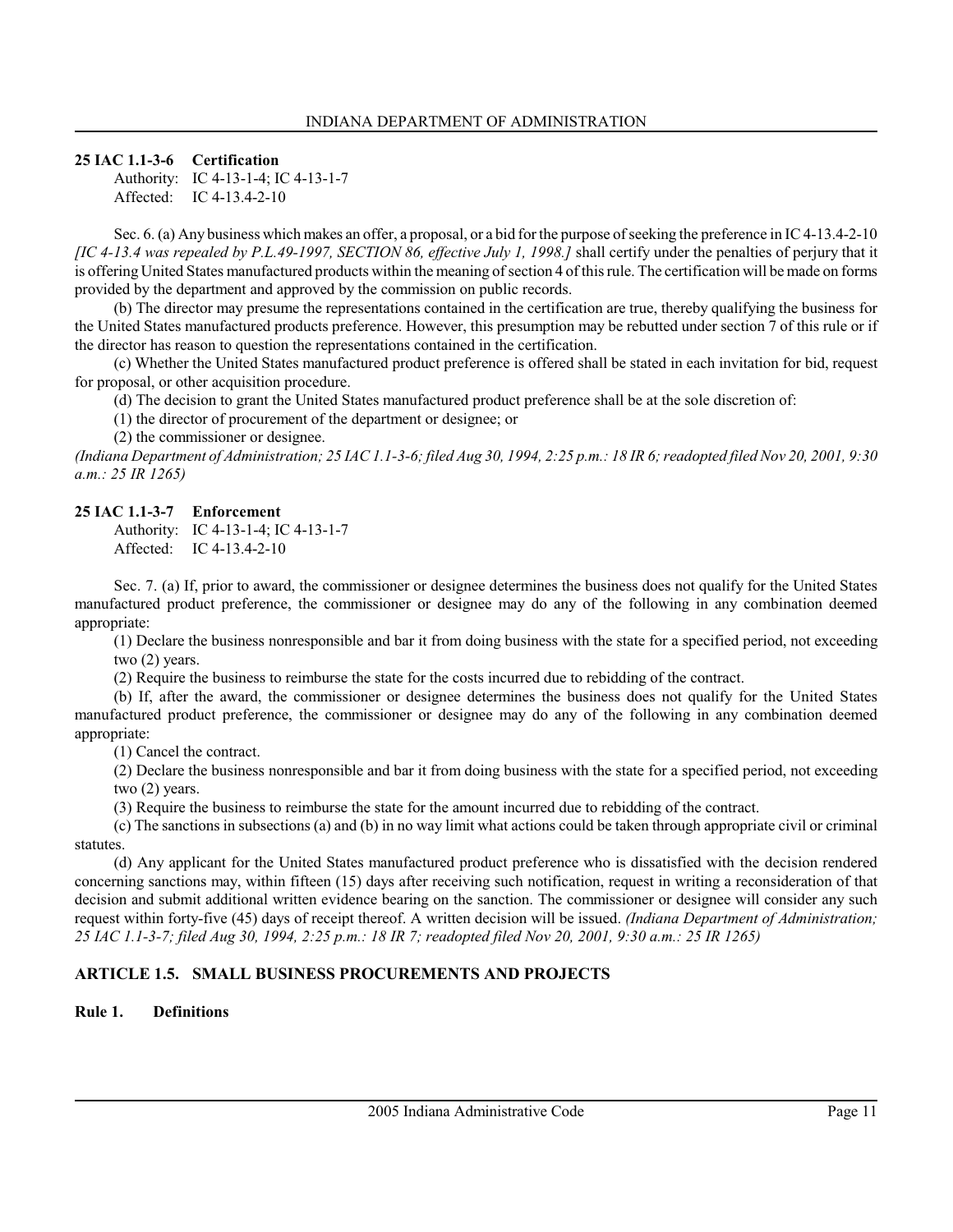### 25 IAC 1.5-1-1 Application of definitions

Authority: IC 4-13-1-7; IC 4-13.6-3-1 Affected: IC 4-13-13.5; IC 4-13.6

Sec. 1. (a) Unless indicated otherwise, all words in 25 IAC 1.5 have the meanings specified in IC 4-13-13.5 [IC 4-13-13.5 was repealed by P.L.49-1997, SECTION 86, effective July 1, 1998.], IC 4-13.4 [IC 4-13.4 was repealed by P.L.49-1997, SECTION 86, effective July 1, 1998.], or IC 4-13.6.

(b) The definitions in 25 IAC 1.5-1 apply throughout 25 IAC 1.5. (Indiana Department of Administration; 25 IAC 1.5-1-1; filed Jul 17, 1985, 11:48 am: 8 IR 1697; readopted filed Nov 20, 2001, 9:30 a.m.: 25 IR 1265)

### 25 IAC 1.5-1-2 "Construction business" defined

Authority: IC 4-13-1-7; IC 4-13.6-3-1 Affected: IC 4-13-13.5-2

Sec. 2. "Construction business" means a business that derives its principal source of income from the participation in the erection of buildings, facilities, structures, bridges, overpasses or highways. (Indiana Department of Administration; 25 IAC 1.5-1-2; filed Jul 17, 1985, 11:48 am: 8 IR 1697; readopted filed Nov 20, 2001, 9:30 a.m.: 25 IR 1265)

#### 25 IAC 1.5-1-3 "Director" defined

Authority: IC 4-13-1-7; IC 4-13.6-3-1 Affected: IC 4-13-13.5; IC 4-13.6

Sec. 3. "Director" means the director of the procurement division in relation to a procurement under IC 4-13.4 [IC 4-13.4 was repealed by P.L.49-1997, SECTION 86, effective July 1, 1998.] and means the director of the public works division in relation to a public works project under IC 4-13.6. (Indiana Department of Administration; 25 IAC 1.5-1-3; filed Jul 17, 1985, 11:48 am: 8 IR 1697; readopted filed Nov 20, 2001, 9:30 a.m.: 25 IR 1265)

#### 25 IAC 1.5-1-4 "Employee" defined

Authority: IC 4-13-1-7; IC 4-13.6-3-1 Affected: IC 4-13-13.5-2

Sec. 4. "Employee" means any individual employed by a business full-time, part-time or temporarily. *(Indiana Department*) of Administration; 25 IAC 1.5-1-4; filed Jul 17, 1985, 11:48 am: 8 IR 1697; readopted filed Nov 20, 2001, 9:30 a.m.: 25 IR 1265)

#### 25 IAC 1.5-1-5 "Manufacturing business" defined

Authority: IC 4-13-1-7; IC 4-13.6-3-1 Affected: IC 4-13-13.5-2

Sec. 5. "Manufacturing business" means a business that derives its principal source of income from the sale of goods made from raw, unfinished materials, as distinguished from the final product. (Indiana Department of Administration; 25 IAC 1.5-1-5; filed Jul 17, 1985, 11:48 am: 8 IR 1697; readopted filed Nov 20, 2001, 9:30 a.m.: 25 IR 1265)

# 25 IAC 1.5-1-6 "Offer" defined

Authority: IC 4-13-1-7; IC 4-13.6-3-1 Affected: IC 4-13-13.5

Sec. 6. "Offer" means a response to a solicitation. (Indiana Department of Administration; 25 IAC 1.5-1-6; filed Jul 17, 1985, 11:48 am: 8 IR 1697; readopted filed Nov 20, 2001, 9:30 a.m.: 25 IR 1265)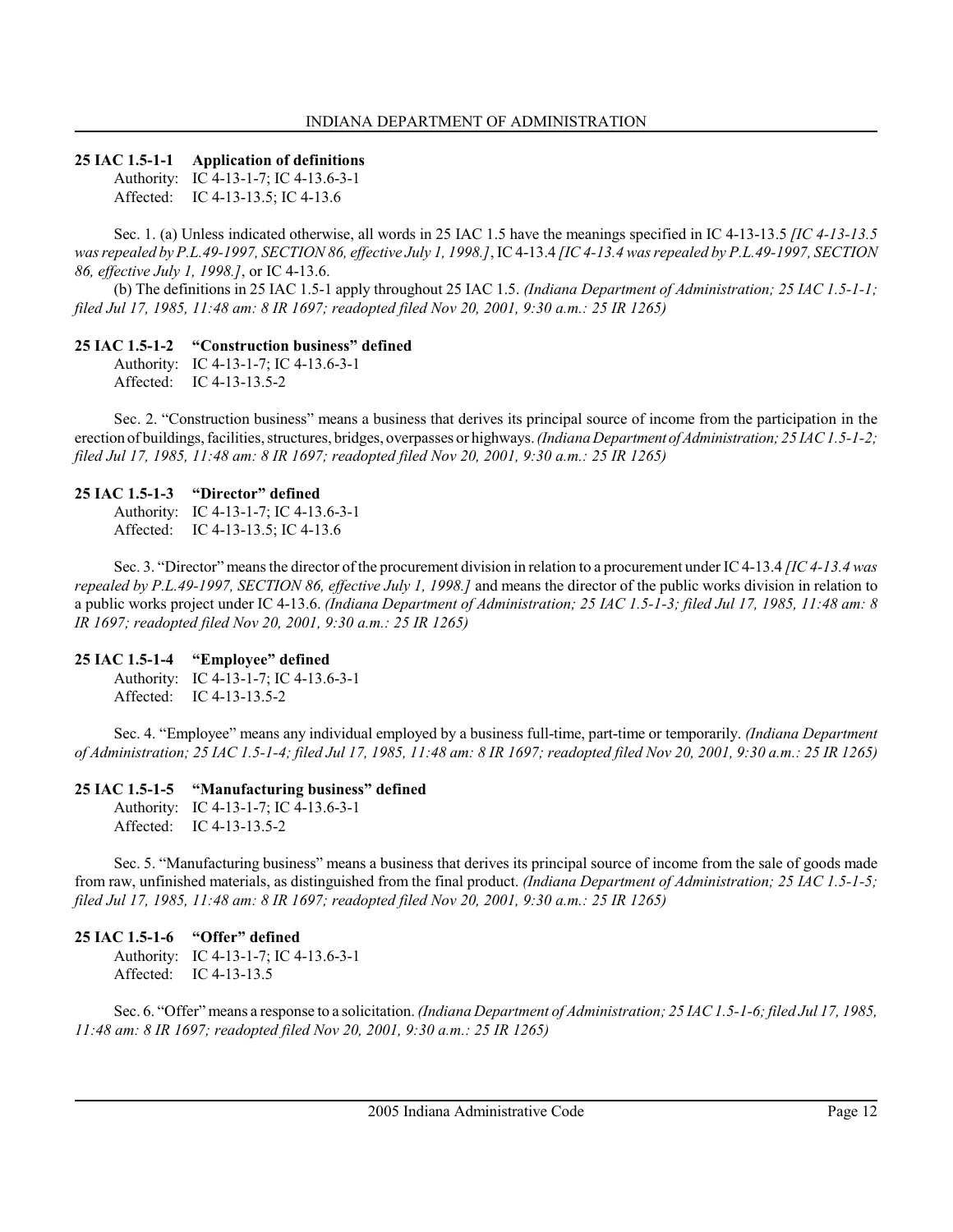#### 25 IAC 1.5-1-7 "Retail business" defined

Authority: IC 4-13-1-7; IC 4-13.6-3-1 Affected: IC 4-13-13.5-2

Sec. 7. "Retail business" means a business that derives its principal source of income from the sale of supplies to the ultimate consumer. (Indiana Department of Administration; 25 IAC 1.5-1-7; filed Jul 17, 1985, 11:48 am: 8 IR 1697; readopted filed Nov 20, 2001, 9:30 a.m.: 25 IR 1265)

### 25 IAC 1.5-1-8 "Service business" defined

Authority: IC 4-13-1-7; IC 4-13.6-3-1 Affected: IC 4-13-13.5-2

Sec. 8. "Service business" means a business that derives its principal source of income from the sale of useful artistic, educational, intellectual, literary, or scientific labor from which no necessary tangible commodity is derived. (Indiana Department of Administration; 25 IAC 1.5-1-8; filed Jul 17, 1985, 11:48 am: 8 IR 1697; readopted filed Nov 20, 2001, 9:30 a.m.: 25 IR 1265)

### 25 IAC 1.5-1-9 "Small business" defined

Authority: IC 4-13-1-7; IC 4-13.6-3-1 Affected: IC 4-13-13.5-2

Sec. 9. "Small business" means a business that:

(1) is independently owned and operated;

(2) is not dominant in its industry; and

(3) meets the restrictions imposed by 25 IAC 1.5-3-1.

(Indiana Department of Administration; 25 IAC 1.5-1-9; filed Jul 17, 1985, 11:48 am: 8 IR 1697; readopted filed Nov 20, 2001, 9:30 a.m.: 25 IR 1265)

#### 25 IAC 1.5-1-10 "Small business procurement" defined

Authority: IC 4-13-1-7; IC 4-13.6-3-1 Affected: IC 4-13-13.5

Sec. 10. "Small business procurement" means a procurement limited to small businesses under 25 IAC 1.5. (Indiana Department of Administration; 25 IAC 1.5-1-10; filed Jul 17, 1985, 11:48 am: 8 IR 1698; readopted filed Nov 20, 2001, 9:30 a.m.: 25 IR 1265)

# 25 IAC 1.5-1-11 "Small business project" defined

Authority: IC 4-13-1-7; IC 4-13.6-3-1 Affected: IC 4-13-13.5

Sec. 11. "Small business project" means a public works project limited to small businesses under 25 IAC 1.5. (Indiana Department of Administration; 25 IAC 1.5-1-11; filed Jul 17, 1985, 11:48 am: 8 IR 1698; readopted filed Nov 20, 2001, 9:30 a.m.: 25 IR 1265)

# 25 IAC 1.5-1-12 "Solicitation" defined

Authority: IC 4-13-1-7; IC 4-13.6-3-1 Affected: IC 4-13-13.5; IC 4-13.6-5

Sec. 12. "Solicitation" means:

 (1) any procedure authorized under IC 4-13.4-5 [IC 4-13.4 was repealed by P.L.49-1997, SECTION 86, effective July 1, 1998.] by which a procurement may be made, whether by invitation to bid, request for proposals or other procedure; or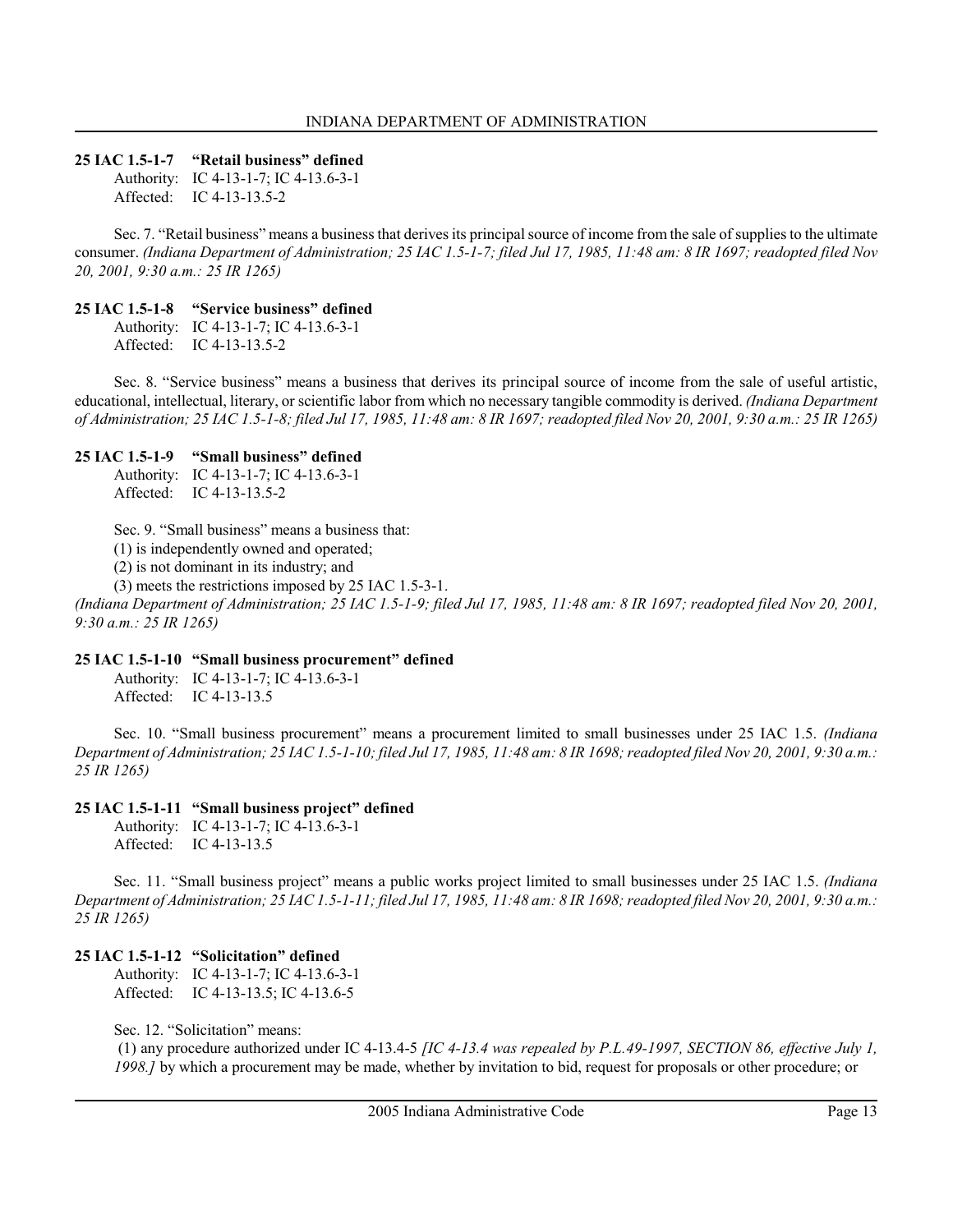(2) an invitation to bid on a public works project under IC 4-13.6-5. (Indiana Department of Administration; 25 IAC 1.5-1-12; filed Jul 17, 1985, 11:48 am: 8 IR 1698; readopted filed Nov 20, 2001, 9:30 a.m.: 25 IR 1265)

### 25 IAC 1.5-1-13 "Wholesale business" defined

Authority: IC 4-13-1-7; IC 4-13.6-3-1 Affected: IC 4-13-13.5-2

Sec. 13. "Wholesale business" means a business that derives its principal source of income from sales to retailers, other merchants, or industrial, institutional or commercial users who will use the goods for resale or business use. *(Indiana Department*) of Administration; 25 IAC 1.5-1-13; filed Jul 17, 1985, 11:48 am: 8 IR 1698; readopted filed Nov 20, 2001, 9:30 a.m.: 25 IR 1265)

### Rule 2. Policies

### 25 IAC 1.5-2-1 Purpose

Authority: IC 4-13-1-7; IC 4-13.6-3-1 Affected: IC 4-13-13.5

Sec. 1. The purpose of 25 IAC 1.5-2 is to implement the public policy of the state of Indiana, expressed in IC 4-13-13.5 [IC 4-13-13.5 was repealed by P.L.49-1997, SECTION 86, effective July 1, 1998.], so that a fair proportion of state government's total purchases and contracts for supplies and services is placed with small businesses. (Indiana Department of Administration; 25 IAC 1.5-2-1; filed Jul 17, 1985, 11:48 am: 8 IR 1698; readopted filed Nov 20, 2001, 9:30 a.m.: 25 IR 1265)

# 25 IAC 1.5-2-2 Applicability of other law

Authority: IC 4-13-1-7; IC 4-13.6-3-1 Affected: IC 4-13.6

Sec. 2. The provisions of IC 4-13.4 *[IC 4-13.4 was repealed by P.L.49-1997, SECTION 86, effective July 1, 1997.]*, IC 4-13.6, 25 IAC 1.1, 25 IAC 1.5 and other applicable law shall otherwise govern small business procurements and small business projects. (Indiana Department of Administration; 25 IAC 1.5-2-2; filed Jul 17, 1985, 11:48 am: 8 IR 1698; readopted filed Nov 20, 2001, 9:30 a.m.: 25 IR 1265)

# Rule 3. Procedures

# 25 IAC 1.5-3-1 Qualification as small business

Authority: IC 4-13-1-7; IC 4-13.6-3-1 Affected: IC 4-13-13.5-2

Sec. 1. (a) For purposes of determining whether a business is a small business, all affiliates of the business will be considered as part of the business.

(b) Whenever reference is made to a number of employees in this section, the number shall mean the average number of employees that the business had during its most recently completed fiscal year.

(c) A business is not a small business if it fails to meet the following restrictions:

(1) For a construction business: average gross annual receipts for the current and three (3) previous fiscal years is  $[sic.]$  four million dollars (\$4,000,000) or less.

(2) For a manufacturing business: the number of its employees is one hundred (100) or less.

(3) For a retail business: average sales and receipts for the current and three (3) previous fiscal years is [sic.] five hundred thousand dollars (\$500,000) or less.

(4) For a service business: average sales for the current and three  $(3)$  previous fiscal years is *[sic.]* five hundred thousand dollars (\$500,000) or less and the number of its employees is twenty-five (25) or less.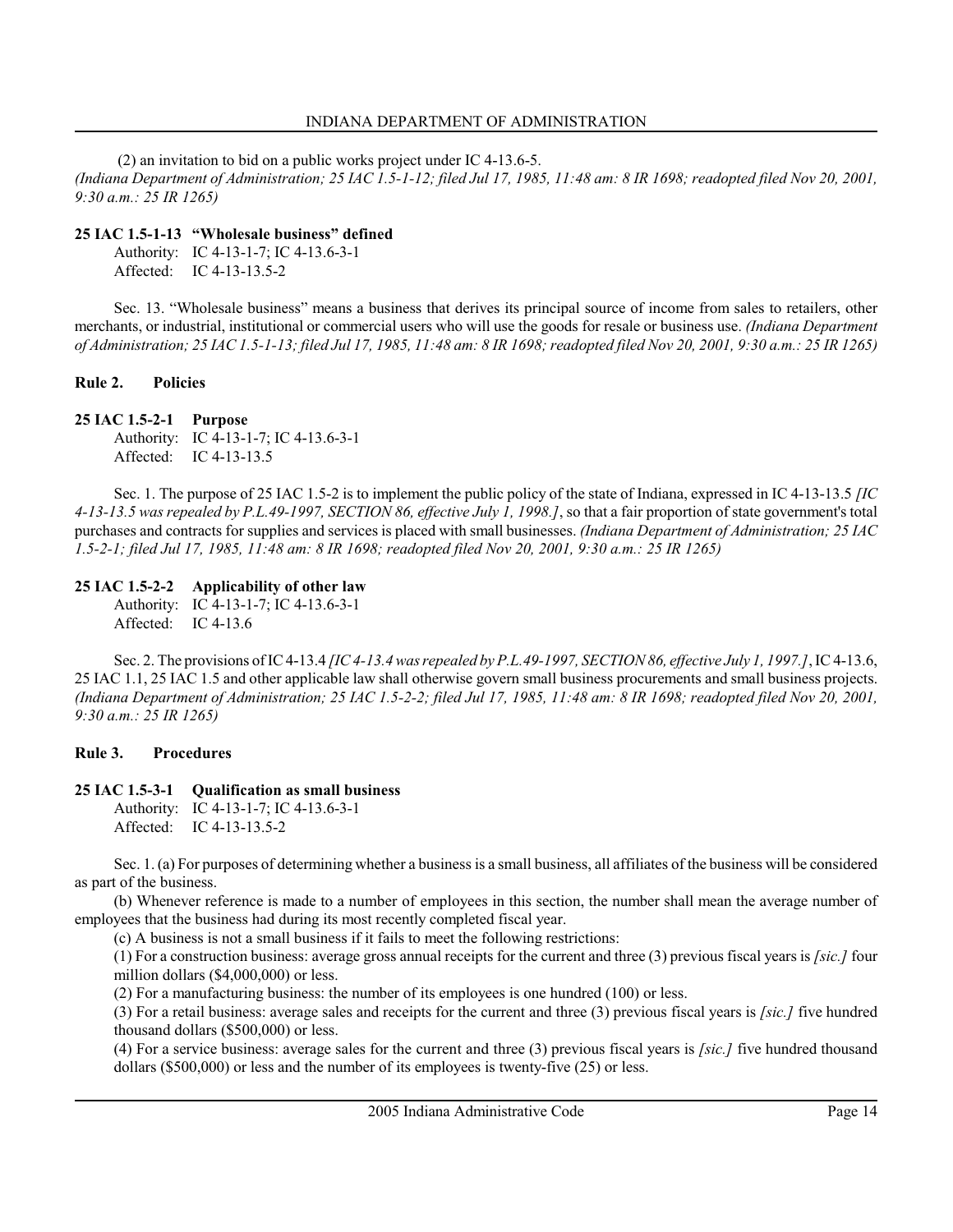(5) For a wholesale business: annual sales for its most recently completed fiscal year is [sic.] four million dollars (\$4,000,000) or less.

(Indiana Department of Administration; 25 IAC 1.5-3-1; filed Jul 17, 1985, 11:48 a.m.: 8 IR 1698; filed Nov 3, 1988, 9:20 a.m.: 12 IR 526; readopted filed Nov 20, 2001, 9:30 a.m.: 25 IR 1265)

### 25 IAC 1.5-3-2 Designation of small business procurements and projects

Authority: IC 4-13-1-7; IC 4-13.6-3-1 Affected: IC 4-13.6-5

Sec. 2. (a) The director may, with the approval of the commissioner, require the procurement to be a small business procurement or that the project be performed as a small business project.

(b) The director shall not recommend to the commissioner that a procurement be a small business procurement or that a public works project be a small business project unless there is a reasonable expectation that at least two (2) responsible small businesses are capable of submitting an offer at a fair and reasonable price. (Indiana Department of Administration; 25 IAC 1.5-3-2; filed Jul 17, 1985, 11:48 am: 8 IR 1699; readopted filed Nov 20, 2001, 9:30 a.m.: 25 IR 1265)

### 25 IAC 1.5-3-3 Notification of designation

Authority: IC 4-13-1-7; IC 4-13.6-3-1 Affected: IC 4-13.6-5

Sec. 3. When the director makes a small business procurement or designates a public works project as a small business project, the solicitation shall indicate that the procurement or the project is limited to small businesses. (Indiana Department of Administration; 25 IAC 1.5-3-3; filed Jul 17, 1985, 11:48 am: 8 IR 1699; readopted filed Nov 20, 2001, 9:30 a.m.: 25 IR 1265)

### 25 IAC 1.5-3-4 Certification as a small business

Authority: IC 4-13-1-7; IC 4-13.6-3-1 Affected: IC 4-13.6-5

Sec. 4. (a) Any business which makes an offer in the case of a small business procurement or in the case of a small business project shall certify that it is a small business within the meaning of 25 IAC 1.5.

(b) The director shall presume the representations contained in the small business certification submitted by an offeror are true, thereby qualifying the offeror as a small business. However, this presumption may be rebutted under 25 IAC 1.5-4-1, under 25 IAC 1.5-4-2 or if the director has reason to question the representations contained in the certification.

(c) The director may require a business which submits an offer as a small business to provide information the director considers necessary to demonstrate that the business is a small business. (Indiana Department of Administration; 25 IAC 1.5-3-4; filed Jul 17, 1985, 11:48 am: 8 IR 1699; readopted filed Nov 20, 2001, 9:30 a.m.: 25 IR 1265)

# 25 IAC 1.5-3-5 Awards

Authority: IC 4-13-1-7; IC 4-13.6-3-1 Affected: IC 4-13.6-5

Sec. 5. (a) The director shall make an award to the small business which has submitted the lowest priced offer if:

(1) the business is responsive and responsible; and

(2) the offer is reasonable in the judgment of the director.

(b) If either of the criteria set out in subsection (a) is not met, the director may:

(1) make an award to the small business that has made the next lowest priced offer and that satisfies both criteria set out in subsection (a); or

(2) cancel the solicitation as a small business procurement or a small business project.

(c) If the director does not make an award under this section, then the procurement may be made or the public works project performed without limitation to small businesses. (Indiana Department of Administration; 25 IAC 1.5-3-5; filed Jul 17, 1985, 11:48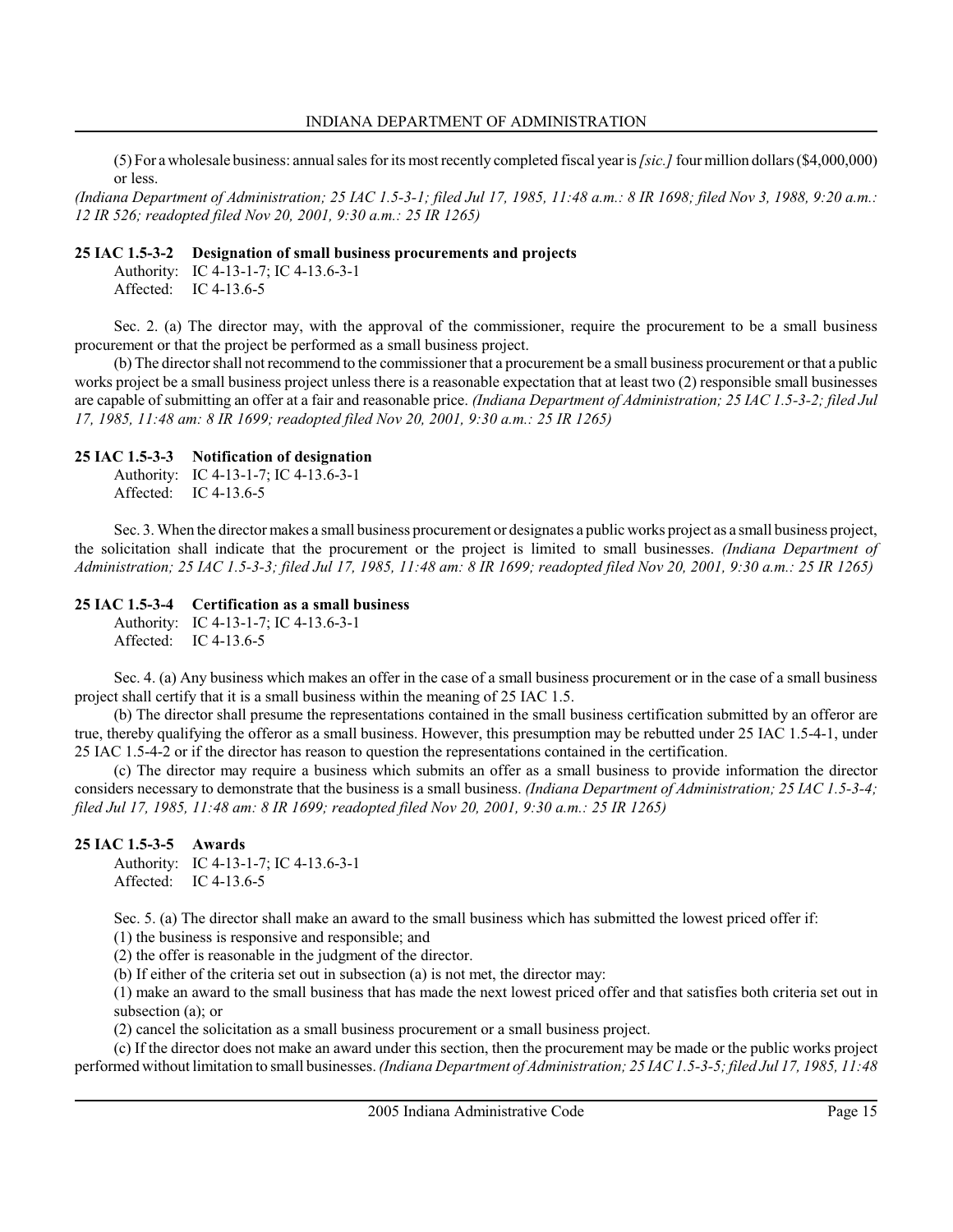a.m.: 8 IR 1699; filed Nov 3, 1988, 9:20 a.m.: 12 IR 526; readopted filed Nov 20, 2001, 9:30 a.m.: 25 IR 1265)

#### 25 IAC 1.5-3-6 Acceptance of procedures and sanctions

Authority: IC 4-13-1-7; IC 4-13.6-3-1 Affected: IC 4-13.6-5

Sec. 6. A solicitation under 25 IAC 1.5 shall state that businesses submitting offers as small businesses will accept all procedures and possible sanctions provided in 25 IAC 1.5-4 and that the provisions of 25 IAC 1.5 are incorporated by reference into any contract awarded under 25 IAC 1.5. (Indiana Department of Administration; 25 IAC 1.5-3-6; filed Jul 17, 1985, 11:48 am: 8 IR 1699; readopted filed Nov 20, 2001, 9:30 a.m.: 25 IR 1265)

### Rule 4. Compliance

### 25 IAC 1.5-4-1 Challenge of small business status–prior to award

Authority: IC 4-13-1-7; IC 4-13.6-3-1 Affected: IC 4-13.6-5

Sec. 1. (a) After offers are opened, and prior to award, any person may submit information to the commissioner regarding the qualifications as a small business of the business which would be awarded a contract under 25 IAC 1.5.

(b) If the commissioner determines that the information provided has some foundation, the commissioner may:

(1) hold a hearing to determine whether the business qualifies as a small business;

(2) cancel the solicitation as a small business procurement or a small business project; or

(3) act under both subsection  $(b)(1)$  and subsection  $(b)(2)$ .

(c) If the commissioner does not cancel the solicitation as a small business procurement or small business project, the commissioner shall not award a contract until a determination is made on the merits of the case.

(d) If after a hearing under subsection (b), the commissioner determines the business which would be awarded a contract under 25 IAC 1.5 does not qualify as a small business, the commissioner may impose the following sanctions in any combination deemed appropriate:

(1) the offer of the business shall be rejected;

(2) the bid bond of the business shall be forfeited;

(3) the business shall not be permitted to submit an offer for the same supplies, services or public works project if the solicitation is cancelled and subsequently opened to all businesses generally; or

(4) the business shall be barred from doing business with the state of Indiana for a specified period, not exceeding two (2) years.

(Indiana Department of Administration; 25 IAC 1.5-4-1; filed Jul 17, 1985, 11:48 am: 8 IR 1700; readopted filed Nov 20, 2001, 9:30 a.m.: 25 IR 1265)

#### 25 IAC 1.5-4-2 Challenge of small business status–after award

Authority: IC 4-13-1-7; IC 4-13.6-3-1 Affected: IC 4-13.6-5

Sec. 2. (a) After a contract has been awarded, any person may submit information to the commissioner regarding the qualifications as a small business of the business which has been awarded the contract.

(b) If the commissioner determines that the information has some foundation, the commissioner may hold a hearing to determine whether the business qualified as a small business at the time of the award.

(c) Until a determination is made on the merits of the case, the department shall presume that the business qualified as a small business at the time of award and the business shall be permitted to continue performance of the contract without prejudice until a determination is made on the merits of the case.

(d) If after a hearing under subsection (b), the commissioner determines that a business to which a contract has been awarded under 25 IAC 1.5 did not qualify as a small business at the time the award was made, the commissioner may impose the following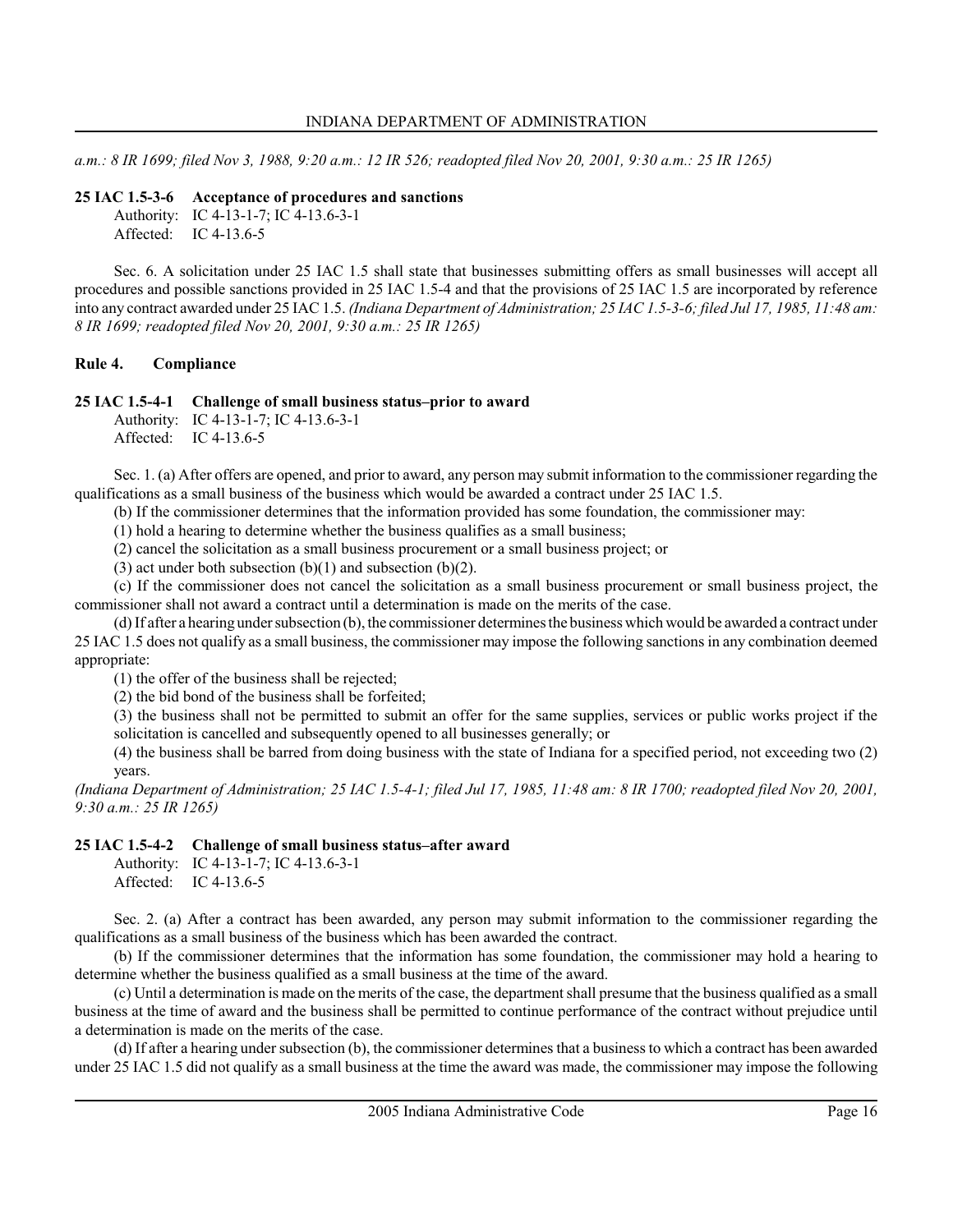sanctions in any combination deemed appropriate:

(1) the business will pay the state of Indiana an amount, determined by the commissioner, not greater than ten percent (10%) of the amount of the offer made by the business or such an amount shall be deducted from any amounts due the business under the contract;

(2) the contract with the business shall be cancelled;

(3) the business shall not be permitted to submit an offer for the same supplies, services or project if the contract is cancelled, and a new solicitation is made for the same supplies, services or project; or

(4) the business shall be barred from doing business with the state of Indiana for a specified period, not exceeding two (2) years.

(Indiana Department of Administration; 25 IAC 1.5-4-2; filed Jul 17, 1985, 11:48 am: 8 IR 1700; readopted filed Nov 20, 2001, 9:30 a.m.: 25 IR 1265)

# ARTICLE 2. PUBLIC WORKS DIVISION

#### Rule 1. Scope of Activities

### 25 IAC 2-1-1 New construction requisitions; public works division's duties

Authority: IC 4-13-2-9; IC 4-13.6-3-1 Affected: IC 4-13-1-3; IC 4-13-1-4

Sec. 1. The Public Works Division is responsible for the approval and processing of all requisitions and project requests for all new construction by the State and some field control over such construction as needed. Such control shall not extend to the Indiana Department of Highways and Division of Transportation, facilities under the jurisdiction of the State Fair Board, the State Armory Board, and other Commissions or Boards created by law to operate separately or the facilities at the state supported Colleges and Universities. These duties include: (1) making "on site" investigations to ascertain the physical need for the proposed project as well as the judgment of its economic justification, (2) making recommendations for the selection of architects and engineers to do the design of projects where the project is too large or complicated to be performed by the State, (3) designing and writing the specifications for projects, (4) supervising the advertising and bidding of contracts for construction, (5) analyzing the bids and making a bid report with recommendations as to award of contracts, (6) composing and administering contracts with the successful contractors, (7) making periodic visits to the major construction projects, and conferring with the Designer regarding progress and approval of construction, (8) approving all payments to contractors, (9) making a final inspection of the construction, and (10) accepting the construction on behalf of the State. (Indiana Department of Administration; Public Works Division Sec A,1; filed Feb 29, 1972, 4:10 pm: Rules and Regs. 1973, p. 1; filed Feb 3, 1982, 1:05 pm: 5 IR 508; readopted filed Nov 20, 2001, 9:30 a.m.: 25 IR 1265)

#### 25 IAC 2-1-2 Public works division duties; building rehabilitation, alteration, repair; preventive maintenance program

| Authority: IC 4-13-2-9; IC 4-13.6-3-1 |
|---------------------------------------|
| Affected: IC 4-13-1-3; IC 4-13-1-4    |

Sec. 2. The Division also performs the technical engineering tasks involved in the rehabilitation, alterations and repair of buildings owned by the State, except those structures exempted under Section 1  $/25$  *IAC 2-1-1]* above, acting in a staff function in furnishing technical advice to the several institutions in this work. Whenever such rehabilitation, alteration, demolition or repair require the services of outside designers and contractors, the Division performs the necessary functions of obtaining outside Designer services as set out in the preceding section (25 IAC 2-1-1). It also is responsible for the administration of a continuing preventive maintenance program for all State owned buildings except those structures exempted under Section 1 [25 IAC 2-1-1] above, and has the authority to authorize emergency parts and supplies, initiate remedial programs of construction or service contracts whenever needed to ensure an adequate preventive maintenance program. The Division is not intimately involved with, but will be available to aid the Natural Resources Department, the Indiana State Police and the Department of Highway in the implementing and administering of their respective preventive maintenance programs. (Indiana Department of Administration;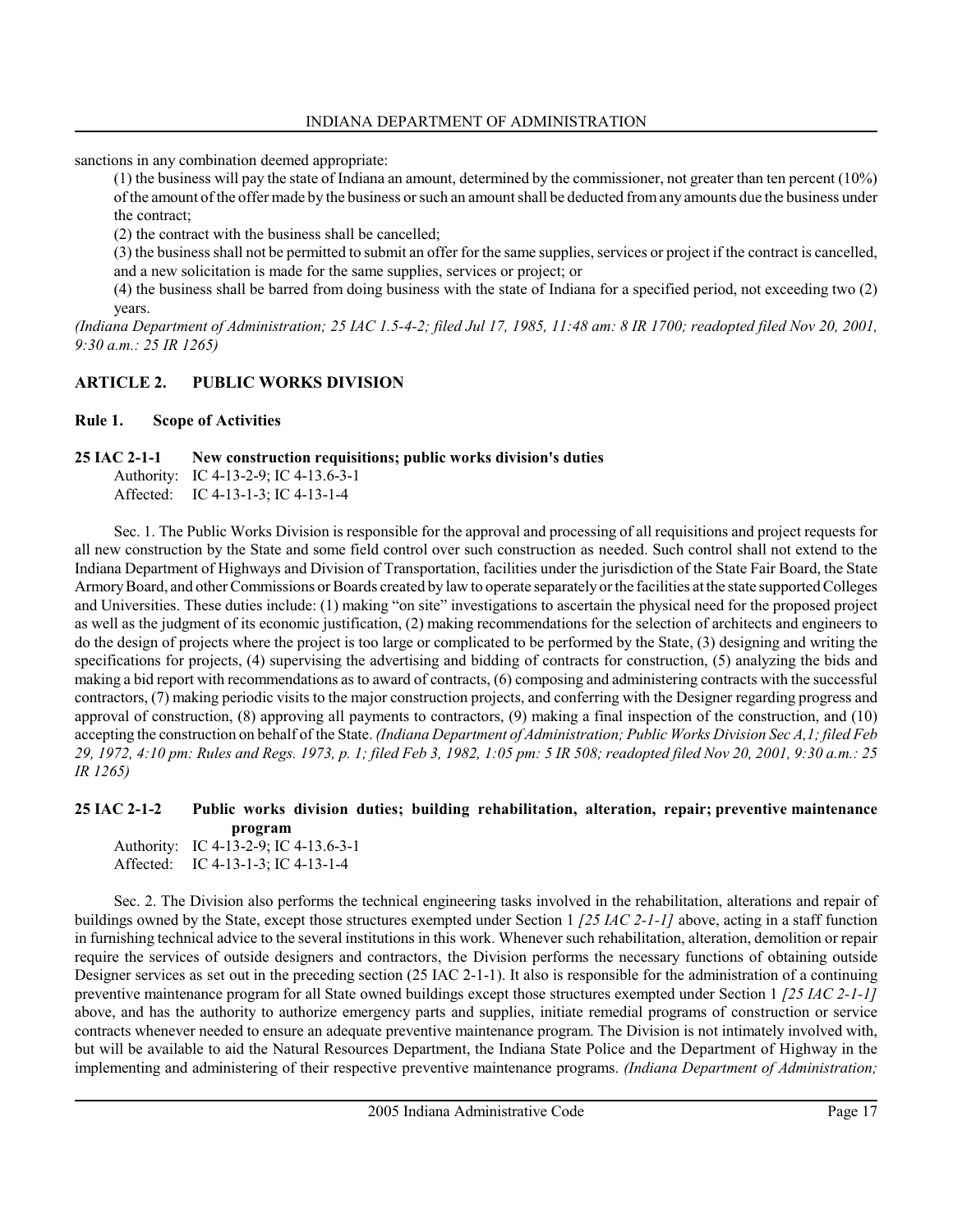Public Works Division Sec A,2; filed Feb 29, 1972, 4:10 pm: Rules and Regs. 1973, p. 1; filed Feb. 3, 1982, 1:05 pm: 5 IR 508; readopted filed Nov 20, 2001, 9:30 a.m.: 25 IR 1265)

### Rule 2. Definitions

### 25 IAC 2-2-1 Definitions

Authority: IC 4-13-2-9; IC 4-13.6-3-1 Affected: IC 4-13-1-3; IC 4-13-1-4; IC 4-13.6

Sec. 1. The following words and phrases, as used in these rules and regulations [25 IAC 2] shall have the following meaning: (a) "Department" means the Indiana Department of Administration created by IC 4-13-1.

(b) "Commissioner" means the Commissioner of the Department of Administration.

(c) "Division" means the Division of Public Works, Indiana Department of Administration.

(d) "Operating Department" means the unit of government that will be responsible for the operation, maintenance and use of structure, equipment or apparatus being contracted for.

(e) "Director" means the Director of Public Works Division of the Department of Administration.

(f) "Bid Officer" means the representative of the Division in responsible charge of the bid opening.

(g) "Bid" means a sealed proposal to construct or perform services as set out in the information to bidders.

(h) "Bidder" means a supplier or contractor who submits offers to construct or perform services for the Department.

(i) "Approved Bidder" means a bidder who is certified with the Department in accord with the rules and regulations as promulgated by the prequalification certification board.

(i) "Certification Board" means the prequalification certification board as established by IC 4-13-7 [Repealed by P.L.24-1985, SECTION 25.].

(k) "Contract Designer" means any Architect, Engineer or other professional under contract with the State to perform certain consultant or design services for the State.

(l) "State Designer" means any Architect, Engineer or other professional or technician performing certain design services for the State while within the employ of the State.

(m) "Contractor" means any firm supplying construction or other services to the State under a direct contract with the State. (n) "Subcontractor" means any firm supplying construction or other services to the Contractor under a contract with said Contractor.

(o) "Inspector" means an employee of the Division having the responsibility of inspecting State Construction Projects.

(p) "Designer" means any Architect, Engineer, Surveyor or other professional who by formal training and/or registration are otherwise legally authorized to perform services and design work for the State and may be either a contract or state designer. (q) "Professional Contractural Service" means a professional firm who by formal training, registration or are otherwise legally authorized by the manufacturer or supplier to perform maintenance or repair services on complicated or specialized equipment or controlled systems.

(r) "Project Manager" means Public Work's professional assigned to coordinate projects.

(s) "Executive Secretary" means secretary for Certification Board.

(Indiana Department of Administration; Public Works Division Sec B; filed Feb 29, 1972, 4:10 pm: Rules and Regs. 1973, p.2; filed Feb 3, 1982, 1:05 pm: 5 IR 509; readopted filed Nov 20, 2001, 9:30 a.m.: 25 IR 1265)

# Rule 3. Approved Designer List and Selection of Designer

# 25 IAC 2-3-1 List of prequalified designers

Authority: IC 4-13-2-9; IC 4-13.6-3-1 Affected: IC 4-13.6

Sec. 1. The Division shall maintain a list of prequalified Designers, composed of Architects, Engineers, Surveyors, and other professionals who by an application to the Certification Board have expressed an interest in furnishing their services for proposed State work. (Indiana Department of Administration; Public Works Division Sec C, 1; filed Feb 29, 1972, 4:10 pm: Rules and Regs.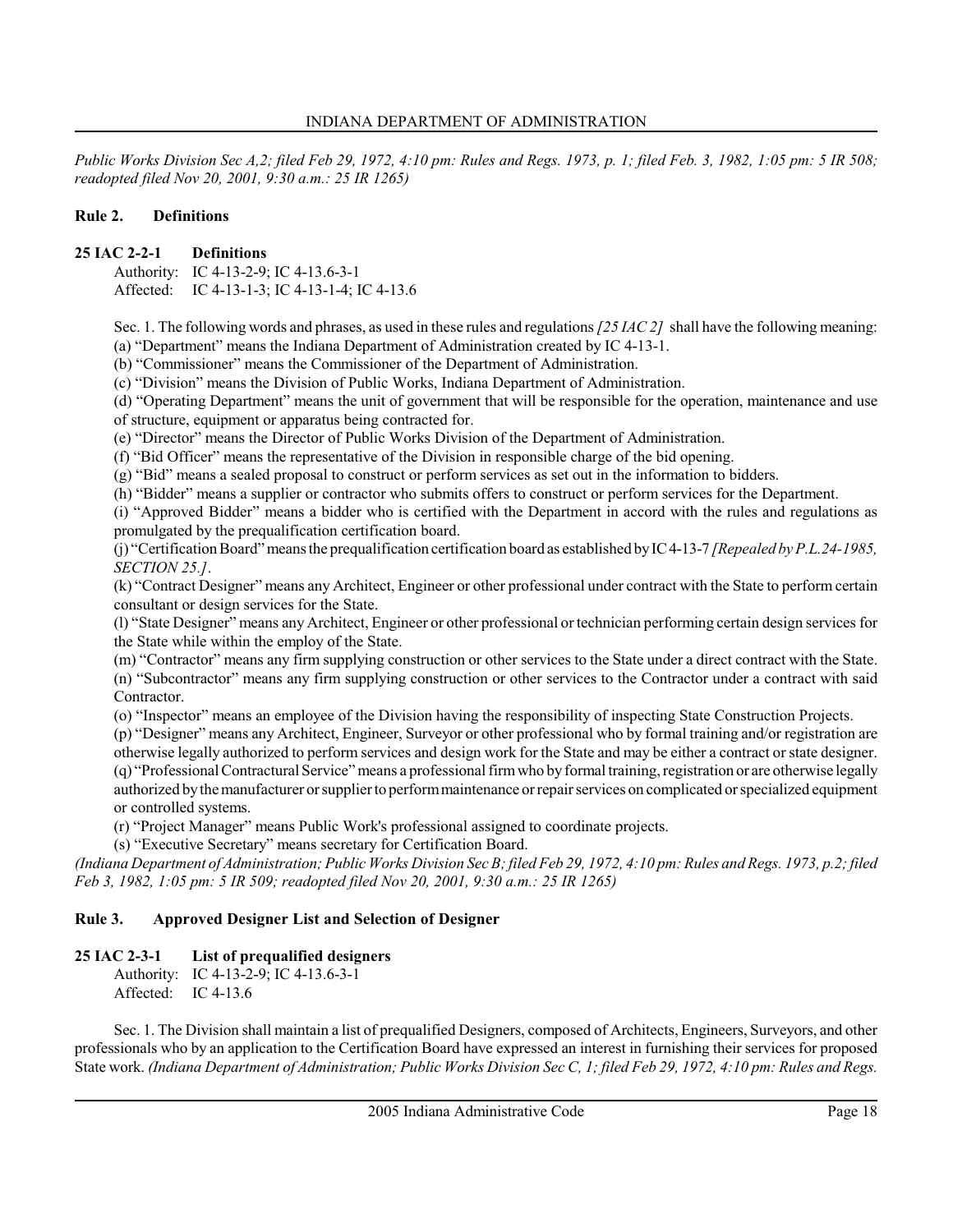1973, p.2; filed Feb 3, 1982, 1:05 pm: 5 IR 509; readopted filed Nov 20, 2001, 9:30 a.m.: 25 IR 1265)

25 IAC 2-3-2 Application for prequalification; approval as precondition for selection Authority: IC 4-13-2-9; IC 4-13.6-3-1 Affected: IC 4-13.6; IC 5-16-1-2

Sec. 2. A Designer desiring to do design work for the Division must, as an act prior to being considered for such services, apply to the State Certification Board, supply all of the pertinent information required by that Board and obtain prequalification approval of said Board. The designer must keep said prequalification current as set out in these rules and regulations [25 IAC 2]. (Indiana Department of Administration; Public Works Division Sec C,2; filed Feb 29, 1972, 4:10 pm: Rules and Regs. 1973, p.2; filed Feb 3, 1982, 1:05 pm: 5 IR 509; readopted filed Nov 20, 2001, 9:30 a.m.: 25 IR 1265)

25 IAC 2-3-3 Selection procedure for contract designers; qualifications; limitations on subcontractors Authority: IC 4-13-2-9; IC 4-13.6-3-1 Affected: IC 4-13.6; IC 5-16-1-2

Sec. 3. For any project which the Director determines that the assignment of a contract designer is required, the head of the interested facility requesting the project shall be asked to submit his recommendations to the Director and the Director shall recommend at least three who qualify in classification of work and are currently in good standing with the State Certification Board, and the Commissioner shall select a Contract Designer for negotiating a contract for the proposed design work. Such negotiations will be predicated upon a showing that his personnel availability and work in progress will warrant that the work contemplated can be done in a timely manner. The Contract Designer shall not subcontract any of the contracted design work, considered to be part of the prime contract work, except those functions normally subcontracted in similar circumstances, and such proposed subcontract professionals shall be subject to the same prequalifications as the Contract Designer and must be approved for such subcontract design work by the Director prior to use. Approval of a Contract Design firm shall only be considered where a sufficient number of the personnel of said firm shall have valid professional qualification and requisites to ensure intimate, competent control over all facets of the design work under consideration as evidenced by professional registration. (Indiana Department of Administration; Public Works Division Sec C,3; filed Feb 29, 1972, 4:10 pm: Rules and Regs. 1973, p.3; filed Feb 3, 1982, 1:05 pm: 5 IR 510; readopted filed Nov 20, 2001, 9:30 a.m.: 25 IR 1265)

# 25 IAC 2-3-4 Fee proposals for design work; selection procedure for alternate contract designer

Authority: IC 4-13-2-9; IC 4-13.6-3-1 Affected: IC 4-13.6; IC 5-16-11.1

Sec. 4. Director shall recommend to the Commissioner the fee proposed for the professional work. In making his fee proposal for this design work, the Director shall consider the project as a whole considering its location, complexity, need for expediency, and the aid to be given by the State in the design and control of construction. The various points considered in reaching the fee, be it a percentage of eventual cost or as a firm figure, shall be reflected in the design contract itself. If after a review of the project and negotiations as to scope and fee, an agreement is not reached, then the director shall report such circumstances to the Commissioner and he shall decide whether to continue the negotiations or contact another Designer from the Recommendation List. (Indiana Department of Administration; Public Works Division Sec C,4; filed Feb 29, 1972, 4:10 pm: Rules and Regs. 1973, p.3; filed Feb 3, 1982, 1:05 pm: 5 IR 510; readopted filed Nov 20, 2001, 9:30 a.m.: 25 IR 1265)

# 25 IAC 2-3-5 Supervision of designer contracts

Authority: IC 4-13-2-9; IC 4-13.6-3-1 Affected: IC 4-13.6

Sec. 5. The Director shall be responsible for seeing that all points of the Designer contract are adhered to administratively. Should the designer fail to so adhere to the contract to any significant degree, the Director shall inform the Commissioner and/or Attorney General of this fact and request guidance in the successful promulgating of the design contract. (Indiana Department of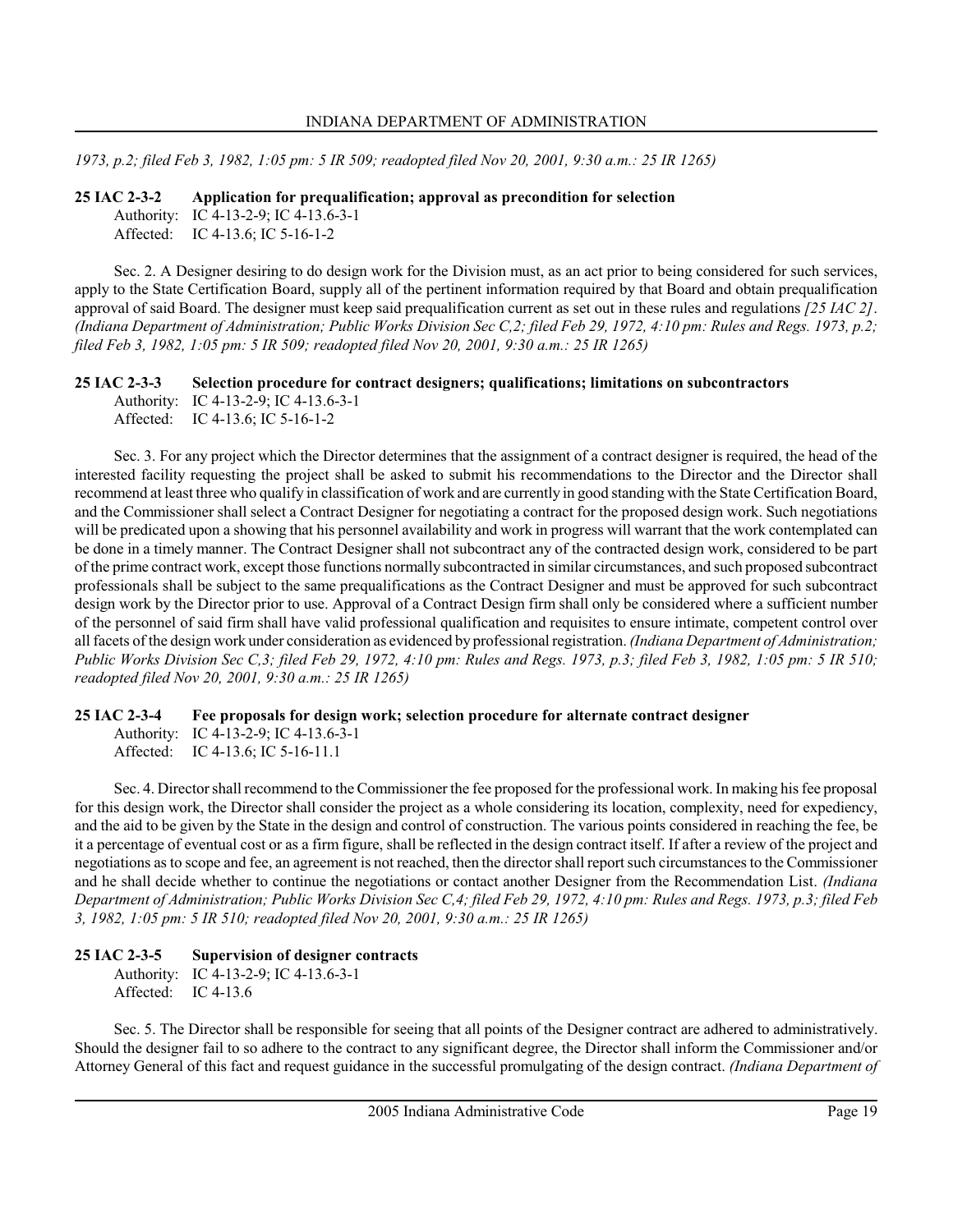Administration; Public Works Division Sec C,5; filed Feb 29, 1972, 4:10 pm: Rules and Regs. 1973, p. 3; readopted filed Nov 20, 2001, 9:30 a.m.: 25 IR 1265)

### 25 IAC 2-3-6 Designer's duty to assure a bid within budget

Authority: IC 4-13-2-9; IC 4-13.6-3-1 Affected: IC 4-13.6

Sec. 6. Designer shall make every effort possible to ensure that the scope and cost of the project remains within the budget allocation. Where bids are over allocated funds and additional funds are not available, the Designer shall redesign, at no additional cost to the State, to bid within allocation or the project shall be abandoned at the option of the State. (Indiana Department of Administration; Public Works Division Sec C,6; filed Feb 29, 1972, 4:10 pm: Rules and Regs. 1973, p.3; filed Feb 3, 1982, 1:05 pm: 5 IR 510; readopted filed Nov 20, 2001, 9:30 a.m.: 25 IR 1265)

### Rule 4. Approved Contractors List and Contractors Qualifications

# 25 IAC 2-4-1 List of prequalified contractors

Authority: IC 4-13-2-9; IC 4-13.6-3-1 Affected: IC 4-13.6; IC 5-16-1-2

Sec. 1. The Division shall maintain a list of prequalified contractors who, by an application to the Certification Board of the Division have expressed an interest in contracting with the State to perform construction work within the financial and experience limits of their prequalification as set out in their current certificate. (Indiana Department of Administration; Public Works Division Sec D,1; filed Feb 29, 1972, 4:10 pm: Rules and Regs. 1973, p. 3; filed Feb 3, 1982, 1:05 pm: 5 IR 510; readopted filed Nov 20, 2001, 9:30 a.m.: 25 IR 1265)

# 25 IAC 2-4-2 Application for prequalification approval as precondition to bidding

Authority: IC 4-13-2-9; IC 4-13.6-3-1 Affected: IC 4-13.6

Sec. 2. A Contractor desiring to so perform construction work for the Division must, as an act prior to being allowed to bid on projects with a valuation exceeding \$50,000, apply to the State Certification Board supplying all of the pertinent information required by that Board and obtain their prequalification approval, as set out in these rules and regulations [25 IAC 2] of the Public Works Division. A Contractor shall not be considered to have legally received plans on a particular project having a valuation exceeding \$50,000 without being currently qualified by said Board both in the classification of work involved and having the financial availability to do the work, said financial position being based on the criteria and formula as also set out in these rules and regulations [25 IAC 2]. (Indiana Department of Administration; Public Works Division Sec D,2; filed Feb 29, 1972, 4:10 pm: Rules and Regs. 1973, p. 4; filed Feb 3, 1982, 1:05 pm: 5 IR 511; readopted filed Nov 20, 2001, 9:30 a.m.: 25 IR 1265)

# 25 IAC 2-4-3 Subcontractors' prequalification as precondition to starting work

Authority: IC 4-13-2-9; IC 4-13.6-3-1 Affected: IC 4-13.6; IC 5-16-1-2

Sec. 3. Any subcontractor proposing to do work which has a valuation in excess of \$50,000 shall also be prequalified as set out in Section 2 [25 IAC 2-4-2] above before the prime contractor can start any work on the site. (Indiana Department of Administration; Public Works Division Sec D,3; filed Feb 29, 1972, 4:10 pm: Rules and Regs. 1973, p.4; filed Feb 3, 1982, 1:05 pm: 5 IR 511; readopted filed Nov 20, 2001, 9:30 a.m.: 25 IR 1265)

# 25 IAC 2-4-4 Limitation on subcontracting

Authority: IC 4-13-2-9; IC 4-13.6-3-1 Affected: IC 4-13.6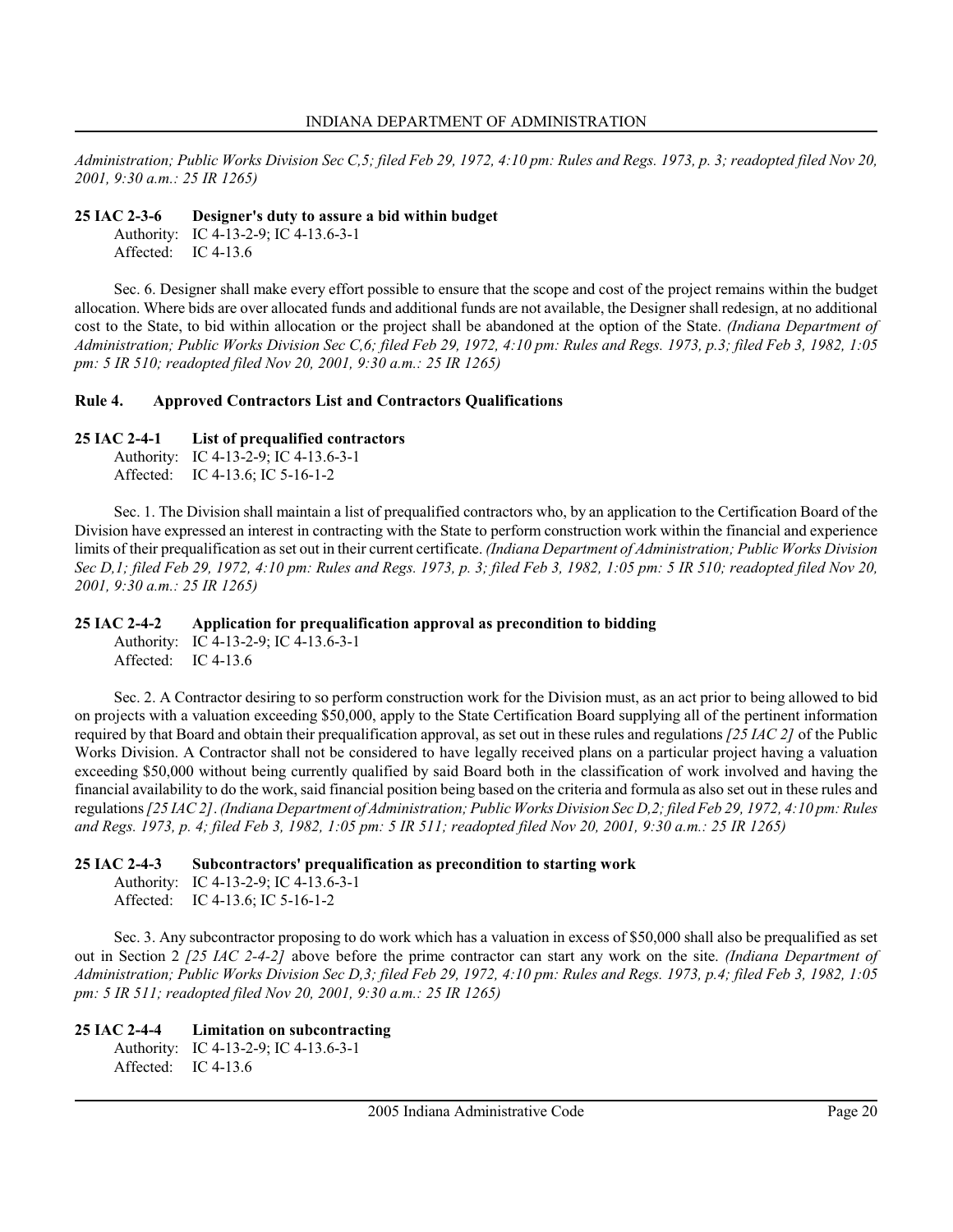Sec. 4. Any prime contractor or subcontractor doing work for the State is required to complete at least (20%) twenty percent of the work, measured in dollars of the total contract price, with his own forces. (Indiana Department of Administration; Public Works Division; 25 IAC 2-4-4; filed Feb 3, 1982, 1:05 pm: 5 IR 511; readopted filed Nov 20, 2001, 9:30 a.m.: 25 IR 1265)

#### Rule 5. Solicitation of Bids

### 25 IAC 2-5-1 Projects less than \$500; criteria for bid exemption

Authority: IC 4-13-2-9; IC 4-13.6-3-1 Affected: IC 4-13.6

Sec. 1. (a) When the estimated cost of construction is less than five hundred dollars (\$500), contracts may be issued without taking competitive bids upon receipt of two or more offers from firms interested in the subject project.

(b) Competitive bids shall not be required for professional contractural services where no competition exist such as manufacturer representatives special expertise service on specialized equipment, and where rates or prices are fixed by law or ordinance or where purchases are made from the United States government or any agency, division or instrumentality there of [sic.]. Competitive bids shall not be required for repair parts for machinery or equipment which can only be procured from the manufacturer of such machinery or equipment. (Indiana Department of Administration; Public Works Division Sec E, 1; filed Feb 29, 1972, 4:10 pm: Rules and Regs. 1973, p.4; filed Feb 3, 1982, 1:05 pm: 5 IR 511; readopted filed Nov 20, 2001, 9:30 a.m.: 25 IR 1265)

#### 25 IAC 2-5-2 Projects between \$500 and \$5,000; personal and general bid notices

Authority: IC 4-13-2-9; IC 4-13.6-3-1 Affected: IC 4-13.6; IC 5-16-1-3

Sec. 2. When the estimated cost of construction exceeds five hundred dollars (\$500) but less than five thousand dollars (\$5,000), sealed bids shall be solicited by posting a notice on the bulletin board in the office of the Commissioner and in office of Director at least seven working days preceding the date set for the opening of bids. The Division shall also contact contractors in the immediate area of the work involving them to consider bidding the project. (Indiana Department of Administration; Public Works Division Sec E,2; filed Feb 29, 1972, 4:10 pm: Rules and Regs. 1973, p.4; filed Feb 3, 1982, 1:05 pm: 5 IR 511; readopted filed Nov 20, 2001, 9:30 a.m.: 25 IR 1265)

#### 25 IAC 2-5-3 Sealed bids awarded under IC 4-13.6-5; posted solicitation; wage scale limitation

Authority: IC 4-13-2-9; IC 4-13.6-3-1 Affected: IC 4-13.6-5; IC 5-16-1-3; IC 5-16-7-2

Sec. 3. When required under IC 4-13.6-5, sealed bids will be solicited by posting on a public bulletin board in the office of the director seven (7) days before the final date for submitting bids, and public notice shall be inserted at least once each week for two (2) successive weeks before the final date of submitting bids in one (1) newspaper of general circulation in Marion County, Indiana, and, if any part of the project is located in an area outside Marion County, Indiana, one (1) newspaper of general circulation in that area. A project may be listed with one (1) or more private bid service organizations. A prevailing wage scale shall be secured and such rates incorporated in every project, except those under 25 IAC 2-11 when time will not permit. The contractor shall post rates to be paid on the job on state premises and file with the Department of Administration, Public Works Division, Indiana Government Center-South, 402 West Washington Street, Room W467, Indianapolis, Indiana 46204-2743. (Indiana Department of Administration; Public Works Division Sec E,3; filed Feb 29, 1972, 4:10 p.m.: Rules and Regs. 1973, p. 4; filed Feb 3, 1982, 1:05 p.m.: 5 IR 512; filed May 4, 1992, 9:30 a.m.: 15 IR 1906; readopted filed Nov 20, 2001, 9:30 a.m.: 25 IR 1265)

#### 25 IAC 2-5-4 Exception from bidding; emergency work Authority: IC 4-13-2-9; IC 4-13.6-3-1 Affected: IC 4-13.6; IC 5-16-1-1.1; IC 36-1-12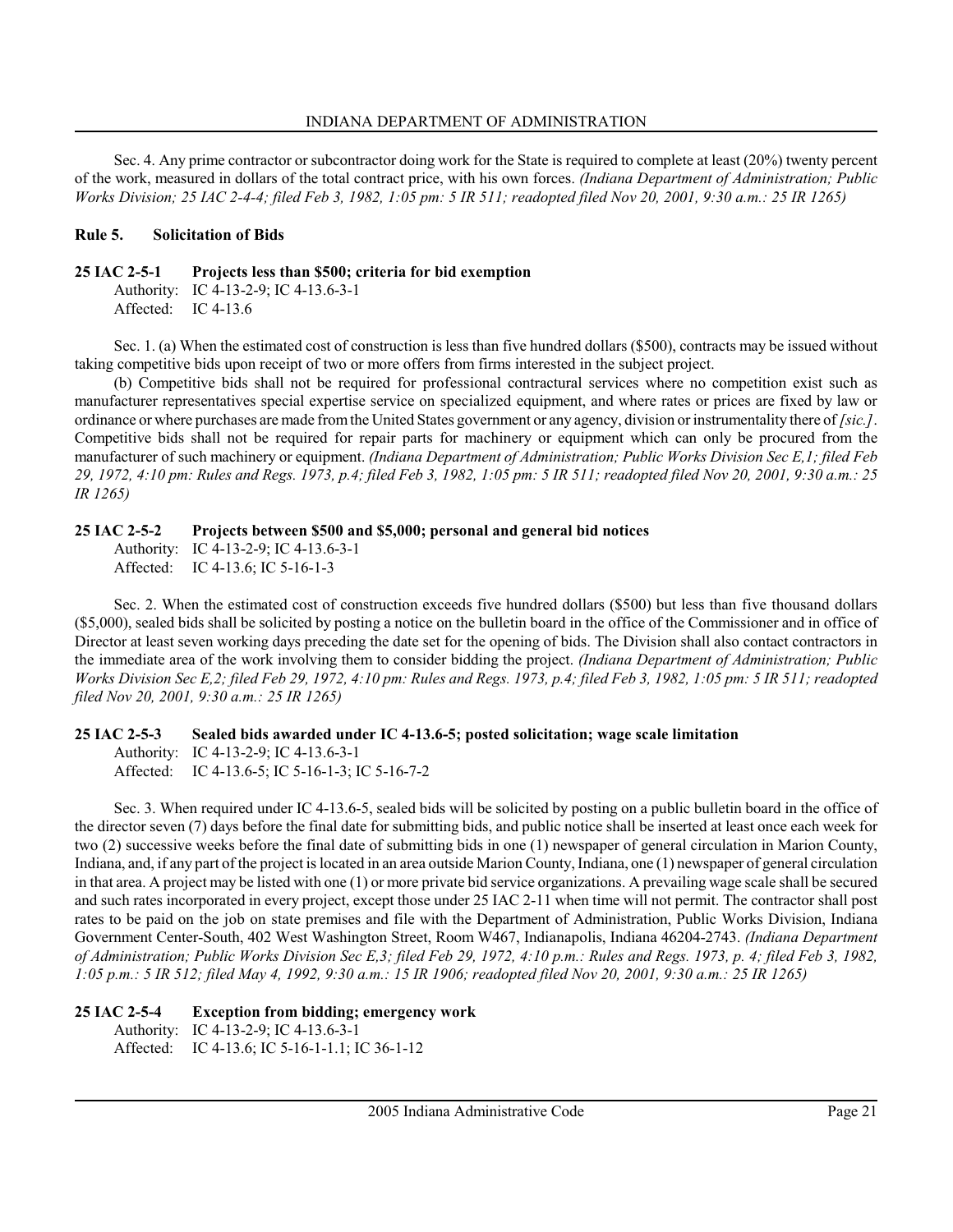Sec. 4. The Commissioner of the Department of Administration may authorize contracts to perform necessary work or construction in an emergency as described in Rule 11  $/25$  *IAC 2-11* $/$  of this document without calling for bids under normal procedures. If the estimated cost is less than \$5,000, authorization for such emergency work may be given verbally by the Director. If the emergency is estimated to exceed \$5,000 in cost, then approval of the Commissioner shall be obtained prior to giving verbal approval. In either case the award shall be confirmed in writing with copies filed with the Director and Department as provided under Rule 11 [25 IAC 2-11] of these rules. (Indiana Department of Administration; Public Works Division Sec E,4; filed Feb 29, 1972, 4:10 pm: Rules and Regs. 1973, p.4; filed Feb 3, 1982, 1:05 pm: 5 IR 512; readopted filed Nov 20, 2001, 9:30 a.m.: 25 IR 1265)

# 25 IAC 2-5-5 Scope and design of project commensurable with allocation

Authority: IC 4-13-2-9; IC 4-13.6-3-1 Affected: IC 4-13.6; IC 5-16-1-3

Sec. 5. It shall be the intent of the Division, Designer and operating unit to make every effort in the scope and design of the project to ensure that the low bid will be within the allocation prior to soliciting bids in order to preclude the bidders from expending efforts and costs to formulate bids with little possibility of being awarded and in so doing divulging their bid to others prior to a possible rebid. (Indiana Department of Administration; Public Works Division Sec E,5; filed Feb 29, 1972, 4:10 pm: Rules and Regs. 1973, p. 4; readopted filed Nov 20, 2001, 9:30 a.m.: 25 IR 1265)

# Rule 6. Receipt and Acceptance of Bids

# 25 IAC 2-6-1 Receipt of bids; time requirement

Authority: IC 4-13-2-9; IC 4-13.6-3-1 Affected: IC 4-13.6; IC 5-16-2-1

Sec. 1. All bids shall be received prior to the appointed bid opening time, in the office of the Director and shall be dated and time stamped showing the time and date of receiving the bid. (Indiana Department of Administration; Public Works Division Sec F,1; filed Feb 29, 1972, 4:10 pm: Rules and Regs. 1973, p. 5; filed Feb 3, 1982, 1:05 pm: 5 IR 512; readopted filed Nov 20, 2001, 9:30 a.m.: 25 IR 1265)

# 25 IAC 2-6-2 Bid preparation and submittal requirements

Authority: IC 4-13-2-9; IC 4-13.6-3-1 Affected: IC 4-13.6; IC 5-16-1-3

Sec. 2. Bids shall be contained in a sealed envelope with attached blue label as supplied by the Division or marked as specified and/or supplied by the Designer. It shall be plainly marked as a bid with job and time identification clearly stated. (Indiana Department of Administration; Public Works Division Sec F,2; filed Feb 29, 1972, 4:10 pm: Rules and Regs. 1973, p.5; filed Feb 3, 1982, 1:05 pm: 5 IR 512; readopted filed Nov 20, 2001, 9:30 a.m.: 25 IR 1265)

# 25 IAC 2-6-3 Bidder's prequalification review by executive secretary; bid acceptance conditions

Authority: IC 4-13-2-9; IC 4-13.6-3-1 Affected: IC 4-13.6; IC 5-16-1-2

Sec. 3. The Executive Secretary of the Certification Board or his/her designate shall, immediately prior to the designated time for acceptance of bids for projects estimated to exceed \$50,000, review the prequalification of all bidders submitting bids. If a bid packet is received and the bidder is not currently qualified with said Board or his financial availability is not approved at the time, then this fact shall be brought to the attention of the Director or in his absence the Commissioner and the bid shall not be opened until receiving a decision as to the acceptability of the bid. The Director may solicit the aid of the Attorney General in making such a decision. (Indiana Department of Administration; Public Works Division Sec F,3; filed Feb 29, 1972, 4:10 pm: Rules and Regs. 1973, p.5; filed Feb 3, 1982, 1:05 pm: 5 IR 512; readopted filed Nov 20, 2001, 9:30 a.m.: 25 IR 1265)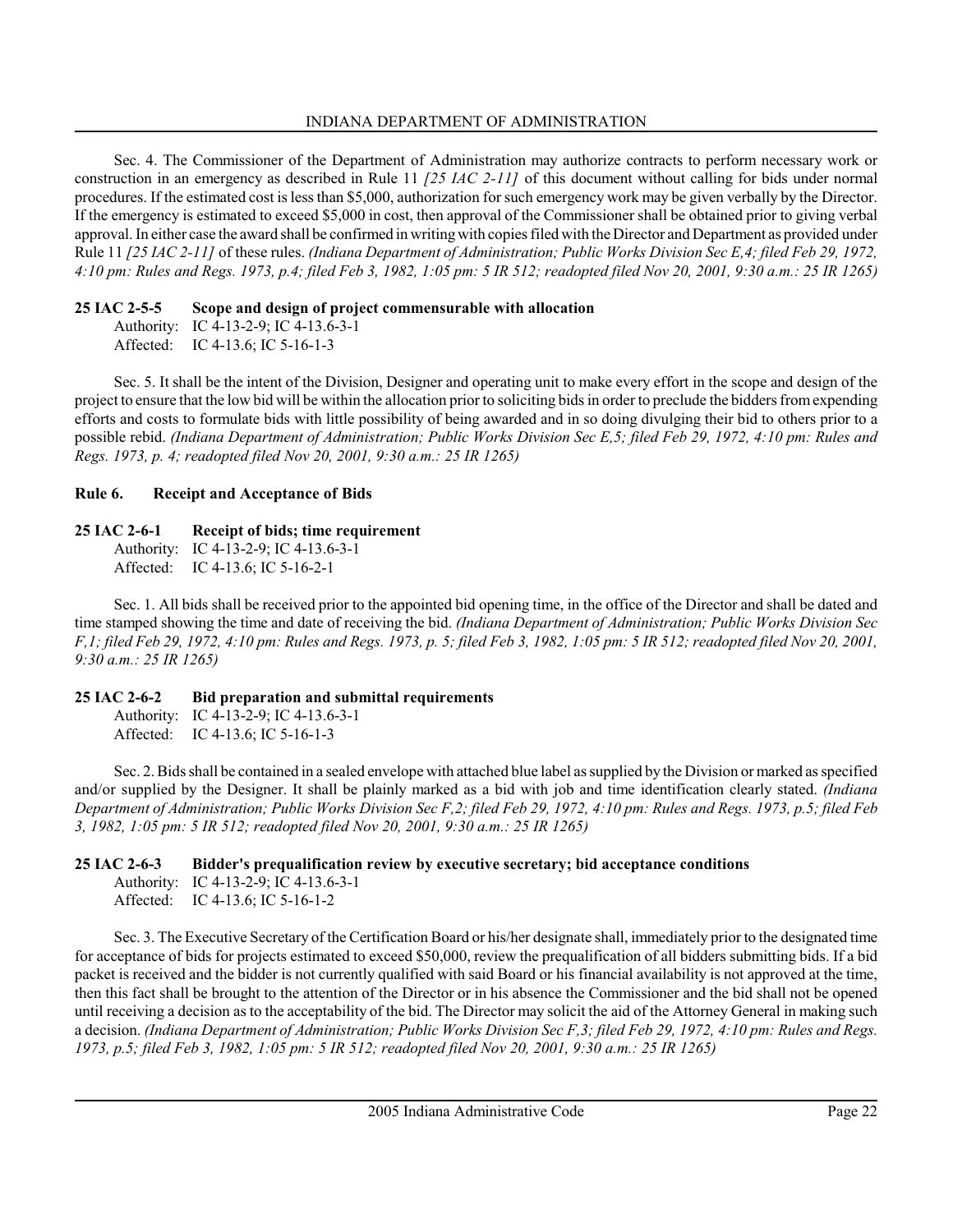#### 25 IAC 2-6-4 Opening and reading bids; notifying bidders of delay or changes Authority: IC 4-13-2-9; IC 4-13.6-3-1

Affected: IC 4-13.6; IC 5-16-2-1

Sec. 4. All bids shall be opened publicly and read at the place and time stated in the public notice and/or instructions to bidders, unless some condition or situation makes it impractical or impossible to do so. Should the time of opening be delayed or place of opening be changed for reason, every effort shall be expended in bringing knowledge of the change to the interested bidders as soon as the need for such a change becomes known to the Director. Bids shall never be opened prior to the appointed time. (Indiana Department of Administration; Public Works Division Sec F,4; filed Feb 29, 1972, 4:10 pm: Rules and Regs. 1973, p.5; filed Feb 3, 1982, 1:05 pm: 5 IR 513; readopted filed Nov 20, 2001, 9:30 a.m.: 25 IR 1265)

#### 25 IAC 2-6-5 Contract bid award criteria; rejection or waiver of nonconforming bids

Authority: IC 4-13-2-9; IC 4-13.6-3-1 Affected: IC 4-13.6; IC 5-16-1-2

Sec. 5. All bids shall conform to all applicable requirements of the specifications including the instructions to bidders, general conditions, and special conditions. The Bid Officer shall tentatively reject any bid failing to adhere to or conform to such and shall inform the Director or in his absence the Commissioner of this fact and await a decision as to the acceptability of the bid. It is the intent of the Department to not waive technicalities of the bidding procedure. The award of such contract shall be made on the basis of the lowest qualified bid, deemed to be the best bid. (Indiana Department of Administration; Public Works Division Sec F,5; filed Feb 29, 1972, 4:10 pm: Rules and Regs. 1973, p.5; filed Feb 3, 1982, 1:05 pm: 5 IR 513; readopted filed Nov 20, 2001, 9:30 a.m.: 25 IR 1265)

# 25 IAC 2-6-6 Single bid received; criteria for acceptance

Authority: IC 4-13-2-9; IC 4-13.6-3-1 Affected: IC 4-13.6

Sec. 6. If after proper solicitation of bids, only one bid is received, the Director shall make a thorough review of the situation in consort with the operating department to determine whether the one bid should be accepted or rejected and rebid. In making this judgment they should consider the type of work, its competitiveness, the timely need of the project, the possibility of unfavorable prices if rebid, the possible loss of the low bidder if rebid, and the equitable fairness to the single bidder of having his bid divulged to subsequent bidders if the project is rebid. (Indiana Department of Administration; Public Works Division Sec F,6; filed Feb 29, 1972, 4:10 pm: Rules and Regs. 1973, p. 5; readopted filed Nov 20, 2001, 9:30 a.m.: 25 IR 1265)

# 25 IAC 2-6-7 Confirmation of significantly low bid

Authority: IC 4-13-2-9; IC 4-13.6-3-1 Affected: IC 4-13.6; IC 5-16-2-1

Sec. 7. A bid significantly below the other bids or the project cost estimate shall not be treated as prima facia evidence of mistake and no bid will be rejected based on presumed error in bid. In such instances the Bid Officer shall ask the low bidder, if represented at the opening, to quickly confirm his bid, while the bid opening is still in session, and if an error is alleged to have been made to submit evidence of such error in a timely manner to the Director, for consideration by the State. If the apparent low bidder is not present at the bid opening, the Bid Officer shall contact him as soon as possible and secure a confirmation of his bid or evidence of error. (Indiana Department of Administration; Public Works Division Sec F,7; filed Feb 29, 1972, 4:10 pm: Rules and Regs. 1973, p. 5; readopted filed Nov 20, 2001, 9:30 a.m.: 25 IR 1265)

# 25 IAC 2-6-8 Low bid exceeds available funds

```
Authority: IC 4-13-2-9; IC 4-13.6-3-1
Affected: IC 4-13.6
```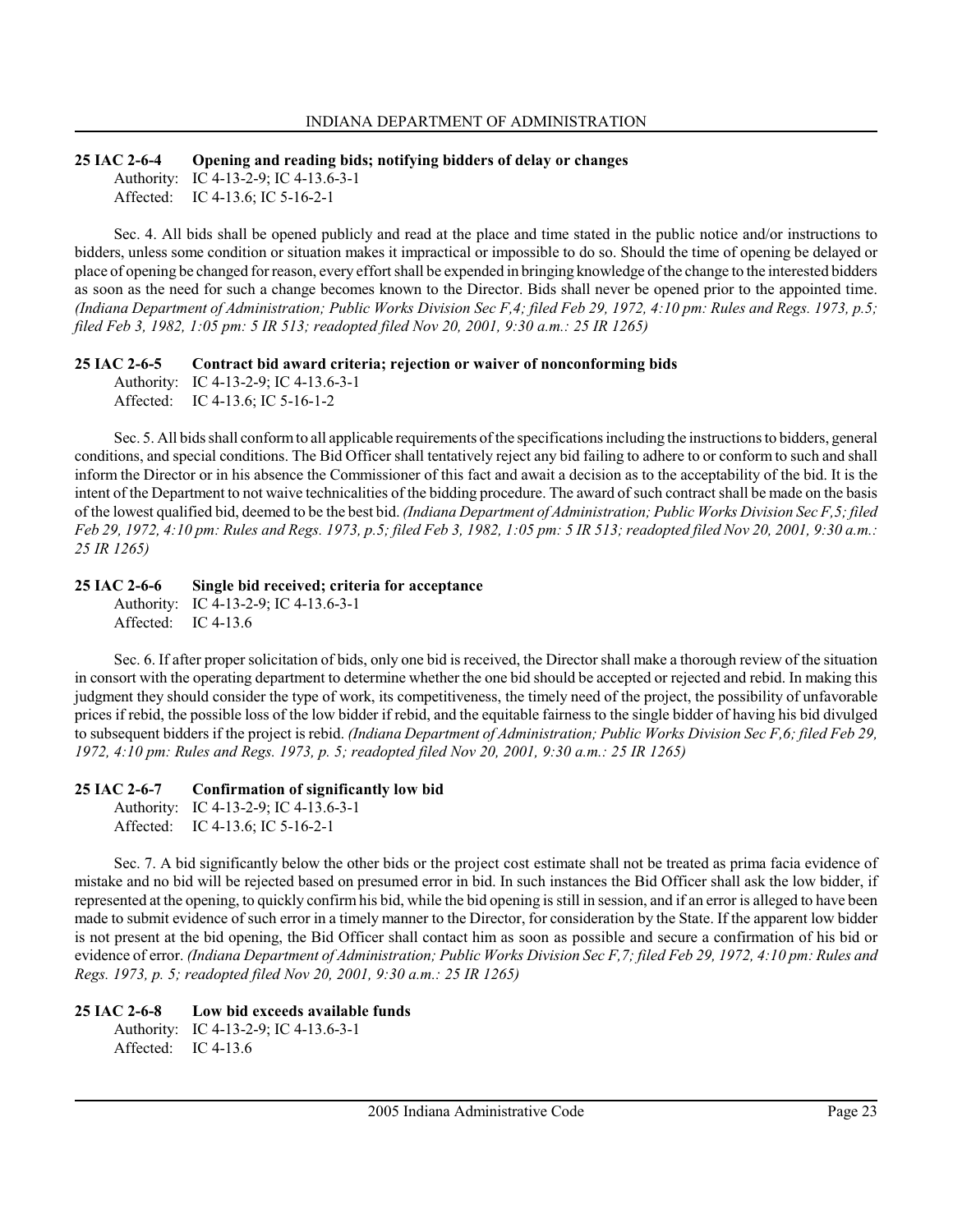Sec. 8. If the low bid exceeds the allocation, and additional funds are requested but not approved, then bids shall be rejected and project suspended or rebid with design revised in value equivalent to the overrun. (Indiana Department of Administration; Public Works Division Sec F,8; filed Feb 29, 1972, 4:10 pm: Rules and Regs. 1973, p. 6; readopted filed Nov 20, 2001, 9:30 a.m.: 25 IR 1265)

# Rule 7. Award of Contracts

### 25 IAC 2-7-1 Bid acceptance or rejection; written contracts; director's recommendation Authority: IC 4-13-2-9; IC 4-13.6-3-1

Affected: IC 4-13.6; IC 5-16-1-1.1; IC 36-1-12

Sec. 1. For all proposals under \$5,000 the Public Works Project Manager shall, after consultation with the Designer, make a recommendation to the Director as to acceptance or rejection of the bids. If the Director concurs in a recommendation for acceptance, a letter type contract may be sent to the successful bidder with approval by the Commissioner. For bids that exceed \$5,000 the project manager and Designer, after a full review of the bid and discussion with all interested parties to the bid, shall make recommendation to the Director as to acceptance or rejection of the bids. If the Director concurs in a recommendation for acceptance the Director shall compose a formal contract for the signature of the Commissioner, for said work after determining that funds are available. If bids are rejected, the Director shall consult all parties concerned to ascertain the advisability of rebidding or cancelling the project, commensurate with the provisions of Rule 25 IAC 2-3-6 and Rule 25 IAC 2-6-8 above. (Indiana Department of Administration; Public Works Division Sec G,1; filed Feb 29, 1972, 4:10 pm: Rules and Regs. 1973, p.6; filed Feb 3, 1982, 1:05 pm: 5 IR 513; readopted filed Nov 20, 2001, 9:30 a.m.: 25 IR 1265)

### 25 IAC 2-7-2 Lowest responsible bid acceptance criteria; rejection conditions

Authority: IC 4-13-2-9; IC 4-13.6-3-1 Affected: IC 4-13.6-1-15; IC 5-16-1-1.1; IC 36-1-12

Sec. 2. A bid may only be awarded to a responsible contractor. Factors to be used in making a responsibility determination are quality of material, experience, efficiency, and reputation of the bidder, the character, integrity, credit, and conscientiousness of the bidder, the ability of the bidder to respond and answer in accordance with what is expected or demanded and to fulfill letter and spirit the contract made with him, the accessibility of the bidder, and any other factor that the commissioner determines to affect responsibility as defined in IC 4-13.6-1-15. (Indiana Department of Administration; Public Works Division Sec G,2; filed Feb 29, 1972, 4:10 p.m.: Rules and Regs. 1973, p. 6; filed Feb 3, 1982, 1:05 p.m.: 5 IR 513; filed May 4, 1992, 9:30 a.m.: 15 IR 1906; readopted filed Nov 20, 2001, 9:30 a.m.: 25 IR 1265)

# 25 IAC 2-7-3 Conditional acceptance of bid; work load of bidder exceeding prequalification rating (Repealed)

Sec. 3. (Repealed by Indiana Department of Administration; Public Works Division; filed Feb 3, 1982, 1:05 pm: 5 IR 523)

# 25 IAC 2-7-4 Contract letter; documents required to initiate work

```
Authority: IC 4-13-2-9; IC 4-13.6-3-1
Affected: IC 4-13-2-15; IC 4-13.6
```
Sec. 4. The Contract shall be transmitted to the Contractor for his execution by a letter stating that the Contractor unless otherwise instructed in writing, should not commence any work or take delivery of noninventory materials until he receives a copy of the fully executed contract signed by all required signatories and all auxiliary documents including but not limited to insurance and bonds are completed and furnished to the state. (Indiana Department of Administration; Public Works Division Sec G,4; filed Feb 29, 1972, 4:10 pm: Rules and Regs. 1973, p.6; filed Feb 3, 1982, 1:05 pm: 5 IR 513; readopted filed Nov 20, 2001, 9:30 a.m.: 25 IR 1265)

# 25 IAC 2-7-5 Restriction on meetings between state and contractor; notifying attorney general (Repealed)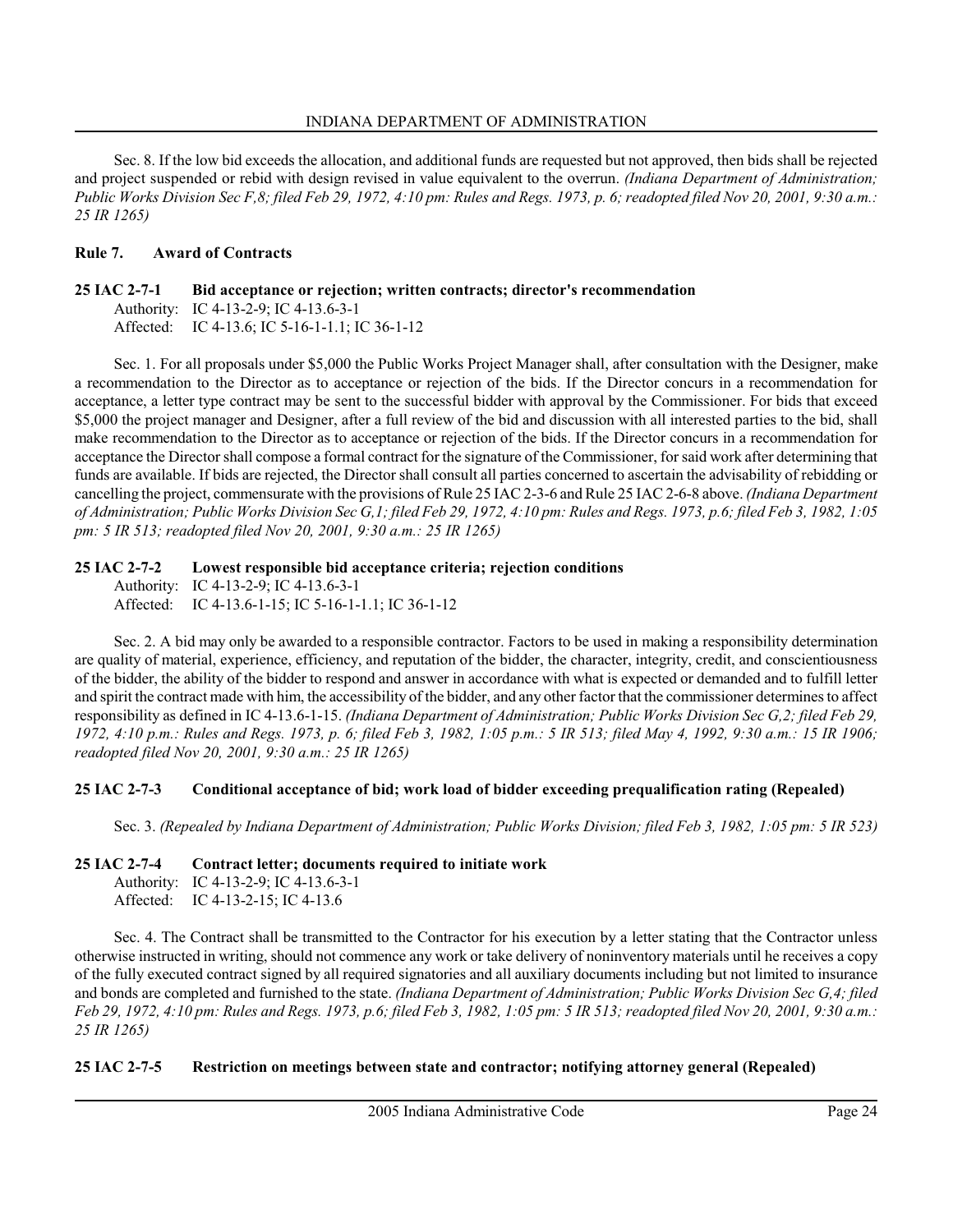Sec. 5. (Repealed by Indiana Department of Administration; filed Dec 17, 1992, 5:00 p.m.: 16 IR 1366)

25 IAC 2-7-6 Limitations on contract renewals

```
Authority: IC 4-13-2-9; IC 4-13.6-3-1
Affected: IC 4-13-2; IC 36-1-12
```
Sec. 6. For professional contractural services the Commissioner of the Department of Administration may, before expiration of existing contracts and with the consent of both parties, renew the contract annually not to exceed a total period of four years, except in those cases where no competition exists (25 IAC 2-5-1). Contract renewals shall be made at the same price or by reasonable escalations based on an independently published index specified in the contract documents and agreeable to both parties. (Indiana Department of Administration; Public Works Division; 25 IAC 2-7-6; filed Feb 3, 1982, 1:05 pm: 5 IR 514; readopted filed Nov 20, 2001, 9:30 a.m.: 25 IR 1265)

### 25 IAC 2-7-7 Contractor provided information

```
Authority: IC 4-13-2-9; IC 4-13.6-3-1
Affected: IC 4-13.6; IC 5-16-1-1.1; IC 36-1-12
```
Sec. 7. The prospective contractor shall supply information requested by the state concerning the responsibility of such contractor. If such contractor fails to supply the requested information, the state shall base the determination of responsibility upon any available information or may find the prospective contractor nonresponsible if such failure is unreasonable. (Indiana Department of Administration; 25 IAC 2-7-7; filed May 4, 1992, 9:30 a.m.: 15 IR 1907; readopted filed Nov 20, 2001, 9:30 a.m.: 25 IR 1265)

### Rule 8. Inspection of Construction

25 IAC 2-8-1 Construction inspection duties; designer's rights to approve design changes and interpretation Authority: IC 4-13-2-9; IC 4-13.6-3-1 Affected: IC 4-13.6

Sec. 1. The Division has the responsibility for the inspection of all construction which has been designed by the Division. The Division shall also make periodic reviews of all construction which has been designed by Contract Designers, however such Designers by their contract are held responsible for the primary inspection. Such periodic inspection by the State does not relieve the Designer of the responsibility for the primary inspection, control and coordination of the project. The inspectors for the Division have for their primary purpose ensuring that such functions are properly carried out by the Contract Designer and secondarily to aid in the resolution of problems arising between the Contract Designer, the Institution personnel and the Contractor. On projects designed by a Contract Designer, the inspectors or institutional employees shall not give instructions to any Contractor or Subcontractor directly, except in an emergency, instead bringing the facts to the attention of the Contract Designer for resolution. Any change in the methods or performing an item of work, substitution of material, revision to schedule, extra work orders, extension of completion time or interpretation of the plans and specifications shall originate with the Designer and be approved by Public Works Division. (Indiana Department of Administration; Public Works Division Sec H,1; filed Feb 29, 1972, 4:10 pm: Rules and Regs. 1973, p.7; filed Feb 3, 1982, 1:05 pm: 5 IR 514; readopted filed Nov 20, 2001, 9:30 a.m.: 25 IR 1265)

# 25 IAC 2-8-2 Delegation of duties to other units of government (Repealed)

Sec. 2. (Repealed by Indiana Department of Administration; Public Works Division; filed Feb 3, 1982, 1:05 pm: 5 IR 523)

# Rule 9. Approval of Partial Payments

```
25 IAC 2-9-1 Partial pay estimates; submission, review and approval procedure
     Authority: IC 4-13-2-9; IC 4-13.6-3-1
```

```
Affected: IC 5-16-5-2
```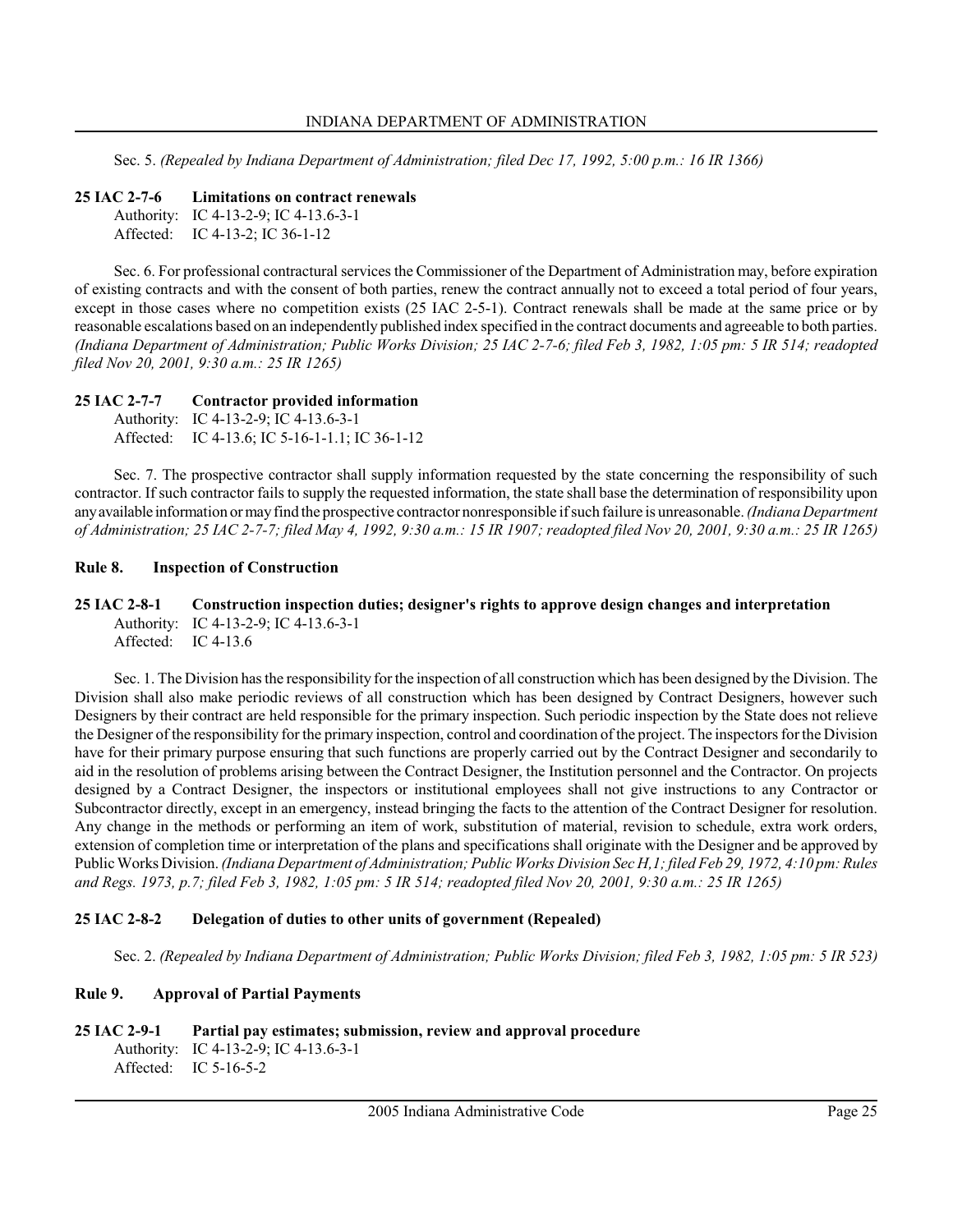Sec. 1. Contractor shall submit partial pay estimates as set out in the respective contract documents, but not more frequently than once a month, using the established forms supplied by the Division. Such estimates shall be submitted to the Designer for his review and approval. Designer must warrant that the work as described in the estimate has been accomplished and materials listed have been received and secured. The estimate shall then be transmitted to the Division for approval and then submitted to the Director and Commissioner for approval of payment. (Indiana Department of Administration; Public Works Division Sec I, 1; filed Feb 29, 1972, 4:10 pm: Rules and Regs. 1973, p.7; filed Feb 3, 1982, 1:05 pm: 5 IR 515; readopted filed Nov 20, 2001, 9:30 a.m.: 25 IR 1265)

### 25 IAC 2-9-2 Materials storage and identification for partial payment request

Authority: IC 4-13-2-9; IC 4-13.6-3-1 Affected: IC 5-16-5-2

Sec. 2. In order to be considered for inclusion in a partial payment request, materials must either be stored in a secure manner on the site or be separated and properly identified as being the property of the State and/or its Contractor if remaining in an off-thesite warehouse not considered the place of business of the vendor. (Indiana Department of Administration; Public Works Division Sec I, 2; filed Feb 29, 1972, 4:10 pm: Rules and Regs. 1973, p.7; filed Feb 3, 1982, 1:05 pm: 5 IR 515; readopted filed Nov 20, 2001, 9:30 a.m.: 25 IR 1265)

# 25 IAC 2-9-3 Nonpayment of subcontractors; documentation of nonpayment; procedure

Authority: IC 4-13-2-9; IC 4-13.6-3-1 Affected: IC 4-13.6; IC 5-16-5

Sec. 3. Pursuant to IC 5-16-5, as amended, partial payments may be temporarily held up by the Division if it has received a certificate from a subcontractor asserting that his work, having been completed within the past 60 days was billed to the Prime Contractor and not paid. Copies of such certified claim shall be forwarded to the Contractor's bond surety for information and possible action. The partial pay request shall be released for payment upon satisfactory evidence that the Subcontractor has been paid. If it is evident that a disagreement exists as to the billing in question, then the State shall reduce the partial billing by the amount claimed and pass partial on for payment. Copies of all correspondence pertaining to the alleged non-payment to Subcontractors in violation of the contract between the State and the Prime Contractor shall be placed in their respective prequalification file for review by the Certification Board. Information relative to the alleged non-payment of bills due involving a contractor, subcontractor or materialman, shall be released to persons only when reasons for such information are set out in writing, or the one seeking such information appears in person and requests to see such financial records. (Indiana Department of Administration; Public Works Division Sec I,3; filed Feb 29, 1972, 4:10 pm: Rules and Regs. 1973, p.8; filed Feb 3, 1982, 1:05 pm: 5 IR 515; readopted filed Nov 20, 2001, 9:30 a.m.: 25 IR 1265)

#### 25 IAC 2-9-4 Partial payments administered by highway commission Authority: IC 4-13-2-9; IC 4-13.6-3-1

Affected: IC 4-13-1-3

Sec. 4. Pursuant to I.C. 4-13-1, the Division has delegated authority to the State Highway Commission to administer the partial payments for both Contract Designers and Contractors. (Indiana Department of Administration; Public Works Division Sec I,4; filed Feb 29, 1972, 4:10 pm: Rules and Regs. 1973, p. 8; readopted filed Nov 20, 2001, 9:30 a.m.: 25 IR 1265)

# Rule 10. Acceptance of Project and Final Payment

# 25 IAC 2-10-1 Final project inspection; final billing

Authority: IC 4-13-2-9; IC 4-13.6-3-1 Affected: IC 5-16-5

Sec. 1. Whenever the project has progressed to the point of substantial completion, an inspection shall be made by the Contract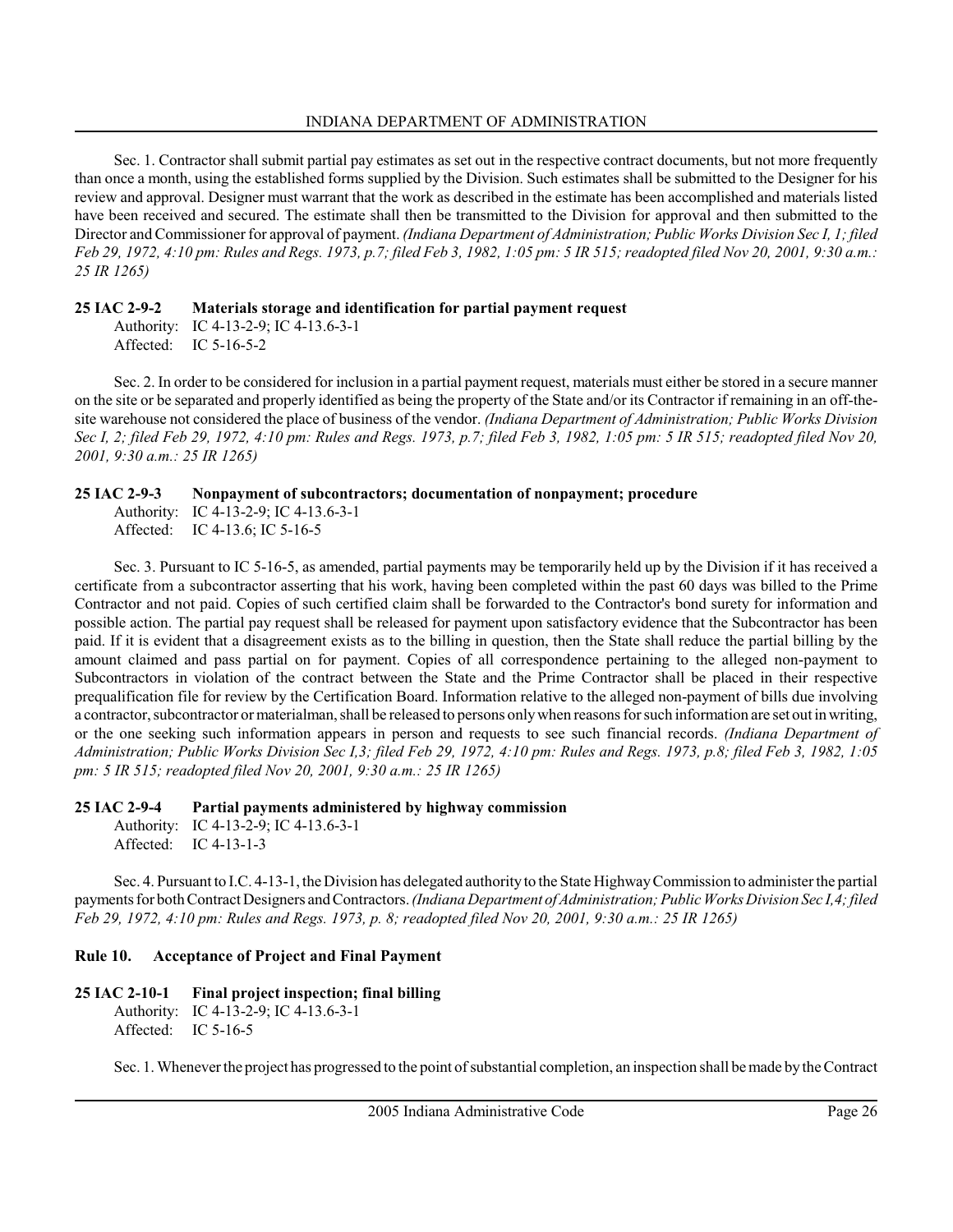Designer accompanied by the Contractor, a representative of this Division and a representative of the Operating Department. After all deficiencies have been substantially remedied, the Designer shall recommend to the Director that the construction project be accepted. After the Director has accepted the project in behalf of the State (DAPW 5), the final billing may be submitted, accompanied by affidavits and other documents evidencing that all subcontracts and bills for materials and services have been paid. (Indiana Department of Administration; Public Works Division Sec J,1; filed Feb 29, 1972, 4:10 pm: Rules and Regs. 1973, p.8; filed Feb 3, 1982, 1:05 pm: 5 IR 515; readopted filed Nov 20, 2001, 9:30 a.m.: 25 IR 1265)

#### 25 IAC 2-10-2 Approval of bill for payment; deduction for amounts disputed with subcontractors or materialmen Authority: IC 4-13-2-9; IC 4-13.6-3-1 Affected: IC 5-16-5

Sec. 2. Upon receipt of such final payment request and necessary affidavits, the billing will be passed for payment unless certificates of non-payment as submitted by subcontractors or materialmen have not yet been resolved. In that event, the amounts alleged to be owed shall be deducted from the contractor billings and the balance passed for payment as a partial payment. (Indiana Department of Administration; Public Works Division Sec J,2; filed Feb 29, 1972, 4:10 pm: Rules and Regs. 1973, p. 8; readopted filed Nov 20, 2001, 9:30 a.m.: 25 IR 1265)

# 25 IAC 2-10-3 Final payment billing; preconditions

Authority: IC 4-13-2-9; IC 4-13.6-3-1 Affected: IC 5-16-5; IC 5-16-5.5-6

Sec. 3. Billing for final payment shall not be passed for payment until 60 days after (1) all contractor and subcontractor work has been totally completed including all punch list items, (2) all equipment has been delivered to the site, and (3) all equipment to be installed by contractor, supplier or a subcontractor has been installed and accepted. Final payment can be released only if all punch list items are completed by the contractor. (Indiana Department of Administration; Public Works Division Sec J,3; filed Feb 29, 1972, 4:10 pm: Rules and Regs. 1973, p.8; filed Feb 3, 1982, 1:05 pm: 5 IR 515; readopted filed Nov 20, 2001, 9:30 a.m.: 25 IR 1265)

# 25 IAC 2-10-4 Final payment by highway commission (Repealed)

Sec. 4. (Repealed by Indiana Department of Administration; Public Works Division; filed Feb 3, 1982, 1:05 pm: 5 IR 523)

# Rule 11. Emergencies

# 25 IAC 2-11-1 Emergency conditions; imminent threat of substantial loss

Authority: IC 4-13-2-9 Affected: IC 5-16-1-1.6

Sec. 1. Prima facie evidence of an emergency exists whenever a substantial loss or service to the State would result if immediate remedial action is not taken. In addition to IC 5-16-1-1.6 and 25 IAC 2-5-4 emergency may include expiration of bids where loss of bids and rebidding would cause substantial loss to the State either by additional cost or lost revenue. (Indiana Department of Administration; Public Works Division Sec K,1; filed Feb 29, 1972, 4:10 pm: Rules and Regs. 1973, p.9; filed Feb 3, 1982, 1:05 pm: 5 IR 516; readopted filed Nov 20, 2001, 9:30 a.m.: 25 IR 1265)

# 25 IAC 2-11-2 State as non-occupying lessor; emergency procedures

Authority: IC 4-13-2-9 Affected: IC 5-16-1-1.6

Sec. 2. If state owned property is under lease to others and is in a state of disrepair to an extent that a continuance in this state may cause a default in such contract, and time is not available to pursue the regular procedures for securing the necessary labor,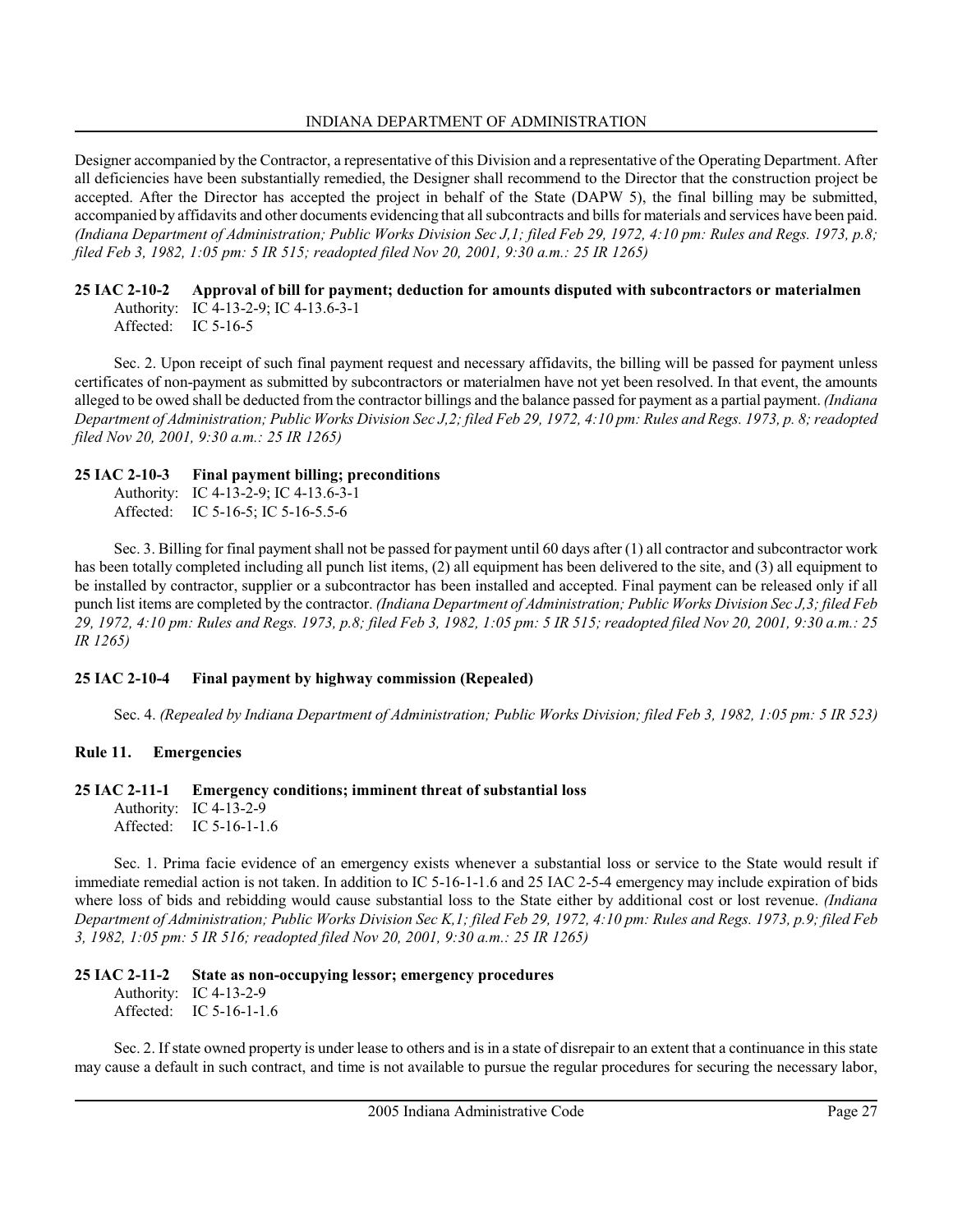materials and services to remedy the fault, then prima facie evidence of an emergency exists. If, in the opinion of the chief administrative officer of the department having jurisdiction over the property that an emergency exists and a need exists for procuring materials, labor or services outside the normal procurement procedures, he shall inform the Department of Administration and if the Commissioner concurs that an emergency exists, the materials, labor or services can be secured on an emergency basis as set out in IC 5-16-1-1.6 and 25 IAC 2-5-4. (Indiana Department of Administration; Public Works Division Sec K,2; filed Feb 29, 1972, 4:10 pm: Rules and Regs. 1973, p.9; filed Feb 3, 1982, 1:05 pm: 5 IR 516; readopted filed Nov 20, 2001, 9:30 a.m.: 25 IR 1265)

# 25 IAC 2-11-3 State as occupant lessor; emergency procedures

Authority: IC 4-13-2-9 Affected: IC 5-16-1-1.6

Sec. 3. If State-owned property under the jurisdiction and control of the State is in a state of disrepair so as to be harmful to the safety of the structure or a hazard to life, then prima facie evidence of an emergency exists. In such instances, the procedure described in 25 IAC 2-11-2 shall apply. This procedure also applies to property leased by the State wherein the State has the responsibility for the maintenance and upkeep of the building or where terms of the lease dictate contract work procedures. (Indiana Department of Administration; Public Works Division Sec K,3; filed Feb 29, 1972, 4:10 pm: Rules and Regs. 1973, p.9; filed Feb 3, 1982, 1:05 pm: 5 IR 516; readopted filed Nov 20, 2001, 9:30 a.m.: 25 IR 1265)

# 25 IAC 2-11-4 Documentation by person requesting emergency declaration

Authority: IC 4-13-2-9 Affected: IC 5-16-1-1.6

Sec. 4. The officer who initiated the emergency request shall set out in writing all pertinent facts involved in the problem as soon as possible, but not longer than one week after the discovery of the emergency with copies for the Director and Department affected by the emergency. All confirming emergency requisitions shall include the name and agency of the person giving the emergency authorization. Justification forms shall be filled out by the agency as required. (Indiana Department of Administration; Public Works Division Sec K,4; filed Feb 29, 1972; 4:10 pm: Rules and Regs. 1973, p.9; filed Feb 3, 1982, 1:05 pm: 5 IR 516; readopted filed Nov 20, 2001, 9:30 a.m.: 25 IR 1265)

# Rule 12. Certification Board; Authority

# 25 IAC 2-12-1 Certification; construction of article 2

Authority: IC 4-13-2-9; IC 4-13.6-3-1 Affected: IC 4-13.6

Sec. 1. Statutory provisions governing the Certification Board of the Indiana Department of Administration, Public Works Division, may be found in IC 4-13-7 [Repealed by P.L.24-1985, SECTION 25.] as amended. Rules and Regulations incorporated herein are additional and supplemental to the Act and its amendments. (Indiana Department of Administration; Public Works Division Sec L,1; filed Feb 29, 1972, 4:10 pm: Rules and Regs. 1973, p.9; filed Feb 3, 1982, 1:05 pm: 5 IR 516; readopted filed Nov 20, 2001, 9:30 a.m.: 25 IR 1265)

# Rule 13. Certification Board; Organization

#### 25 IAC 2-13-1 Members of certification board; file room Authority: IC 4-13-2-9; IC 4-13.6-3-1 Affected: IC 4-13.6

Sec. 1. The Certification Board, composed of the State Building Commissioner, Examiner or Deputy Examiner of the State Board of Accounts, and the Director of the Public Works Division, no more than two (2) of whom shall be members of the same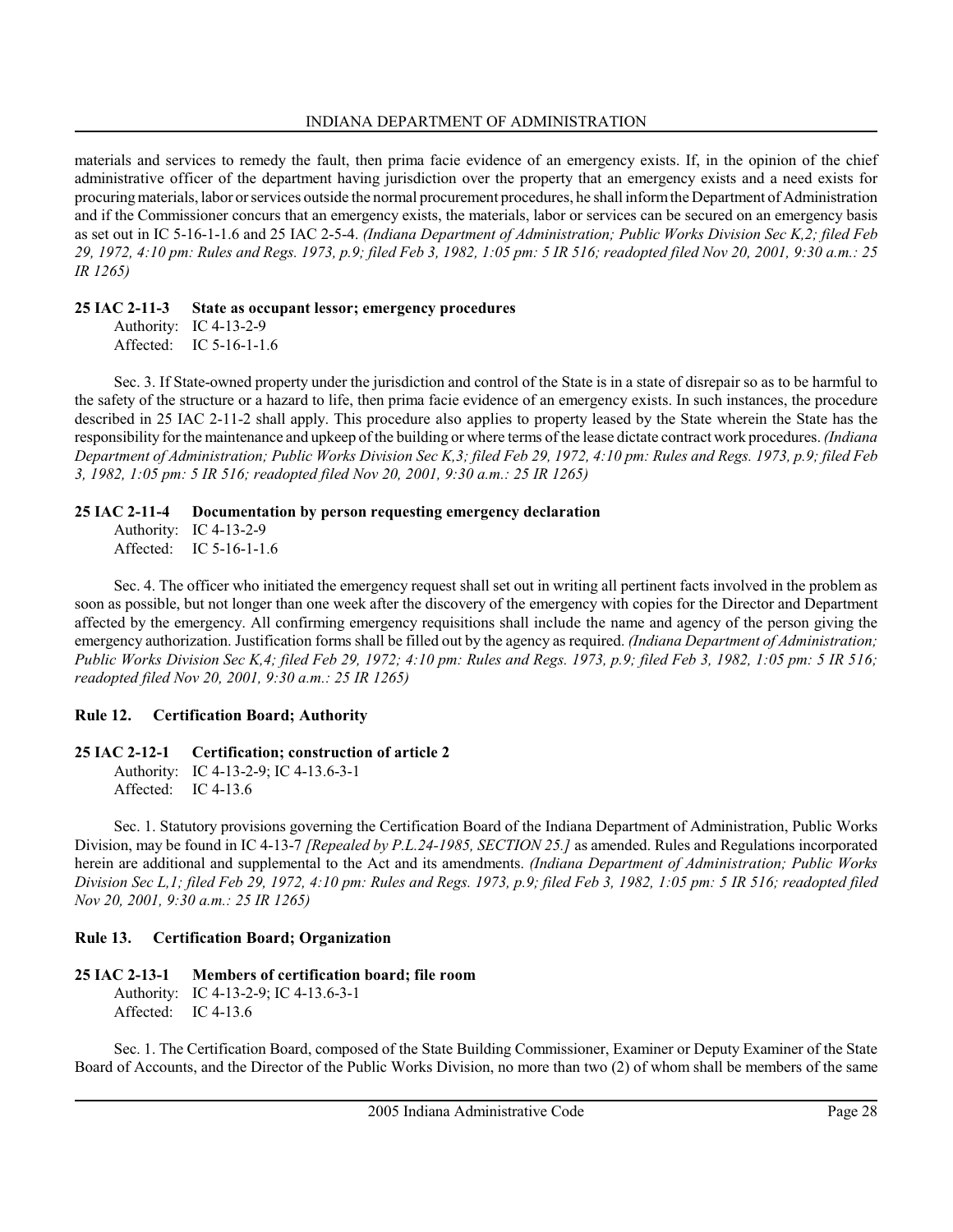political party, shall have its files and other administrative materials quartered in space allocated by the Public Works Division. (Indiana Department of Administration; Public Works Division Sec M,1; filed Feb 29, 1972, 4:10 pm: Rules and Regs. 1973, p. 9; readopted filed Nov 20, 2001, 9:30 a.m.: 25 IR 1265)

### 25 IAC 2-13-2 Executive secretary of board; administrative duties

Authority: IC 4-13-2-9; IC 4-13.6-3-1 Affected: IC 4-13.6

Sec. 2. An executive secretary, answerable directly to the Board and the Director of Public Works Division, shall handle all administrative functions of the Board; and shall, similarly, be provided office space, clerical and secretarial help by the Public Works Division. (Indiana Department of Administration; Public Works Division Sec M,2; filed Feb 29, 1972, 4:10 pm: Rules and Regs. 1973, p.9; filed Feb 3, 1982, 1:05 pm: 5 IR 516; readopted filed Nov 20, 2001, 9:30 a.m.: 25 IR 1265)

# 25 IAC 2-13-3 Election of chairman

Authority: IC 4-13-2-9; IC 4-13.6-3-1 Affected: IC 4-13.6

Sec. 3. The Chairman of the Board shall be nominated and elected from and by the members of the board for a yearly term dating from each January. It is permissible for the Chairman to succeed himself. (Indiana Department of Administration; Public Works Division Sec M,3; filed Feb 29, 1972, 4:10 pm: Rules and Regs. 1973, p. 10; readopted filed Nov 20, 2001, 9:30 a.m.: 25 IR 1265)

25 IAC 2-13-4 Board meetings Authority: IC 4-13-2-9; IC 4-13.6-3-1 Affected: IC 4-13.6; IC 5-14-1.5

Sec. 4. Meetings shall be held on the second Wednesday of each month unless circumstances require that another date be set. Rescheduling of meetings may be made upon unanimous consent of the members, but meetings shall never be more than forty-five (45) days apart. Special meetings may be called at any time if all members agree thereto, and if it is deemed that such special meeting will serve the best interests of the State of Indiana. In accordance with the Indiana Open Door Law, (IC 5-14-1.5, Acts of 1977), notice of all meetings will be posted on the bulletin board in the office of Public Works Division and notice given to all news media representatives who annually in writing request such notice be given. The agenda of each meeting will be posted with the time, date and place at least 48 hours prior. (Indiana Department of Administration; Public Works Division Sec M,4; filed Feb 29, 1972, 4:10 pm: Rules and Regs. 1973, p.10; filed Feb 3, 1982, 1:05 pm: 5 IR 517; readopted filed Nov 20, 2001, 9:30 a.m.: 25 IR 1265)

# 25 IAC 2-13-5 Quorum; majority

Authority: IC 4-13-2-9; IC 4-13.6-3-1 Affected: IC 4-13.6

Sec. 5. The board may meet with one member absent if it has the consent of the absent member. At least two members must agree if a motion is to be passed whether there be two or three members present. (Indiana Department of Administration; Public Works Division Sec M,5; filed Feb 29, 1972, 4:10 pm: Rules and Regs. 1973, p. 10; readopted filed Nov 20, 2001, 9:30 a.m.: 25 IR 1265)

# Rule 14. Certification Board; Purposes

```
25 IAC 2-14-1 Purposes of certification board; contractor's prequalification approval
     Authority: IC 4-13-2-9; IC 4-13.6-3-1
     Affected: IC 4-13.6
```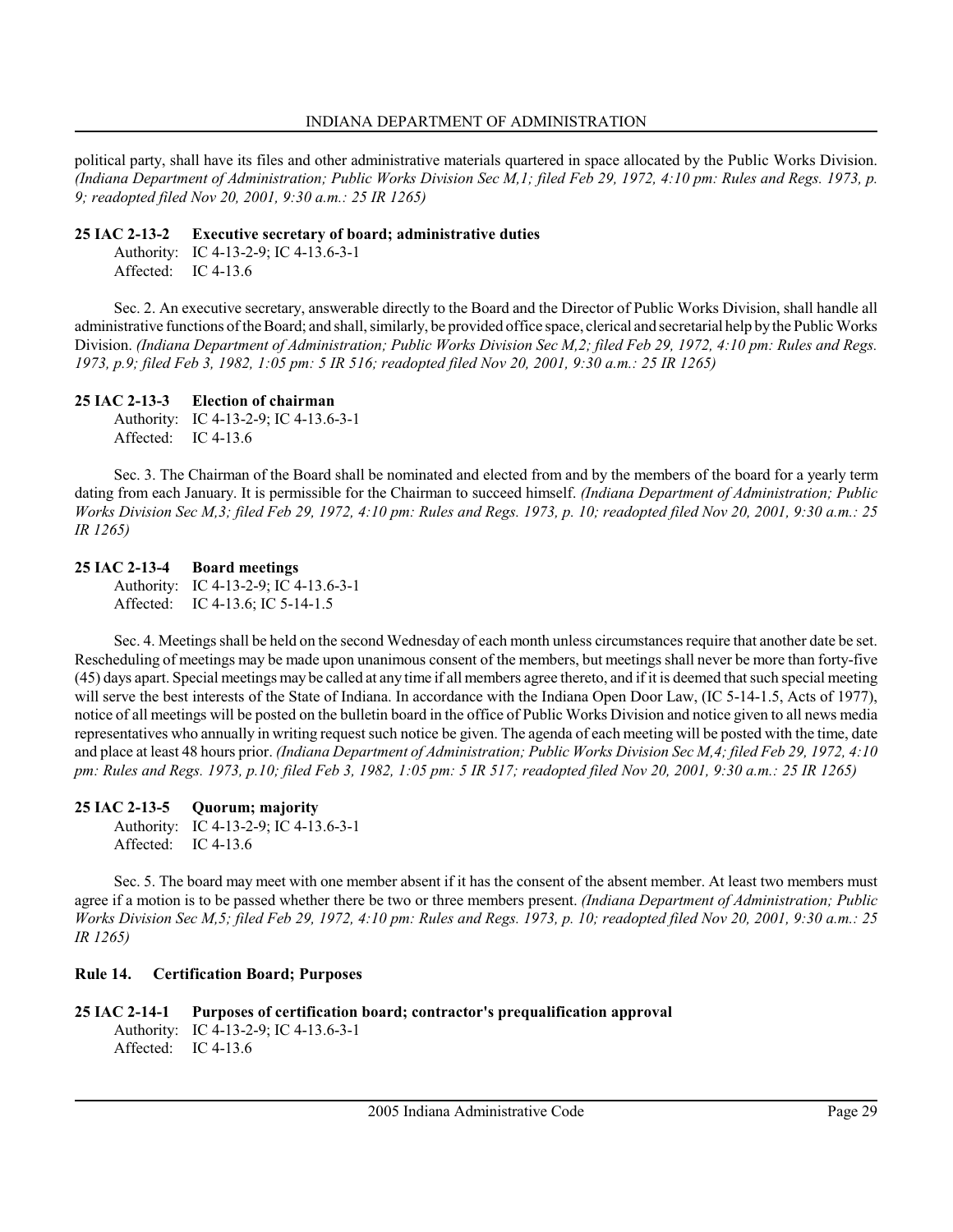Sec. 1. (a) To determine which applicant contractors have the experience, physical capabilities, and financial resources to bid or to subcontract on State construction projects valued in excess of fifty thousand dollars, (\$50,000) which are implemented through the facilities of the Public Works Division and all other agencies so required by statute, and

(b) To determine which applicant designers have the professional capabilities, manpower, and experience necessary to perform architectural, engineering, or related professional work on State projects of the same magnitude likewise implemented through the Public Works Division. (Indiana Department of Administration; Public Works Division Sec N,1; filed Feb 29, 1972, 4:10 pm: Rules and Regs. 1973, p.10; filed Feb 3, 1982, 1:05 pm: 5 IR 517; readopted filed Nov 20, 2001, 9:30 a.m.: 25 IR 1265)

### 25 IAC 2-14-2 Board approval; "certificate of qualification"

Authority: IC 4-13-2-9; IC 4-13.6-3-1 Affected: IC 4-13.6

Sec. 2. Those applicant contractors and designers which receive Certification Board approval are prequalified for future State work to the time and classification limits set forth on the annually-renewed "certificate of qualification", (hereinafter called the certificate). Contractors are, additionally, qualified to perform work up to a dollar limit (maximum qualification rating) indicated on the certificate. (Indiana Department of Administration; Public Works Division Sec N,2; filed Feb 29, 1972, 4:10 pm: Rules and Regs. 1973, p.10; filed Feb 3, 1982, 1:05 pm: 5 IR 517; readopted filed Nov 20, 2001, 9:30 a.m.: 25 IR 1265)

### 25 IAC 2-14-3 Prequalification denial; eligibility for projects under \$50,000

Authority: IC 4-13-2-9; IC 4-13.6-3-1 Affected: IC 4-13.6

Sec. 3. Those contractors which apply for, but are denied, prequalification by the Board are still eligible to bid or to subcontract on all Public Works projects valued at less than fifty thousand dollars (\$50,000), unless otherwise restricted by the Public Works Division. (Indiana Department of Administration; Public Works Division Sec N,3; filed Feb 29, 1972, 4:10 pm: Rules and Regs. 1973, p.10; filed Feb 3, 1982, 1:05 pm: 5 IR 517; readopted filed Nov 20, 2001, 9:30 a.m.: 25 IR 1265)

# Rule 15. Prequalification and Bidding

# 25 IAC 2-15-1 Prequalification certificate required for project bids over \$50,000

Authority: IC 4-13-2-9; IC 4-13.6-3-1 Affected: IC 4-13.6; IC 5-16-1-2

Sec. 1. If a contractor intends to bid on a Public Work's project valued in excess of fifty thousand dollars (\$50,000), his bid will not be opened unless he currently maintains a valid "certificate of prequalification" indicating that he is prequalified in the field of work for which the bid is being taken. (Indiana Department of Administration; Public Works Division Sec O,1; filed Feb 29, 1972, 4:10 pm: Rules and Regs. 1973, p.10; filed Feb 3, 1982, 1:05 pm: 5 IR 517; readopted filed Nov 20, 2001, 9:30 a.m.: 25 IR 1265)

# 25 IAC 2-15-2 Restrictions on prequalified bid acceptance

Authority: IC 4-13-2-9; IC 4-13.6-3-2 Affected: IC 4-13.6; IC 5-16-1-2

Sec. 2. A bid exceeding fifty thousand dollars (\$50,000) by a prequalified contractor will not be considered for contract award on such project unless:

(a) The total dollar volume of his work to be completed on current and pending contracts when coupled with the estimated cost of the Public Works project to be bid amounts to a total less than his "maximum qualification rating" as shown on his current "certificate of qualification," and

(b) A current notarized "Statement of Availability" (DAPW 11) for each bid reporting the dollar volume of work yet to be completed is submitted with the sealed bid.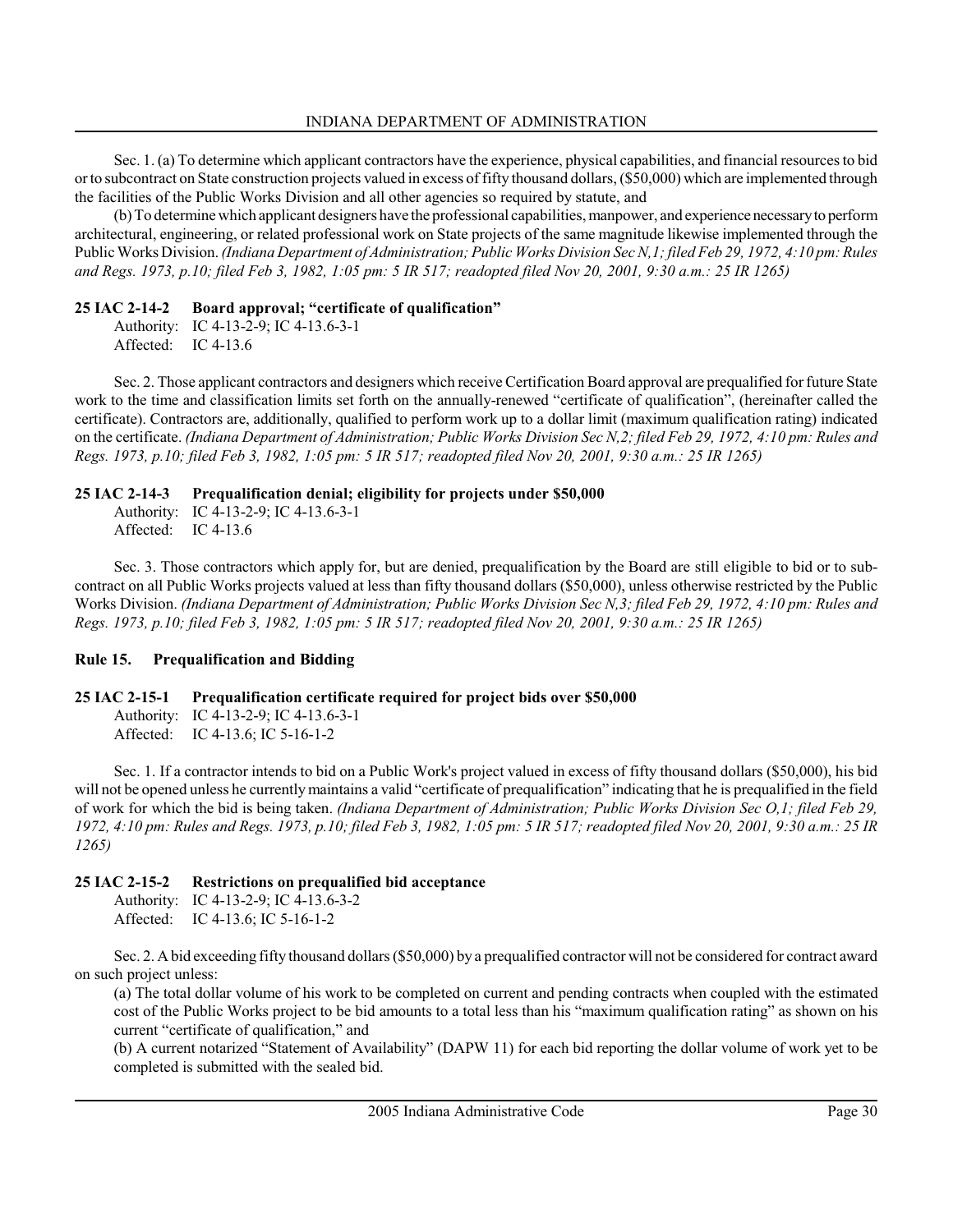(Indiana Department of Administration; Public Works Division Sec O,2; filed Feb 29, 1972, 4:10 pm: Rules and Regs. 1973, p.10; filed Feb 3, 1982, 1:05 pm: 5 IR 518; readopted filed Nov 20, 2001, 9:30 a.m.: 25 IR 1265)

### 25 IAC 2-15-3 Exception to statement of availability requirement

Authority: IC 4-13-2-9; IC 4-13.6-3-1

Affected: IC 4-13.6; IC 5-16-1-2

Sec. 3. The notarized "Statement of Availability" need not be submitted by those prequalified firms holding an "unlimited maximum qualification rating" (\$100,000,000 or more), but such firms must still be currently qualified in the area of construction concerned. (Indiana Department of Administration; Public Works Division Sec O,3; filed Feb 29, 1972, 4:10 pm: Rules and Regs. 1973, p.11; filed Feb 3, 1982, 1:05 pm: 5 IR 518; readopted filed Nov 20, 2001, 9:30 a.m.: 25 IR 1265)

# 25 IAC 2-15-4 Subcontractor's prequalification; qualification rating

Authority: IC 4-13-2-9; IC 4-13.6-3-1 Affected: IC 4-13.6; IC 5-16-1-2

Sec. 4. Subcontractors who intend to perform State work valued in excess of fifty thousand dollars (\$50,000) under a prime contractor to be awarded a State contract, must be prequalified prior to the start of work by the prime. They may also be required to have a "total maximum qualification rating" which exceeds the total value of all their current and pending work combined when coupled with their subcontract amount. (Indiana Department of Administration; Public Works Division Sec O,4; filed Feb 29, 1972, 4:10 pm: Rules and Regs. 1973, p.11; filed Feb 3, 1982, 1:05 pm: 5 IR 518; readopted filed Nov 20, 2001, 9:30 a.m.: 25 IR 1265)

# 25 IAC 2-15-5 Conditional bid acceptance; exceptions to ineligibility

Authority: IC 4-13-2-9; IC 4-13.6-3-1 Affected: IC 4-13.6; IC 5-16-1-2

Sec. 5. In those instances in which the Bidder would be precluded from bidding a particular project because the value of his workload at the time of bidding combined with his anticipated bid exceeds his qualification rating, the Bid Officer, with the concurrence of the Director, may conditionally accept his bid and consideration may be given offering him the contract if:

(a) he is the low bidder, and

(b) his "Statement of Availability" is supplemented with an affidavit affirming that he anticipates his outstanding obligations will be reduced to fall within his prequalification rating within sixty (60) days after the bid date. If the Director makes a decision to offer the contract to the apparent low bidder under such circumstances and with such assurances, then he may require the bidder to warrant that, in such interim, he will not further obligate his firm to new work to the extent that the above condition would not be met during the given time period.

(Indiana Department of Administration; Public Works Division Sec O,5; filed Feb 29, 1972, 4:10 pm: Rules and Regs. 1973, p.11; filed Feb 3, 1982, 1:05 pm: 5 IR 518; readopted filed Nov 20, 2001, 9:30 a.m.: 25 IR 1265)

# Rule 16. General Prequalification Procedures and Requirements

25 IAC 2-16-1 Annual prequalification renewal period; grace period

Authority: IC 4-13-2-9; IC 4-13.6-3-1 Affected: IC 4-13.6; IC 5-16-1-2

Sec. 1. Prequalification, specifying those fields in which a firm may engage in contract with the State of Indiana and the dollar limit (maximum qualification rating) to which a contractor may be committed, shall be on an annual basis with a three-month "grace" period dating from the scheduled annual renewal date. This thereby allows for a total of fifteen (15) months of prequalification dating from each renewal date. *(Indiana Department of Administration; Public Works Division Sec P,1; filed Feb 29, 1972, 4:10* pm: Rules and Regs. 1973, p. 11; filed Feb 3, 1982, 1:05 pm: 5 IR 519; readopted filed Nov 20, 2001, 9:30 a.m.: 25 IR 1265)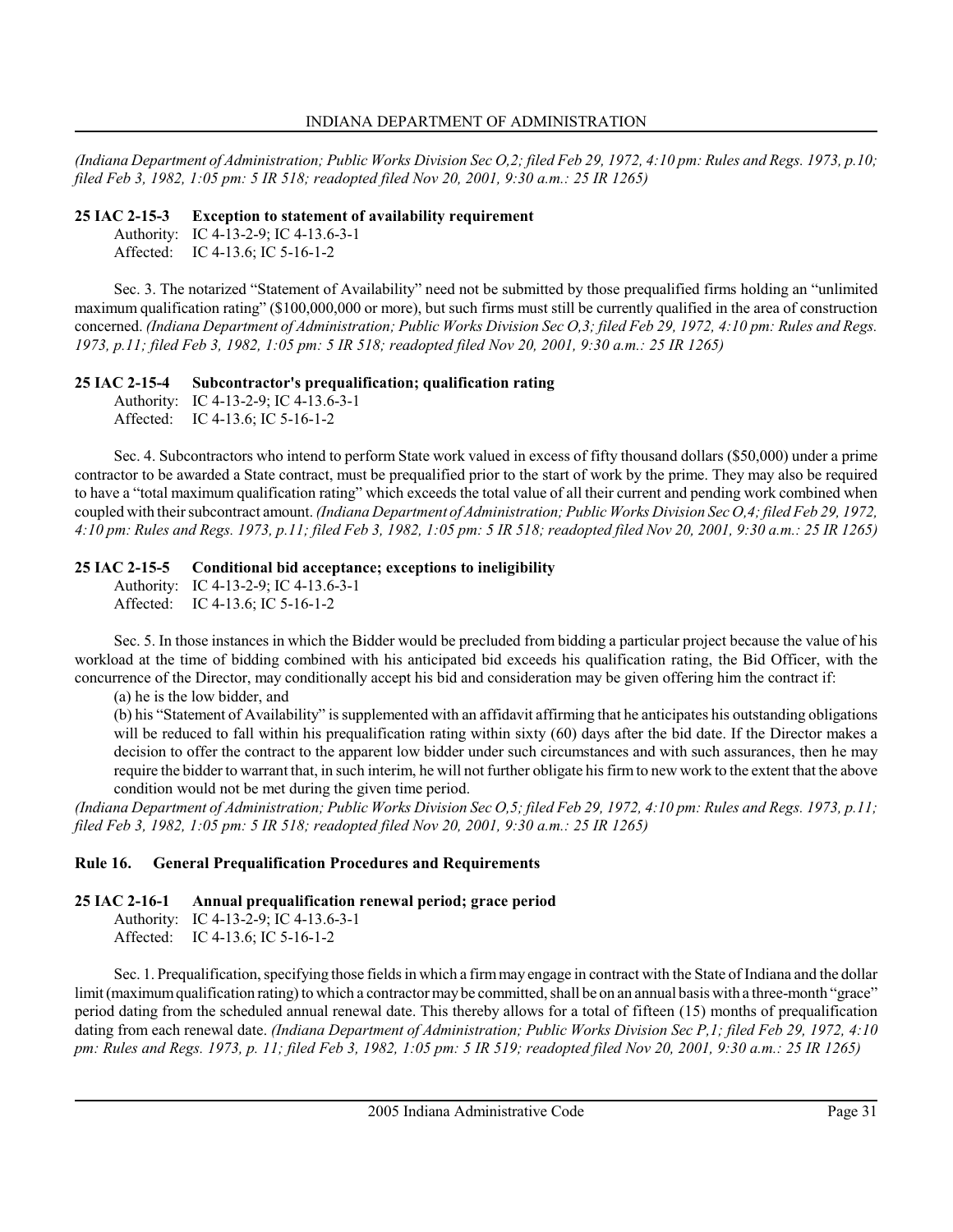#### 25 IAC 2-16-2 Temporary prequalification; term

Authority: IC 4-13-2-9; IC 4-13.6-3-1 Affected: IC 4-13.6; IC 5-16-1-2

Sec. 2. The Certification Board may temporarily prequalify an applicant for any period of time from one (1) month to fifteen (15) months if circumstances suggest to the board that a full-term prequalification is not appropriate. (Indiana Department of Administration; Public Works Division Sec P,2; filed Feb 29, 1972, 4:10 pm: Rules and Regs. 1973, p. 11; readopted filed Nov 20, 2001, 9:30 a.m.: 25 IR 1265)

#### 25 IAC 2-16-3 Prequalification expiration period; 90 day certificate extension

Authority: IC 4-13-2-9; IC 4-13.6-3-1 Affected: IC 4-13.6; IC 5-16-1-2

Sec. 3. If the period of prequalification expires and no acceptable renewal materials are rendered by the expired certificate holder, or if the certificate is revoked or suspended for cause before completion of an awarded contract and no acceptable provisions are made to the contrary, the contract may be cancelled by the Department of Administration.

The certification board may extend a valid certificate for a period of not more than ninety (90) days upon written request from the certificate holder prior to the original expiration date justifying such extension. The request will be acknowledged in writing and the board so informed at the next scheduled meeting. Only one such extension may be granted for each certificate. (Indiana Department of Administration; Public Works Division Sec P,3; filed Feb 29, 1972, 4:10 pm: Rules and Regs. 1973, p.11; filed Feb 3, 1982, 1:05 pm: 5 IR 519; readopted filed Nov 20, 2001, 9:30 a.m.: 25 IR 1265)

#### 25 IAC 2-16-4 Initial prequalification application; prequalification booklet

Authority: IC 4-13-2-9; IC 4-13.6-3-1 Affected: IC 4-13.6; IC 5-16-1-2

Sec. 4. Any applicants for initial prequalification shall submit a fully-completed "prequalification booklet" which is available from the Public Works Division upon request. A booklet will be considered incomplete if all applicable information is not supplied, or if that information rendered proves to be false and such incomplete booklet will accordingly not be considered. All applicants for prequalification should allow up to forty-five (45) days for complete review of application materials and consideration by the Certification Board. (Indiana Department of Administration; Public Works Division Sec P,4; filed Feb 29, 1972, 4:10 pm: Rules and Regs. 1973, p.11; filed Feb 3, 1982, 1:05 pm: 5 IR 519; readopted filed Nov 20, 2001, 9:30 a.m.: 25 IR 1265)

#### 25 IAC 2-16-5 Effect of failure to meet qualifications

Authority: IC 4-13-2-9; IC 4-13.6-3-1 Affected: IC 4-13.6

Sec. 5. Any deviation from requirements set forth in the booklet or in this document will be critically evaluated in the consideration of the application and either a lesser rating or revocation may be expected. (Indiana Department of Administration; Public Works Division Sec P,5; filed Feb 29, 1972, 4:10 pm: Rules and Regs. 1973, p. 12; readopted filed Nov 20, 2001, 9:30 a.m.: 25 IR 1265)

#### 25 IAC 2-16-6 Board's application review; recommendation

Authority: IC 4-13-2-9; IC 4-13.6-3-1 Affected: IC 4-13.6; IC 5-16-1-2

Sec. 6. Following examination and evaluation of all prequalification materials, the members of the board shall review each application and make their recommendations according to their findings. (Indiana Department of Administration; Public Works Division Sec P,6; filed Feb 29, 1972, 4:10 pm: Rules and Regs. 1973, p.12; filed Feb 3, 1982, 1:05 pm: 5 IR 519; readopted filed Nov 20, 2001, 9:30 a.m.: 25 IR 1265)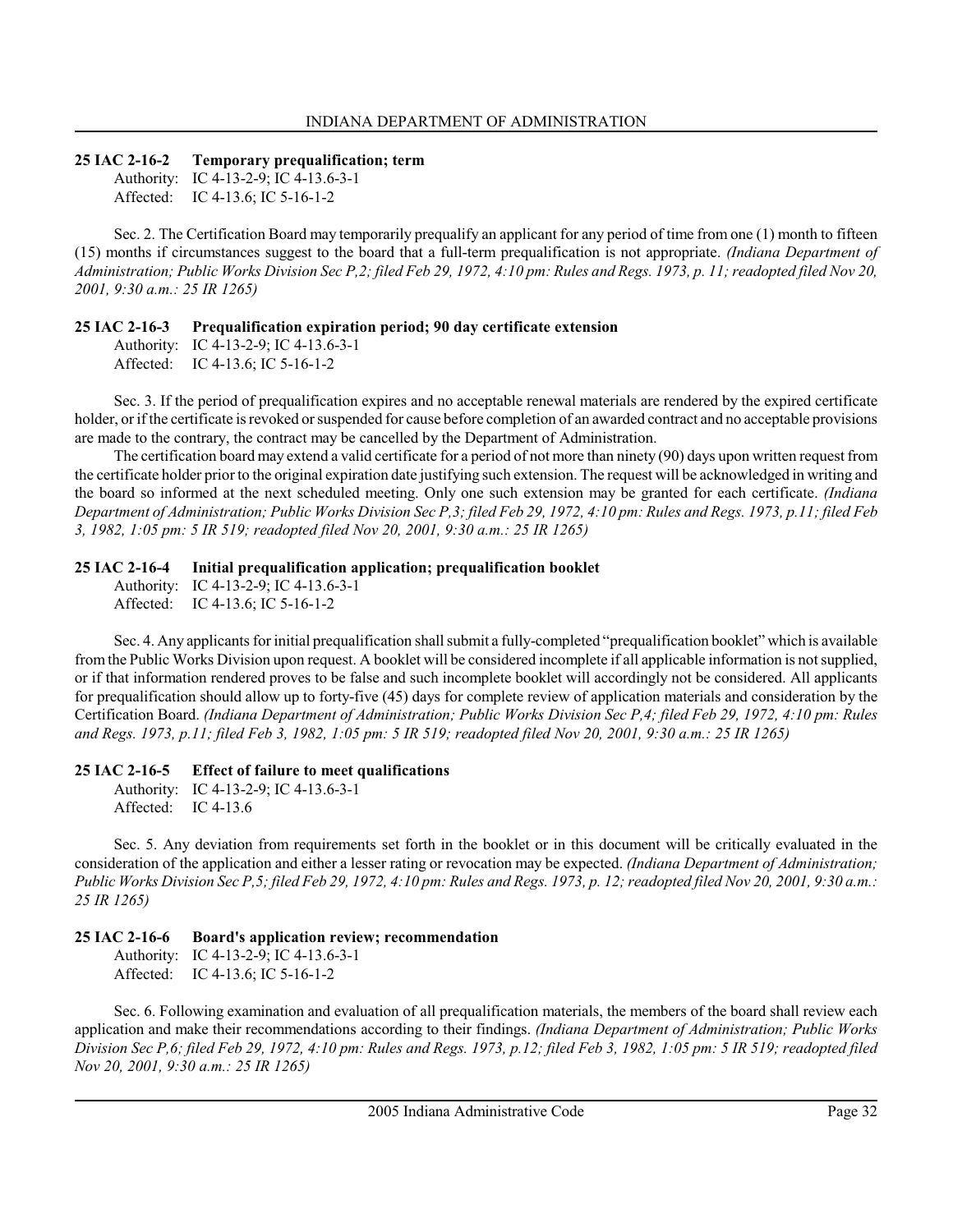#### 25 IAC 2-16-7 Prequalification suspension; denial, revocation; sanctions; grounds

Authority: IC 4-13-2-9; IC 4-13.6-3-1

Affected: IC 4-13.6; IC 5-16-1-2

Sec. 7. The board may suspend, deny, or revoke the prequalification of those applicants not complying with the stipulations of the act or of these regulations [25 IAC 2-16]. Additionally, verified reports or indications of misfeasance, malfeasance, or other undesirable practices made by any reliable source (including agent or representatives of the Public Works Division as it concerns the Division's projects) or financial statements indicating instability, a precarious financial position or poor business procedures in the eyes of the board shall each be further due cause for denial, revocation, or suspension of prequalification by the board. A certificate of qualification may be revoked if the contractor:

(a) fails to pay, or satisfactorily settle, all bills due to labor and material on former or existing contracts, or

- (b) is convicted of a violation of a state or federal law in relation to a public contract
- (c) defaults on a previous contract, or
- (d) fails to enter into a Public Works implemented project contract.

Notification of such pending action will be made in writing, setting forth the grounds for the proposed certificate revocation. The action shall become final unless an appeal in writing is filed. Any appeal must be filed as prescribed hereinafter. The period of disqualification shall not exceed two (2) years. (Indiana Department of Administration; Public Works Division Sec P,7; filed Feb 29, 1972, 4:10 pm: Rules and Regs. 1973, p.12; filed Feb 3, 1982, 1:05 pm: 5 IR 519; readopted filed Nov 20, 2001, 9:30 a.m.: 25 IR 1265)

### 25 IAC 2-16-8 Prequalification renewal request; board decision; appeals

Authority: IC 4-13-2-9; IC 4-13.6-3-1 Affected: IC 4-13.6; IC 5-16-1-2

Sec. 8. Acceptance or rejection of an applicant's request for initial prequalification or renewal shall be decided at the board's meeting, and the executive secretary shall thereafter carry out the administration of the board's decision including notifying each applicant of the board's action thereon.

Any applicant dissatisfied with the decision of the Board may, within fifteen (15) days after receiving such notification, request in writing a reconsideration of that decision and submit additional written evidence bearing on his qualification. The Certification Board will consider any such request within forty-five (45) days of receipt thereof. If the written evidence supports the contractor and a favorable decision is rendered, a revised certificate or written notice of reinstatement will be issued. (Indiana Department of Administration; Public Works Division Sec P,8; filed Feb 29, 1972, 4:10 pm: Rules and Regs. 1973, p.12; filed Feb 3, 1982, 1:05 pm: 5 IR 520; readopted filed Nov 20, 2001, 9:30 a.m.: 25 IR 1265)

#### Rule 17. Application of Contractors and Sub-contractors

#### 25 IAC 2-17-1 Submission of prequalification booklet; annual supplemental documentation

Authority: IC 4-13-2-9; IC 4-13.6-3-1 Affected: IC 4-13.6

Sec. 1. Contractors and subcontractors shall complete and submit a copy of the "prequalification booklet" every third year, but must annually submit, as a minimum a verified financial statement, list of projects under contract, and notice of any organizational changes. Other materials and/or forms may be submitted with the prequalification booklet as supplementary data, but no form may be submitted in lieu of the booklet when it is due. (Indiana Department of Administration; Public Works Division Sec Q,1; filed Feb 29, 1972, 4:10 pm: Rules and Regs. 1973, p.12; filed Feb 3, 1982, 1:05 pm: 5 IR 520; readopted filed Nov 20, 2001, 9:30 a.m.: 25 IR 1265)

#### 25 IAC 2-17-2 Annual financial statements; form; certificate forfeiture; grounds for application rejection Authority: IC 4-13-2-9; IC 4-13.6-3-1 Affected: IC 4-1-6; IC 4-13.6; IC 5-16-1-2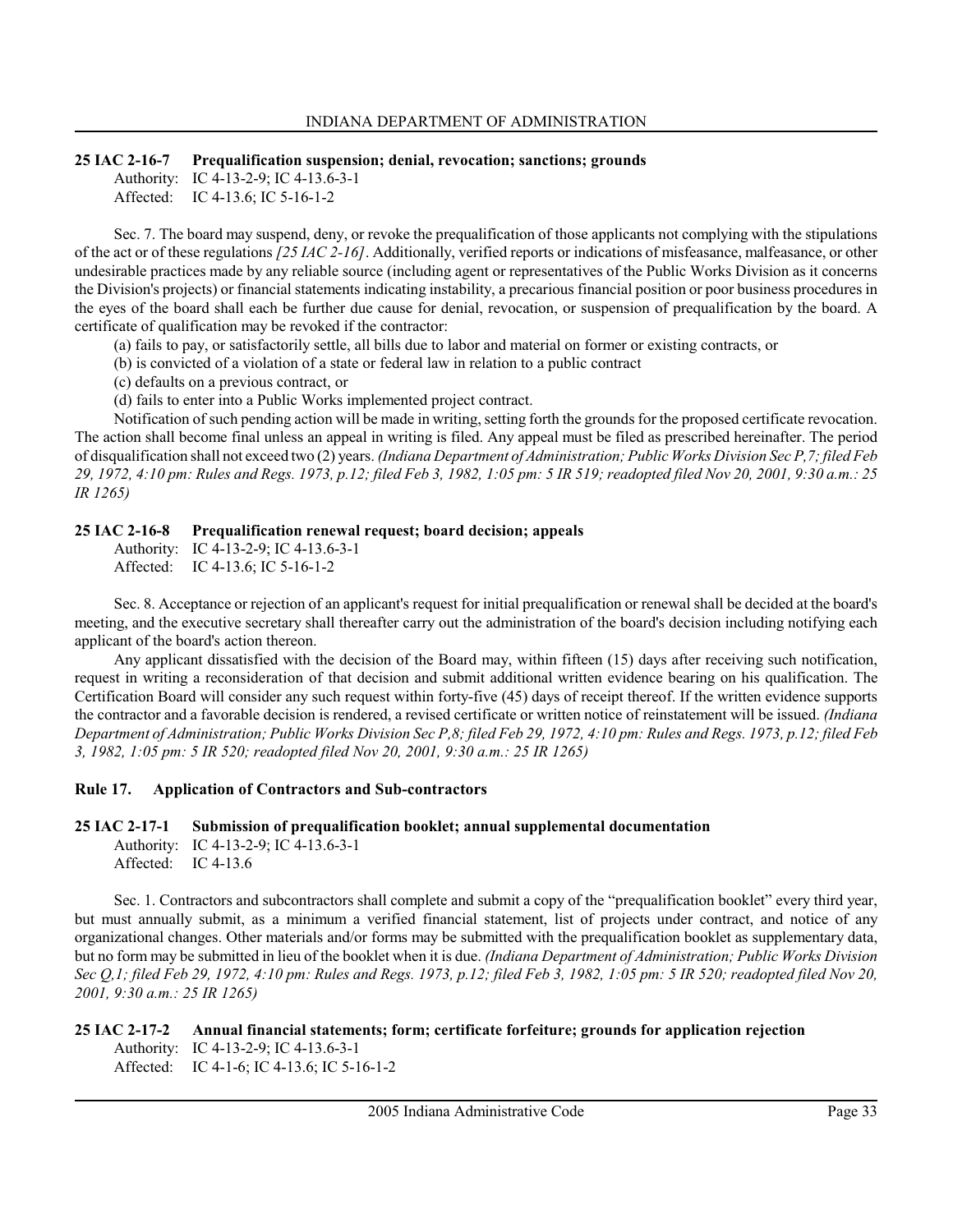Sec. 2. Financial statements submitted annually by contractors and subcontractors with other renewal materials may be in the applicant's standard pamphlet form as prepared by their accountants, or may be transposed to the financial section of the prequalification booklet if that booklet is to be submitted. All statements must be complete and explicit. All financial statements must be verified as to their accuracy and legitimacy by a Certified Public Accountant (C.P.A.) or a licensed Public Accountant (P.A.) not directly affiliated with the applicant. All financial statements will be kept in confidence by the Certification Board and Public Works Division subject to IC 4-1-6.

The Board may, at any time during which a certificate is in effect, demand a new financial statement and if same is not forthcoming within sixty (60) days of the date of the request, the certificate held will be considered forfeited and the party concerned will not be permitted to bid on contracts implemented through Public Works until such a new statement has been received and acted upon by the Board.

If, at any time during the valid period of a certificate of qualification the latest statement on record with the Board ceases to represent fairly and substantially the financial position or the construction equipment of the contractor to whom the certificate was issued, it shall be the responsibility of that contractor to so notify the Board and to refrain from further bidding on Public Works projects until his qualification has been confirmed or revised. Failure to give such notice will constitute a violation of these rules and regulations [25 IAC 2-17].

The Certification Board reserves the right to require a personal interview with any contractor when considering qualification. If the date of the financial statement is more than six (6) months old when submitted, the Board may request a new statement.

Different organizations controlled by the same owners and/or officers that desire prequalification must use financial statements of a common date. (Indiana Department of Administration; Public Works Division Sec Q,2; filed Feb 29, 1972, 4:10 pm: Rules and Regs. 1973, p.12; filed Feb 3, 1982, 1:05 pm: 5 IR 520; readopted filed Nov 20, 2001, 9:30 a.m.: 25 IR 1265)

# 25 IAC 2-17-3 Prequalification limited to field experience areas; data required

Authority: IC 4-13-2-9; IC 4-13.6-3-1 Affected: IC 4-13.6

Sec. 3. Applicant contractors shall be prequalified only in those areas in which their prequalification booklet indicates that they are experienced and investigation indicates satisfactory performance. Experience data given in the booklet, and in the interim renewal application shall specifically show each classification for which the contractor wishes to be qualified. (Indiana Department of Administration; Public Works Division Sec Q,3; filed Feb 29, 1972, 4:10 pm: Rules and Regs. 1973, p.12; filed Feb 3, 1982, 1:05 pm: 5 IR 521; readopted filed Nov 20, 2001, 9:30 a.m.: 25 IR 1265)

# 25 IAC 2-17-4 Method for determining base qualification rating; "unlimited" classification defined

Authority: IC 4-13-2-9; IC 4-13.6-3-1 Affected: IC 4-13.6; IC 5-16-1-2

Sec. 4. A standard mathematical formula is described as being:

 $10 \times$  (Current Assets - Current Liabilities) + 5  $\times$  (Net Worth - New Working Capital) will be applied to each applicant's financial statement to determine the "Base Qualification Rating". Those contractors showing a base qualification rating of one hundred million or more (\$100,000,000) shall be classified as "UNLIMITED". An experience and performance factor reduction of 25% will be made in the case of new applications applied to the base qualification rating, unless otherwise recommended by the State Architect, State Engineer, Deputy Director or Board Member. (Indiana Department of Administration; Public Works Division Sec Q,4; filed Feb 29, 1972, 4:10 pm: Rules and Regs. 1973, p.13; filed Feb 3, 1982, 1:05 pm: 5 IR 521; readopted filed Nov 20, 2001, 9:30 a.m.: 25 IR 1265)

# 25 IAC 2-17-5 Method for determining "total maximum qualification rating"; written agenda for meeting supplied Authority: IC 4-13-2-9; IC 4-13.6-3-1

Affected: IC 4-13.6; IC 5-16-1-2

Sec. 5. The "total maximum qualification rating" is determined by applying a plus or minus percentage, not exceeding 25%, to the base qualification rating. That percentage shall be determined in the investigation of references, past performance, reports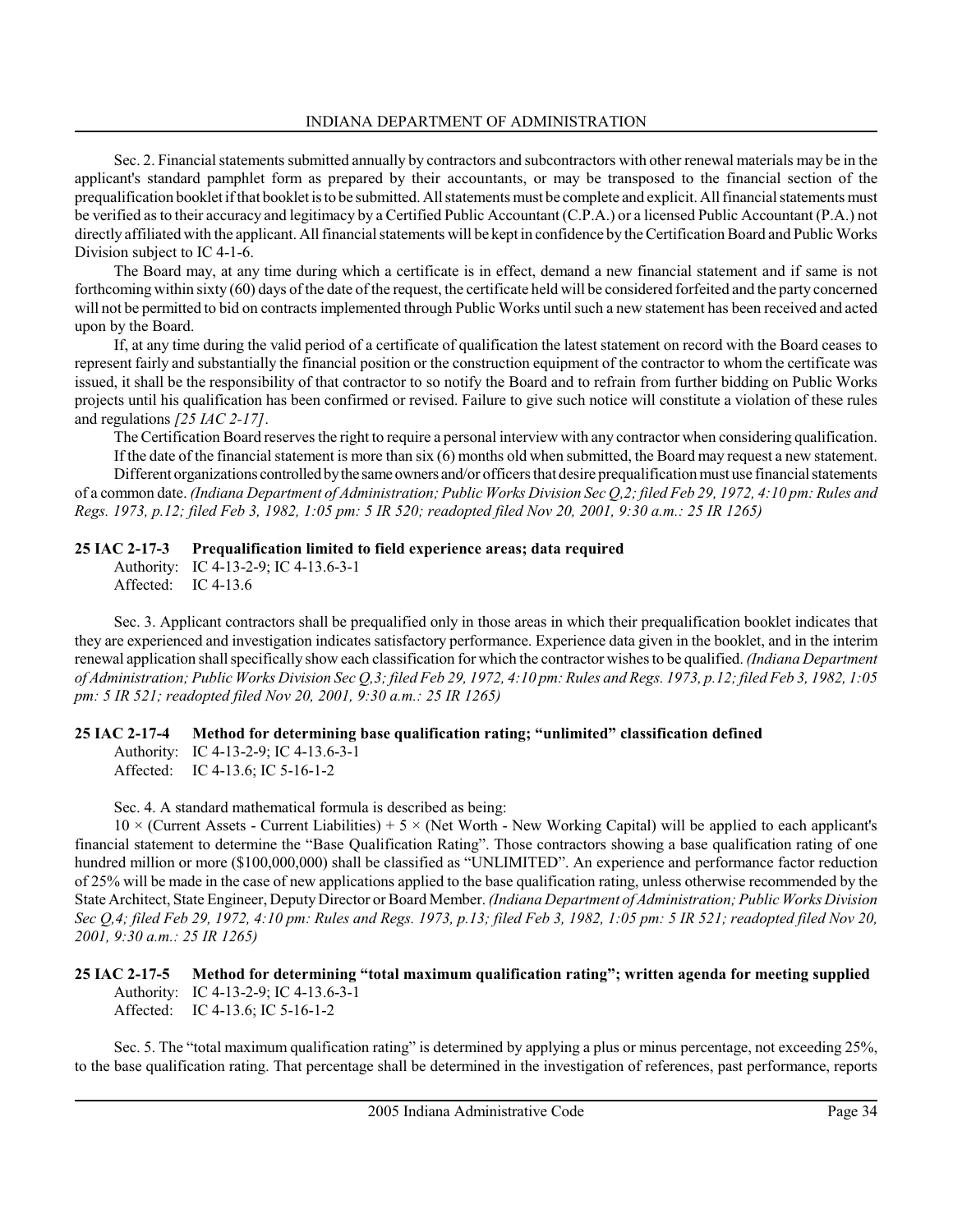filed pertaining to the company (PQ-3), or on the basis of recommendations of the State Architect, State Engineer, Deputy Director, and board members. A copy of the agenda will be given to all of the aforementioned prior to the meeting to allow such recommendations to be made before action is taken by the Board. (Indiana Department of Administration; Public Works Division Sec Q, 5; filed Feb 29, 1972, 4:10 pm: Rules and Regs. 1973, p.13; filed Feb 3, 1982, 1:05 pm: 5 IR 521; readopted filed Nov 20, 2001, 9:30 a.m.: 25 IR 1265)

### 25 IAC 2-17-6 Prequalification denial; base qualification rating less than \$50,000

Authority: IC 4-13-2-9; IC 4-13.6-3-1 Affected: IC 4-13.6; IC 5-16-1-2

Sec. 6. Prequalification will not be granted to contractors having current liabilities in excess of current assets or a "Base Qualification Rating" of less than fifty thousand dollars (\$50,000). (Indiana Department of Administration; Public Works Division Sec Q,6; filed Feb 29, 1972, 4:10 pm: Rules and Regs. 1973, p.13; filed Feb 3, 1982, 1:05 pm: 5 IR 522; readopted filed Nov 20, 2001, 9:30 a.m.: 25 IR 1265)

### 25 IAC 2-17-7 Supplemental documentation; corporation's signing authority; out-of-state corporations

Authority: IC 4-13-2-9; IC 4-13.6-3-1 Affected: IC 4-13.6; IC 5-16-1-2

Sec. 7. The initial application of a corporation shall be accompanied by a certified copy of the minutes covering the election of current officers and a certified copy of the official action assigning the current authority for individuals' personal signature to contracts of the corporation, such official actions may be either a portion of the original Articles of Incorporation or some subsequent official action of the stockholders or the board of directors. If personnel or authority for individuals' personal signature are changed in any manner, the Board shall be immediately notified and furnished with certified copies of appropriate documents.

An initial application submitted by an out-of-state (foreign) corporation must be accompanied by a copy of the certificate issued by the Indiana Secretary of State admitting them to do business in Indiana. Thereafter, a copy of the certificate will not be required, but current status with the Corporation's Division of the Secretary of State's office will be checked at the time of renewal, and any foreign corporation not in good standing will not be issued a prequalification certificate even though approved by the Board until good standing is verified. (Indiana Department of Administration; Public Works Division; 25 IAC 2-17-7; filed Feb 3, 1982, 1:05 pm: 5 IR 522; readopted filed Nov 20, 2001, 9:30 a.m.: 25 IR 1265)

# Rule 18. Application of Designers

# 25 IAC 2-18-1 Annual prequalification renewal; prequalification booklet submission

Authority: IC 4-13-2-9; IC 4-13.6-3-1 Affected: IC 4-13.6; IC 5-16-1-2

Sec. 1. Designers must fully complete and annually submit the "Prequalification Booklet" for the purpose of yearly prequalification renewal. The designer applicant is urged to supply any new informational booklets or brochures relating to the capabilities of the applicant whenever such documents become available. However, such supplemental materials are not to be submitted in lieu of the prequalification application. (Indiana Department of Administration; Public Works Division Sec R, 1; filed Feb 29, 1972, 4:10 pm: Rules and Regs. 1973, p.13; filed Feb 3, 1982, 1:05 pm: 5 IR 522; readopted filed Nov 20, 2001, 9:30 a.m.: 25 IR 1265)

# 25 IAC 2-18-2 Certification in field of architecture; staff requirements

Authority: IC 4-13-2-9; IC 4-13.6-3-1 Affected: IC 4-13.6

Sec. 2. Designers will receive certification in the field of architecture only if a professional architect currently registered as such in Indiana is employed at least thirty (30) hours each week by the applicant firm and is listed in that capacity in the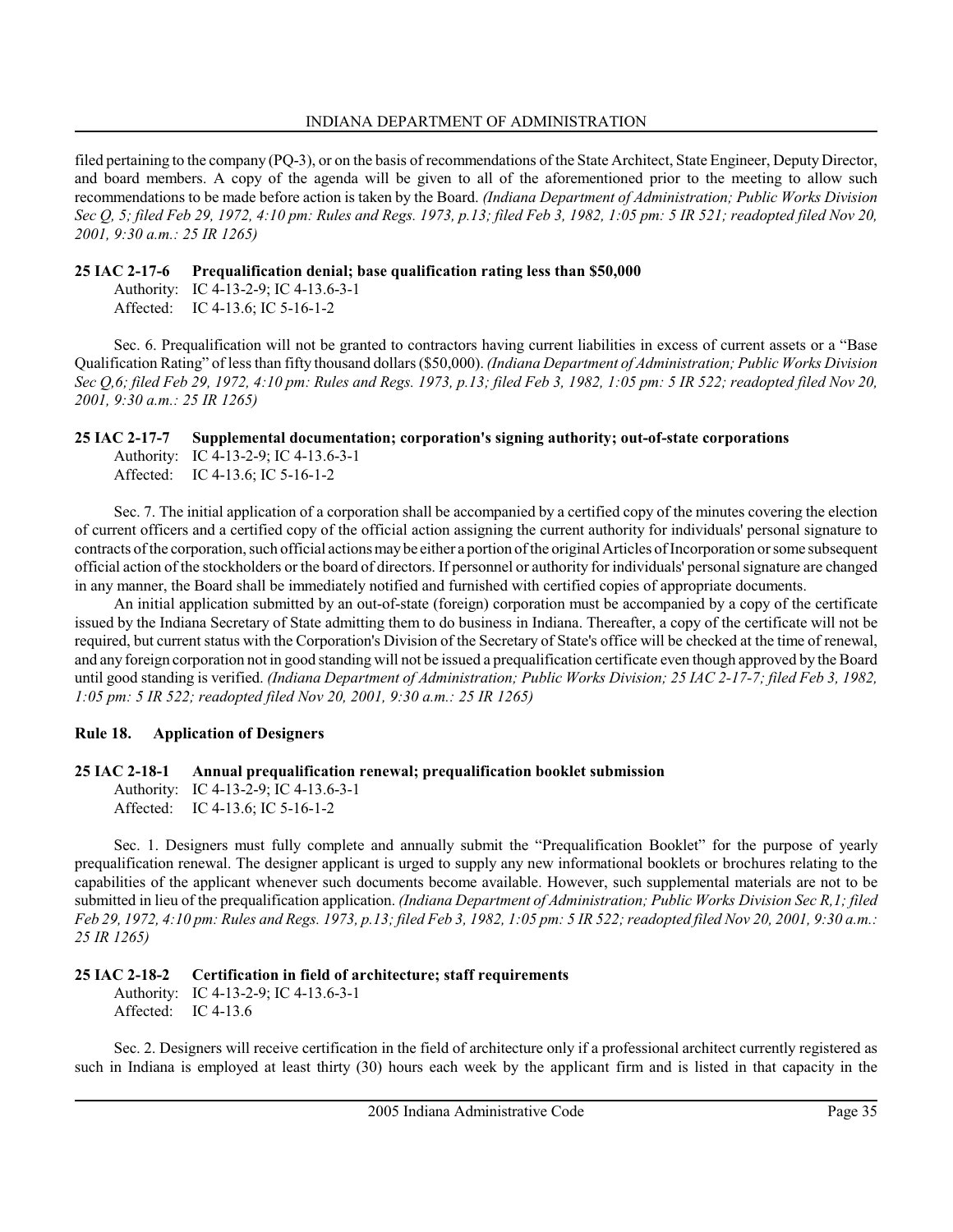prequalification booklet. The architect on whose qualifications certification is to be granted must also be shown as the architect in charge of at least three (3) projects listed in the experience data portion of the booklet. (Indiana Department of Administration; Public Works Division Sec R,2; filed Feb 29, 1972, 4:10 pm: Rules and Regs. 1973, p.13; filed Feb 3, 1982, 1:05 pm: 5 IR 522; readopted filed Nov 20, 2001, 9:30 a.m.: 25 IR 1265)

### 25 IAC 2-18-3 Certification in fields of professional engineering; certification in related nonlicensed fields

Authority: IC 4-13-2-9; IC 4-13.6-3-1 Affected: IC 4-13.6

Sec. 3. Certification will be granted only in those fields of engineering in which the applicant designer indicates that an Indiana Registered Professional (P.E.) is working at least thirty (30) hours a week as an employee of the applicant, and who is shown as the engineer in charge of at least three (3) projects listed in the experience data portion of the booklet.

Resumes or experience data outlines for each Designer will be accepted in lieu of the requirement that each must be listed as the architect or engineer in charge as specified in Section 2 and 3 above (25 IAC 2-18-2) and this section. Such information must show explicitly the specialties for which the applicant firm is requesting certification.

Applicant designers may be certified for more than one classification when classifications are closely related, i.e., Sanitary Engineering and Waste Water Engineering, or when one classification does not require licensing, i.e., Interior Design, or when one classification is Photogrammetry, or when the firm shows overwhelming evidence of the capability to satisfactorily handle classification combinations other than those previously mentioned. (Indiana Department of Administration; Public Works Division Sec R,3; filed Feb 29, 1972, 4:10 pm: Rules and Regs. 1973, p.13; filed Feb 3, 1982, 1:05 pm: 5 IR 522; readopted filed Nov 20, 2001, 9:30 a.m.: 25 IR 1265)

# 25 IAC 2-18-4 Certification of other nonlicensed fields

Authority: IC 4-13-2-9; IC 4-13.6-3-1 Affected: IC 4-13.6

Sec. 4. For those professional areas which are not registered in Indiana, but which are certified by the Board, the applicant designer must show a full time employee in each such field with sufficient training and adequate experience to satisfy the Board that certification should be granted. (Indiana Department of Administration; Public Works Division Sec R,4; filed Feb 29, 1972, 4:10 pm: Rules and Regs. 1973, p.13; filed Feb 3, 1982, 1:05 pm: 5 IR 523; readopted filed Nov 20, 2001, 9:30 a.m.: 25 IR 1265)

# 25 IAC 2-18-5 Joint venture application conditions

Authority: IC 4-13-2-9; IC 4-13.6-3-1 Affected: IC 4-13.6

Sec. 5. Joint venture contract applications will be considered when the parties to the joint venture separately hold valid certification. (Indiana Department of Administration; Public Works Division; 25 IAC 2-18-5; filed Feb 3, 1982, 1:05 pm: 5 IR 523; readopted filed Nov 20, 2001, 9:30 a.m.: 25 IR 1265)

# Rule 19. Minority Business Development; State Public Works (Repealed)

(Repealed by Indiana Department of Administration; filed May 30, 2003, 11:00 a.m.: 26 IR 3313)

# Rule 20. Minority Business Development; State Procurement (Repealed)

(Repealed by Indiana Department of Administration; filed May 30, 2003, 11:00 a.m.: 26 IR 3313)

# ARTICLE 3. STATE PERSONNEL DIVISION – NON-MERIT EMPLOYEES (TRANSFERRED)

NOTE: Transferred from the Indiana department of administration (25 IAC 3) to the state personnel department (31 IAC 1) by Acts 1981, P.L.30, SECTION 3 (IC 4-15-1.8-8). Effective July 1, 1981.

# ARTICLE 4. OPERATION OF MOTOR VEHICLES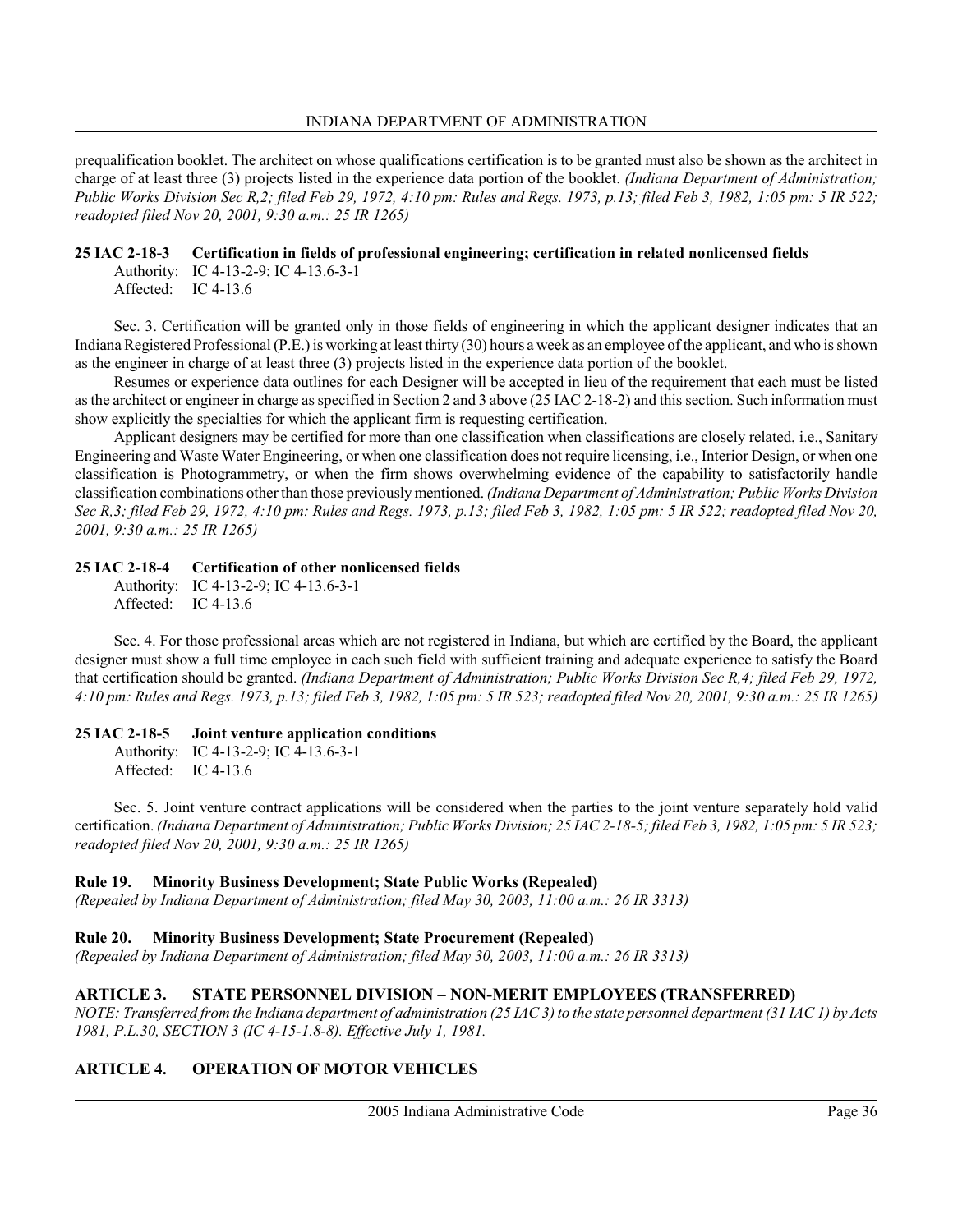### Rule 1. Limitation on Operation of Motor Vehicles

25 IAC 4-1-1 Prohibition of the operation of state vehicles while under the influence of alcohol or controlled substance Authority: IC 4-13-1-4; IC 4-13-1-7

Affected: IC 4-13-1-4; IC 7.1-1-3-5; IC 35-48-1-9

Sec. 1. (a) All state employees, with the exception of law enforcement officers carrying out authorized undercover operations, are prohibited from operating state vehicles at any time with any measurable amount of alcohol from alcoholic beverages as defined in IC 7.1-1-3-5 or controlled substances as defined in IC 35-48-1-9 in their bodies.

(b) Alcohol or controlled substance detection may be accomplished by any of the following methods:

(1) blood test;

(2) breathalyzer; or

(3) urinanalysis.

(c) Any other reasonable method may also be used for detection of alcohol or controlled substances.

(d) The violation of this section shall result in appropriate actions being taken by the Indiana department of administration concerning operation of state vehicles, up to permanent revocation of an employee's authorization to operate a state vehicle.

(e) The Indiana department of administration will also refer the matter to the agency which employs the individual, for such actions that agency deems appropriate under the administrative policies and procedures implemented by the state personnel department or that agency.

(f) These sanctions in no way limit what actions could be undertaken through appropriate civil or criminal statutes. (Indiana Department of Administration; 25 IAC 4-1-1; filed Mar 12, 1991, 3:35 p.m.: 14 IR 1610; readopted filed Nov 20, 2001, 9:30 a.m.: 25 IR 1265)

# ARTICLE 5. MINORITY AND WOMEN'S BUSINESS ENTERPRISES

### Rule 1. Scope of Activities

#### 25 IAC 5-1-1 Duties of minority and women's business enterprises division

Authority: IC 4-13-1-4; IC 4-13-1-7; IC 4-13-2-9; IC 4-13.6-3-1 Affected: IC 4-13-1; IC 4-13-16.5-1; IC 4-13-16.5-2; IC 4-13.6; IC 5-22

Sec. 1. The duties of the minority and women's business enterprises division, hereinafter referred to as the "division", shall be as defined in IC 4-13-16.5-2(f). (Indiana Department of Administration; 25 IAC 5-1-1; filed May 30, 2003, 11:00 a.m.: 26 IR 3296)

#### 25 IAC 5-1-2 Duties of the deputy commissioner, minority and women's business enterprises

Authority: IC 4-13-1-4; IC 4-13-1-7; IC 4-13-2-9; IC 4-13.6-3-1

Affected: IC 4-13-1; IC 4-13-16.5-3; IC 4-13.5-1; IC 4-13.6; IC 4-13-16.5-3; IC 5-22

Sec. 2. The duties of the deputy commissioner of the division shall be as defined in IC 4-13-16.5-3. (Indiana Department of Administration; 25 IAC 5-1-2; filed May 30, 2003, 11:00 a.m.: 26 IR 3296)

# 25 IAC 5-1-3 Policy statement

Authority: IC 4-13-1-4; IC 4-13-1-7; IC 4-13-2-9; IC 4-13.6-3-1 Affected: IC 4-13-1; IC 4-13.5-1; IC 4-13.6; IC 5-22

Sec. 3. (a) It is the policy of the state to provide an equal opportunity for existing and operating minority business enterprises and women's business enterprises to receive and participate in the state's procurement and contracting process. The department shall act on behalf of the state to actively promote, monitor, and enforce its MBE/WBE program.

(b) The deputy commissioner of the department, through the minority and women's business enterprises section of the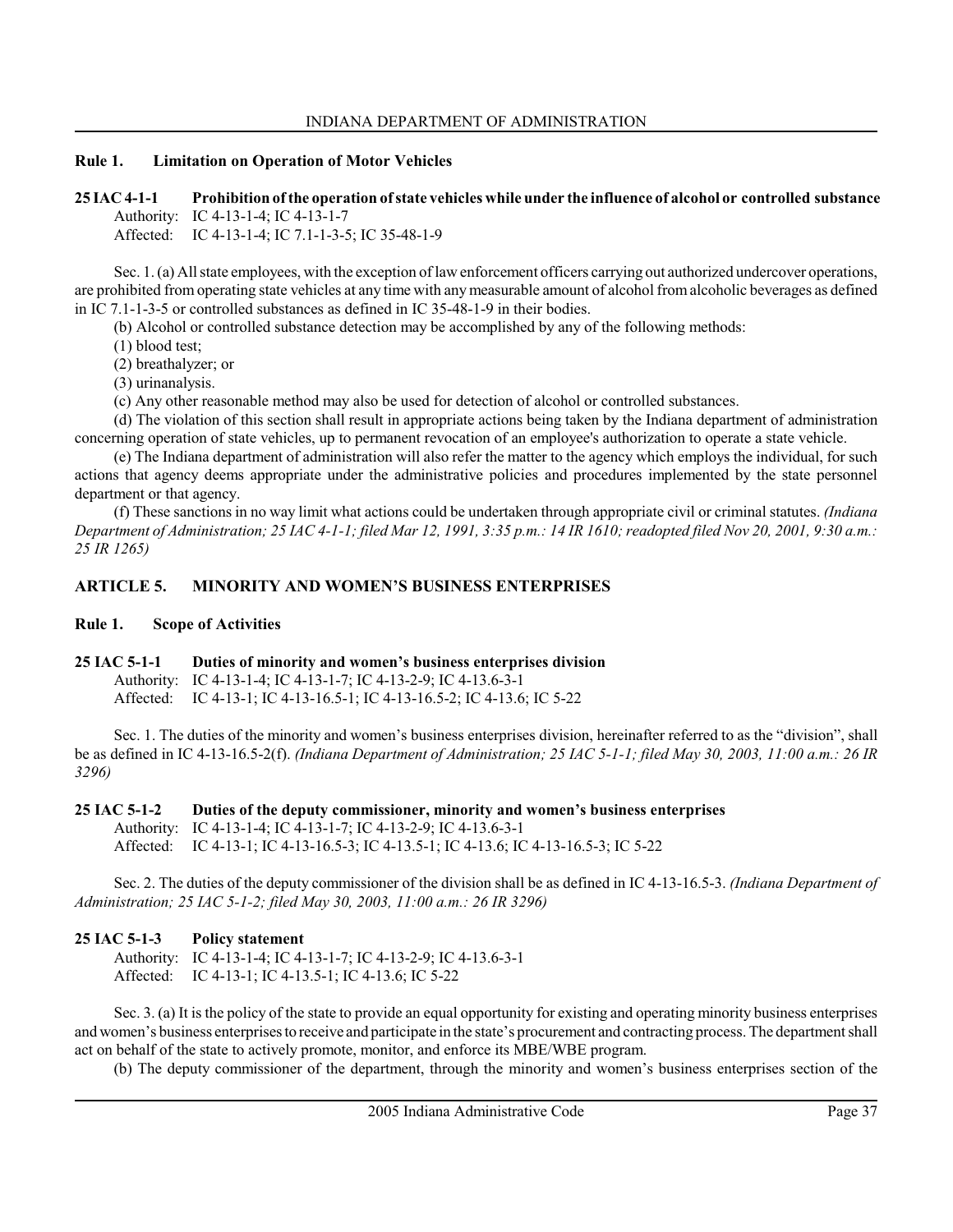department, and in concert with the governor's commission on minority and women's business enterprises, shall be the final authority on all matters pertaining to the maintenance and administration of the MBE/WBE program and compliance thereto. (Indiana Department of Administration; 25 IAC 5-1-3; filed May 30, 2003, 11:00 a.m.: 26 IR 3296)

### Rule 2. Definitions

#### 25 IAC 5-2-1 Definitions

Authority: IC 4-13-1-4; IC 4-13-1-7; IC 4-13-2-9; IC 4-13.6-3-1 Affected: IC 4-13-1-2; IC 4-13-16.5-1; IC 4-13.5-1; IC 4-13.6; IC 4-33-14; IC 5-22

Sec. 1. (a) The following definitions apply throughout this article:

(1) "Application for MBE/WBE program waiver" or "waiver application" means the document(s) submitted by a prime contractor to the state requesting the contractor's exemption from the contract goal and stating the reasons why the contractor requires the waiver.

(2) "Broker" means a business entity serving as an intermediary who negotiates contracts of purchase and sale, without assuming any risk of loss.

(3) "Commission" means the governor's commission on minority and women's business enterprises.

(4) "Commissioner" means the commissioner of the department of administration defined at IC 4-13-1-2.

(5) "Contract" means any contract awarded by a state agency for construction projects or the procurement of goods or services, including professional services.

(6) "Contract goal" means a targeted amount of participation as measured by the desired percentage of involvement by minority and women's business enterprises.

(7) "Contractor" means a person or business entity that contracts with a state agency to provide goods or services.

(8) "Department" means the Indiana department of administration.

(9) "Deputy commissioner" means the deputy commissioner for minority and women's business enterprises of the department as set forth in IC 4-13-16.5-1.

(10) "M/WBE compliance review committee" means the committee that is responsible for the appeal of specific contract issues. The committee consists of:

(A) the chairman of the governor's commission on minority and women's business enterprises;

(B) the general counsel of the department; and

(C) the director of the public works or procurement division of the department;

whichever is appropriate, or their respective designees.

(11) "MBE/WBE program waiver" or "waiver" means the document supplied by the state to the prime contractor that approves the application for MBE/WBE program waiver.

(12) "MBE/WBE subcontractor plan" or "plan" means the document supplied by prime contractors to the state (usually required at the time of most bid submittals), which indicates the means whereby the minority or women's business participation will be attained.

(13) "Minority business enterprise" or "MBE" means an individual, partnership, corporation, limited liability company, or joint venture of any kind that is owned and controlled by one (1) or more persons who are:

(A) United States citizens; and

(B) members of a minority group.

(14) "Minority group" means the following:

(A) Blacks.

(B) American Indians.

(C) Hispanics.

(D) Asian Americans.

(E) Other similar minority groups as defined by 13 CFR 124.103.

(15) "Offeror" means any business entity that makes an offer to enter into a binding contract for the provision of materials

or services to a state agency.

(16) "Owned and controlled" means having: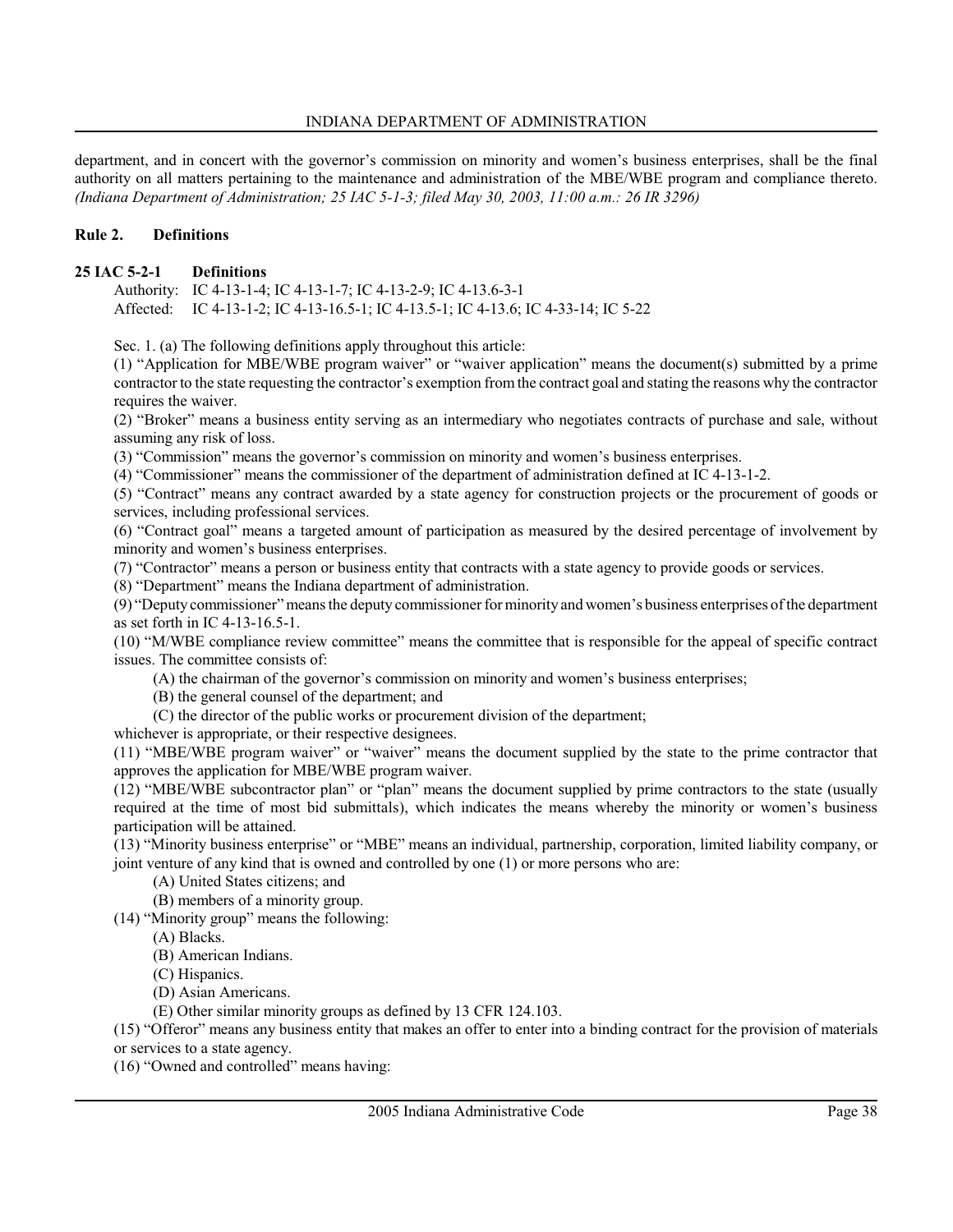(A) ownership of at least fifty-one percent (51%) of the enterprise, including corporate stock of a corporation;

(B) control over the management and active in the day-to-day operations of the business; and

(C) an interest in the capital, assets, and profits and losses of the business proportionate to the percentage of ownership.

(17) "Program" means the minority and women's business enterprises program as administered by the department.

(18) "Qualifying member" means, for MBE goals, any member of a minority group and, for WBE goals, a woman.

(19) "State agency" means any of the following:

(A) An authority, board, branch, commission, committee, department, division, or other instrumentality of the executive, including the administrative department of state government.

(B) An entity established by the general assembly as a body corporate and politic.

(C) A state educational institution.

The term does not include the state lottery commission or the Indiana gaming commission with respect to setting and enforcing goals for awarding contracts to minority and women's business enterprises. The term does not include the Indiana gaming commission to the extent the subject matter of these rules conflict [sic., conflicts] with or are [sic., is] otherwise covered by IC 4-33-14, et seq.

(20) "Subcontractor" or "second tier contractor" means any person entering into a contract with a prime vendor to directly furnish services or supplies toward the contract.

(21) "Supplier" or "distributor" means any business entity supplying materials, but no significant on-site labor is contributed in furtherance of the contract or to a vendor.

(22) "Vendor" means any person or business entity that has entered into a binding contract for the provision of materials or services to a state agency.

(23) "Women's business enterprise" or "WBE" means an individual, partnership, corporation, limited liability company, or joint venture of any kind that is owned and controlled by one (1) or more persons who are:

(A) United States citizens; and

(B) whose gender is female.

(b) A reference to a federal statute or regulation is a reference to the statute or regulation in effect January 1, 2001.

(c) Notwithstanding this section, with reference to business certification status as a broker or supplier, historic purchasing practices, standards for the industry, and risk of loss may be considered. (Indiana Department of Administration; 25 IAC 5-2-1; filed May 30, 2003, 11:00 a.m.: 26 IR 3296)

# Rule 3. Certification Standards

# 25 IAC 5-3-1 Certification policy

Authority: IC 4-13-1-4; IC 4-13-1-7; IC 4-13-2-9; IC 4-13.6-3-1 Affected: IC 4-13-1; IC 4-13.5-1; IC 4-13.6; IC 5-22

Sec. 1. The department will act on behalf of the state to actively promote, monitor, and enforce the standards for certification of minority business enterprises and women's business enterprises. (Indiana Department of Administration; 25 IAC 5-3-1; filed May 30, 2003, 11:00 a.m.: 26 IR 3297)

# 25 IAC 5-3-2 Application for certification as an MBE or a WBE

Authority: IC 4-13-1-4; IC 4-13-1-7; IC 4-13-2-9; IC 4-13.6-3-1 Affected: IC 4-13-1; IC 4-13.5-1; IC 4-13.6; IC 5-14-3-4; IC 5-22

Sec. 2. (a) The enterprise seeking certification as an MBE or a WBE shall submit its application on the form or forms approved by the department, accompanied by all requested documentation.

(b) An enterprise seeking certification as an MBE or a WBE has the burden of demonstrating that it meets the requirements of this rule concerning ownership and control by qualifying members.

(c) The individual signing the application for certification shall be a qualifying member. The qualifying member or members are those whose participation is relied upon to meet the ownership and control requirements, and each shall certify as to his or her status as a qualifying member. The qualifying member signing the application for certification for not-for-profit enterprise must be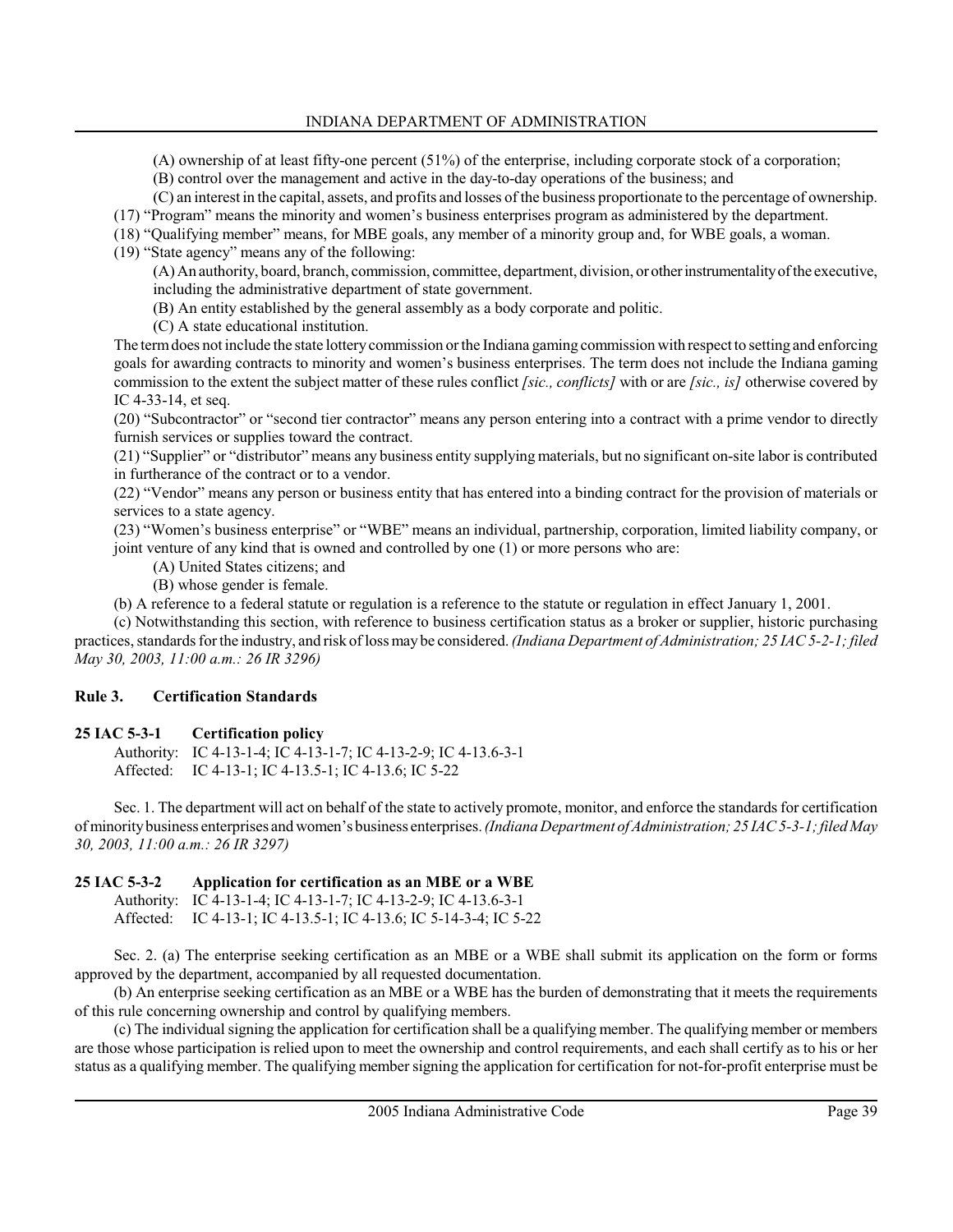the highest-ranking official working in the enterprise on a day-to-day basis.

(d) An enterprises *[sic.]* seeking MBE or WBE certification shall cooperate fully with the department's requests for information and documentation relevant to the certification process. Failure to cooperate fully may result in denial of MBE or WBE certification.

(e) An enterprise seeking MBE or WBE certification has an affirmative obligation to disclose all material and relevant information affecting that's [sic., that] enterprise's eligibility for certification. Any material misrepresentation or omission may be grounds for denial of certification or may result in the issuance of an order to show cause why such certification should not be revoked.

(f) All documents submitted in connection with an application for certification as an MBE or WBE are subject to the Indiana Access to Public Records Act, IC 5-14-3. The department will maintain as confidential any tax returns, other financial information, and trade secret information as authorized under Indiana Code section 5-14-3-4(a).

(g) An applicant (an individual who is a qualifying member) can submit a maximum of two (2) applications per year. At any time, only one (1) application can be pending.

(h) If an enterprise withdraws its application prior to completion of the review process, it may reapply at any time, but the reapplication will be treated as a new application and considered in the order in which it is received.

(i) An enterprises [sic.] certified as an MBE or WBE as of the date these rule [sic.] become effective shall retain its certification until it expires, unless revoked as provided in this article.

(j) If an enterprise has an application for certification as an MBE or a WBE with the department at the date these rules become effective, the department will make its certification determination based on the rules that were in effect at the time the application was received. (Indiana Department of Administration; 25 IAC 5-3-2; filed May 30, 2003, 11:00 a.m.: 26 IR 3297)

# 25 IAC 5-3-3 Certification standards regarding qualifying membership determination

Authority: IC 4-13-1-4; IC 4-13-1-7; IC 4-13-2-9; IC 4-13.6-3-1 Affected: IC 4-13-1; IC 4-13.5-1; IC 4-13.6; IC 5-22

Sec. 3. (a) In determining whether an individual asserting that he or she is a member of a minority group (for MBE certification) or a woman (for WBE certification), the department shall consider all the facts in the record, viewed as a whole.

(b) The department will rebuttably presume that a citizen of the United States who is a women or a member of a minority group is a qualifying member.

(c) Being born in a country does not, by itself, suffice to make an individual a member of a minority group.

(d) In a [sic.] making its determination regarding qualifying membership, the department may consider whether the person has historically held himself or herself out to be a qualifying member and whether the person is regarded as a qualifying member by the relevant community.

(e) The department may request such additional documentation as it may reasonably need to support an individual's claim that he or she is a member of a minority group or a woman. *(Indiana Department of Administration; 25 IAC 5-3-3; filed May 30,* 2003, 11:00 a.m.: 26 IR 3298)

# 25 IAC 5-3-4 Ownership determinations

Authority: IC 4-13-1-4; IC 4-13-1-7; IC 4-13-2-9; IC 4-13.6-3-1 Affected: IC 4-13-1; IC 4-13.5-1; IC 4-13.6; IC 5-22

Sec. 4. (a) In determining whether a qualifying member owns an enterprise, the department shall consider all the facts in the record, viewed as a whole.

(b) To be an eligible MBE or WBE, an enterprise must be at least fifty-one percent (51%) owned by qualifying members. In the case of a:

(1) corporation, qualifying members must own at least fifty-one percent (51%) of each class of voting stock outstanding and fifty-one percent (51%) of the aggregate of all stock outstanding;

(2) partnership, fifty-one percent (51%) of each class of partnership interest must be owned by qualifying members, and such ownership must be reflected in the partnership agreement; and

(3) limited liability company, at least fifty-one percent (51%) of each class of membership interest must be owned by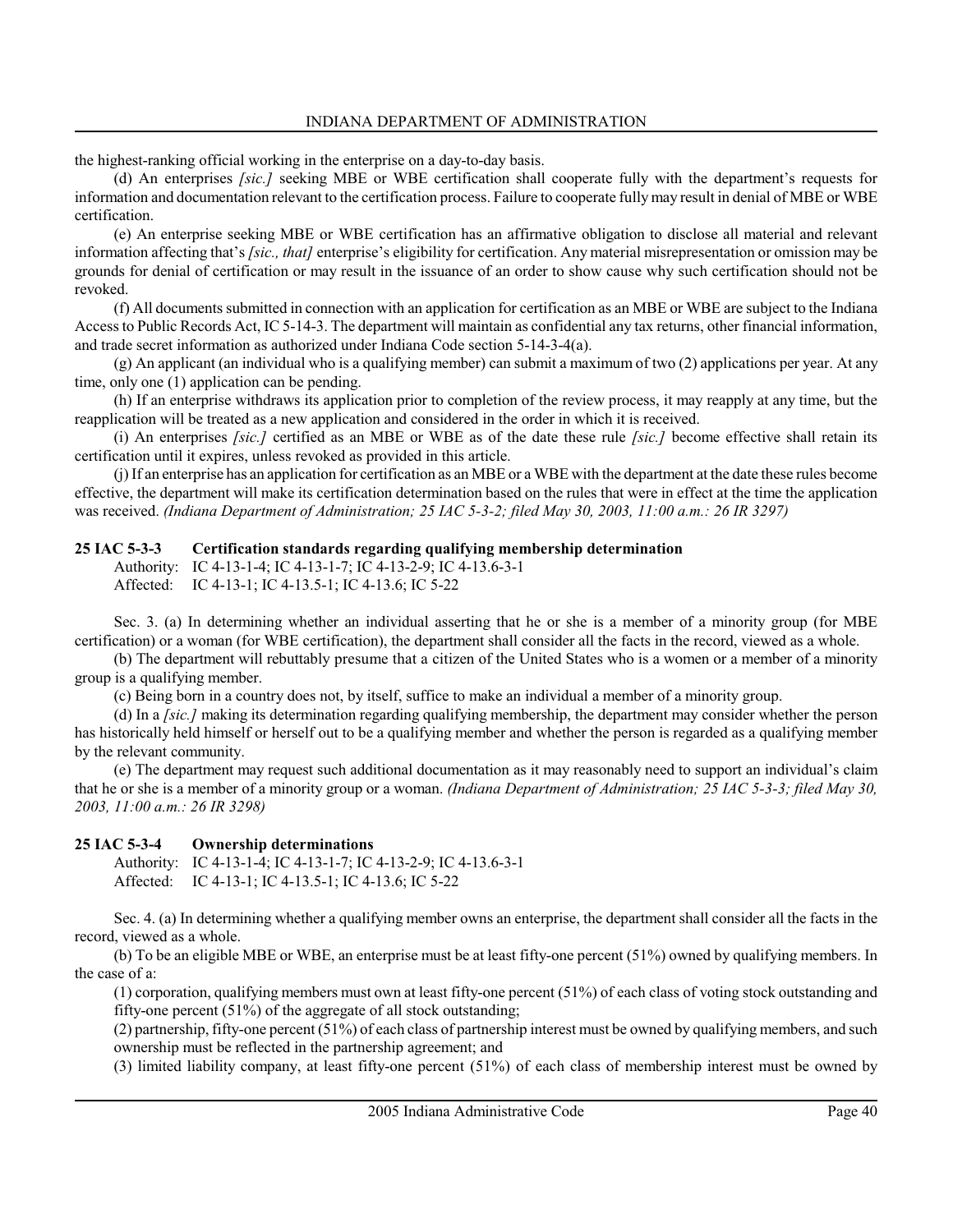qualifying members.

(c) An enterprise's ownership by qualifying members must be real, substantial, and continuing, going beyond any pro forma ownership reflected in ownership documents. The qualifying members must enjoy the customary incidents of ownership and share in the risks and profits commensurate with their ownership interests, as demonstrated by the substance, not merely the form, of arrangements.

(d) All securities used to evidence the ownership interest of a qualifying member shall be held directly by the qualifying member. Except as provided in this subsection, no securities or assets held in trust, or by any guardian for a minor, will be considered as held by a qualifying member in determining the ownership of an enterprise. However, securities or assets held in trust will regarded as held by a qualifying member for the purpose of determining ownership of the enterprise if either of the following apply:

(1) The beneficial owner of securities or assets held in trust is a qualifying member, and the trustee is the same or another such individual.

(2) The beneficial owner of a trust is a qualifying member who, rather than the trustee, exercises effective control over the management, policymaking, and daily operational activities of the enterprise. Assets held in a revocable living trust may be counted only if the same qualifying member is the sole grantor, beneficiary, and trustee.

(e) The contributions of capital or expertise by the qualifying member to acquire an ownership interest must be real and substantial. Examples of insufficient contributions include a promise to contribute capital, an unsecured note payable to the enterprise or an owner who is not a qualifying member, or mere participation in an enterprise's activities as an employee. Debt instruments from financial institutions or other organizations that lend funds in the normal course of business do not render an enterprise ineligible, even if the debtor's ownership interest is security for the loan.

(f) The following requirements apply to situations in which expertise is relied upon as part of a qualifying member's contribution to acquire ownership:

(1) The owner's expertise must be as follows:

- (A) In a specialized field.
- (B) Of outstanding quality.
- (C) In areas critical to the enterprise's operations.
- (D) Indispensable to the enterprise's potential success.
- (E) Specific to the type of work the enterprise performs.

(F) Documented in the records of the enterprise. These records must clearly show the contribution of expertise and its value to the enterprise.

(2) The individual whose expertise is relied upon must have a significant financial investment in the enterprise.

(g) In evaluating enterprise ownership, the department will deem the qualifying member to hold all interests in a business or other assets obtained by the qualifying member:

(1) as the result of a final property settlement or court order in a divorce or legal separation, provided that no term or condition of the agreement or divorce decree is inconsistent with this section; or

(2) through inheritance, or otherwise because of the death of the former owner.

(h) In evaluating enterprise ownership, the department will disregard all interests in a business or other assets obtained by a qualifying member as the result of a gift or transfer without adequate consideration from any nonqualifying individual or non-MBE or WBE enterprise that is:

(A) involved in the same enterprise, or an affiliate of the enterprise, for which MBE or WBE certification is sought; or

(B) involved in the same or a substantially similar line of business; or

(C) engaged in an ongoing business relationship with the enterprise, or an affiliate of the enterprise, for which MBE or WBE certification is sought.

(2) To overcome this presumption and permit the interests or assets to be counted, the qualifying member must demonstrate that:

(A) the gift or transfer to the qualifying member was made for reasons other than obtaining certification as a MBE or WBE; and

(B) the qualifying member actually controls the management, policy, and operations of the enterprise, notwithstanding the continuing participation of a nonqualifying individual who made the gift or transfer.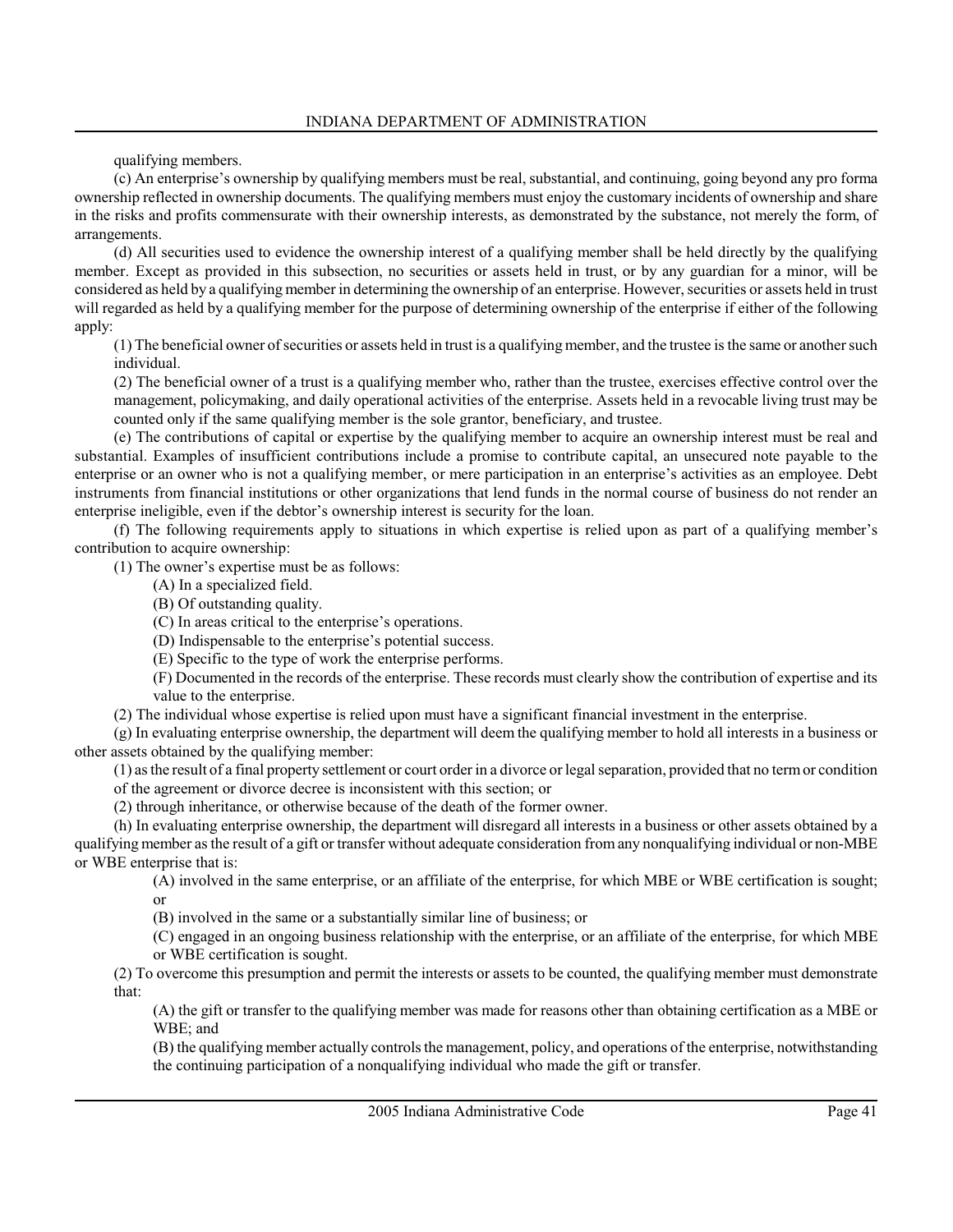(i) The department will apply the following rules in situations in which marital assets form a basis for ownership of an enterprise:

(1) When marital assets (other than the assets of the business in question), held jointly or as community property by both spouses, are used to acquire the ownership interest asserted by one (1) spouse, the ownership interest in the enterprise must been *[sic.]* deemed to have been acquired by that spouse with his or her own individual resources, provided that the other spouse irrevocably renounces and transfers all rights in the ownership interest in the manner sanctioned by the laws of the state in which either spouse or the enterprise is domiciled. The department may not count a greater portion of joint or community property assets toward ownership than state law would recognize as belonging to the by qualifying member of the applicant enterprise.

(2) A copy of the document legally transferring and renouncing the other spouse's rights in the jointly owned or community assets used to acquire an ownership interest in the enterprise must be included as part of the enterprise's application for MBE or WBE certification.

(3) The department must take into consideration financial implications of the transfer/renouncement. For example, if the renouncement is for rights to a home, the applicant shall provide documentation of the transfer with mortgage holder.

(j) The department will consider the following factors in determining the ownership of an enterprise; however, it will not regard a contribution of capital as failing to be real and substantial, or find an enterprise ineligible, solely because:

(1) A qualifying member acquired his or her ownership interest as the result of a gift, or transfer without adequate consideration, other than the types set forth in subsection (h).

(2) There is a provision for the cosignature of a spouse who is not a qualifying member on financing agreements, contracts for the purchase or sale of real or personal property, bank signature cards, or other documents.

(3) Ownership of the enterprise or its assets is transferred for adequate consideration from a spouse who is not a qualifying member to a spouse who is such an individual. In this case, the department will scrutinize the ownership and control of an enterprise to ensure that it is owned and controlled, in substance as well as in form, by a qualifying member.

(k) Except as provided in this subsection, an enterprise that is not owned by qualifying members, but instead is owned by another enterprise, even an MBE or WBE enterprise, cannot be an eligible MBE or WBE.

(1) If qualifying members own and control an enterprise through a parent or holding company, established for tax, capitalization, or other purposes consistent with industry practice, and the parent or holding company in turn owns and controls an operating subsidiary, the department may certify the subsidiary if it otherwise meets all requirements of this subdivision. In this situation, the individual owners and controllers of the parent or holding company are deemed to control the subsidiary through the parent or holding company.

(2) The department may certify such a subsidiary only if there is cumulatively fifty-one percent (51%) ownership of the subsidiary by qualifying members. The following examples illustrate how this cumulative ownership provision works:

(A) Qualifying members own one hundred percent (100%) of a holding company, which has a wholly-owned subsidiary. The subsidiary may be certified if it meets all other requirements.

(B) Qualifying members own one hundred percent (100%) of a holding company, which owns fifty-one percent (51%) of a subsidiary. The subsidiary may be certified if all other requirements are met.

(C) Qualifying members own eighty percent (80%) of a holding company, which in turn owns seventy percent (70%) of a subsidiary. In this case, the cumulative ownership of the subsidiary by qualifying members is fifty-six percent  $(56%)$  (eighty percent  $(80%)$  of the seventy percent  $(70%)$ ). This is more than fifty-one percent  $(51%)$ , so the department may certify the subsidiary if all other requirements are met.

(D) Same as examples in clause (B) or (C), but someone other than the qualifying members of the parent or holding company controls the subsidiary. Even though the subsidiary is owned by qualifying members through the holding or parent company, the department cannot certify it because it fails to meet control requirements.

(E) Qualifying members own sixty percent (60%) of a holding company, which in turn owns fifty-one percent (51%) of a subsidiary. In this case, the cumulative ownership of the subsidiary by qualifying members is about thirty-one percent (31%). This is less than fifty-one percent (51%), so the department cannot certify the subsidiary.

(l) Recognition of an enterprise as a separate nonconsolidated entity for tax or corporate purposes is not necessarily sufficient to demonstrate that an enterprise is an independent business, owned and controlled by qualifying members.

(m) An enterprise that is owned by an Indian tribe, Alaska native corporation, or native Hawaiian organization as an entity, rather than by Indians, Alaska natives, or native Hawaiians as individuals, may be eligible for certification. Such an enterprise must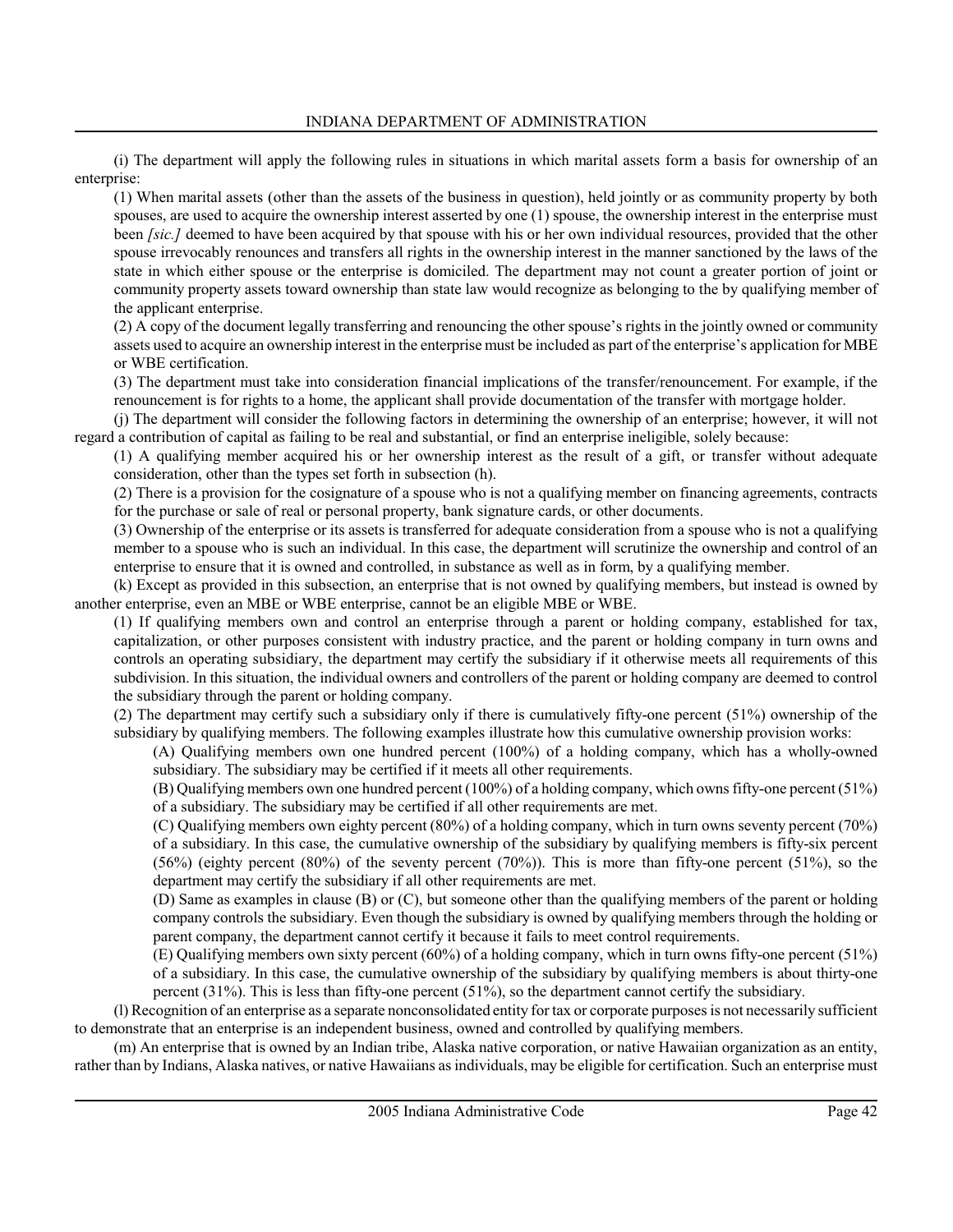be controlled by qualifying members, as provided in this article and 13 CFR 124.103. (Indiana Department of Administration, 25 IAC 5-3-4; filed May 30, 2003, 11:00 a.m.: 26 IR 3298)

### 25 IAC 5-3-5 Control determinations

Authority: IC 4-13-1-4; IC 4-13-1-7; IC 4-13-2-9; IC 4-13.6-3-1 Affected: IC 4-13-1; IC 4-13.5-1; IC 4-13.6; IC 5-22

Sec. 5. (a) In determining whether qualifying members control an enterprise, the department will consider all the facts in the record, viewed as a whole.

(b) Only an independent business may be certified as a MBE or WBE. An independent business is one the viability of which does not depend on its relationship with another enterprise or enterprises.

(1) In determining whether a potential MBE or WBE is an independent business, the department will scrutinize relationships with non-MBE or non-WBE enterprises in such areas as personnel, facilities, equipment, financial, bonding support, and other resources.

(2) The department must consider whether present or recent employer/employee relationships between the qualifying member of the potential MBE or WBE and non-MBE or WBE or persons associated with non-MBE or WBEs compromise the independence of the potential MBE or WBE.

(3) The department must examine the enterprise's relationships with prime contractors to determine whether a pattern of exclusive or primary dealings with a prime contractor compromises the independence of the potential MBE or WBE enterprise.

(4) In considering factors related to the independence of a potential MBE or WBE, the department must consider the consistency of relationships between the potential MBE or WBE and non-MBE or WBE with customary industry practice.

(c) An MBE or WBE must not be subject to any formal or informal restrictions that limit the customary discretion of the qualifying members. There can be no restrictions through corporate charter provisions, bylaw provisions, contracts, or any other formal or informal devices, including, but not limited to, cumulative voting rights, voting powers attached to different classes of stock, employment contracts, requirements for concurrence by nonqualifying partners, conditions precedent or subsequent, executory agreements, voting trusts, or restrictions on or assignments of voting rights, that prevent the qualifying members, without the cooperation or vote of any nonqualifying individual, from making any business decision of the enterprise. This subsection does not preclude a spousal cosignature on documents as provided for in this section.

(d) The qualifying members must possess the power to direct or cause the direction of the management and policies of the enterprise and to make day-to-day as well as long term decisions on matters of management, policy, and operations.

(1) A qualifying member must hold the highest officer position in the enterprise, for example, chief executive officer or president.

(2) In a corporation, qualifying members must control the board of directors.

(3) In a partnership, one (1) or more qualifying members must serve as general partners, with control over all partnership decisions.

(e) Individuals who are not qualifying members may be involved in an MBE or WBE as owners, managers, employees, stockholders, officers, and directors. Such individuals must not, however, possess or exercise the power to control the enterprise or be disproportionately responsible for its the [sic.] operation.

(f) The qualifying members of the enterprise may delegate various areas of the management, policymaking, or daily operations to other participants in the enterprise, regardless of whether these participants are qualifying members. Such delegations of authority must be revocable, and the qualifying members must retain the power to hire and fire any person to whom such authority is delegated. The managerial role of the qualifying members in the enterprise's overall affairs must be such that the department can reasonably conclude that the qualifying members actually exercise control over the enterprise's operations, management, and policy.

(g) The qualifying members must have an overall understanding of, and managerial and technical competence and experience directly related to, the type of business in which the enterprise is engaged and the enterprise's operations. The qualifying members are not required to have experience or expertise in every critical area of the enterprise's operations, or to have greater experience or expertise in a given field than managers or key employees. The qualifying members must have the ability to intelligently and critically evaluate information presented by other participants in the enterprise's activities and to use this information to make independent decisions concerning the enterprise's daily operations, management, and policymaking. Generally, expertise limited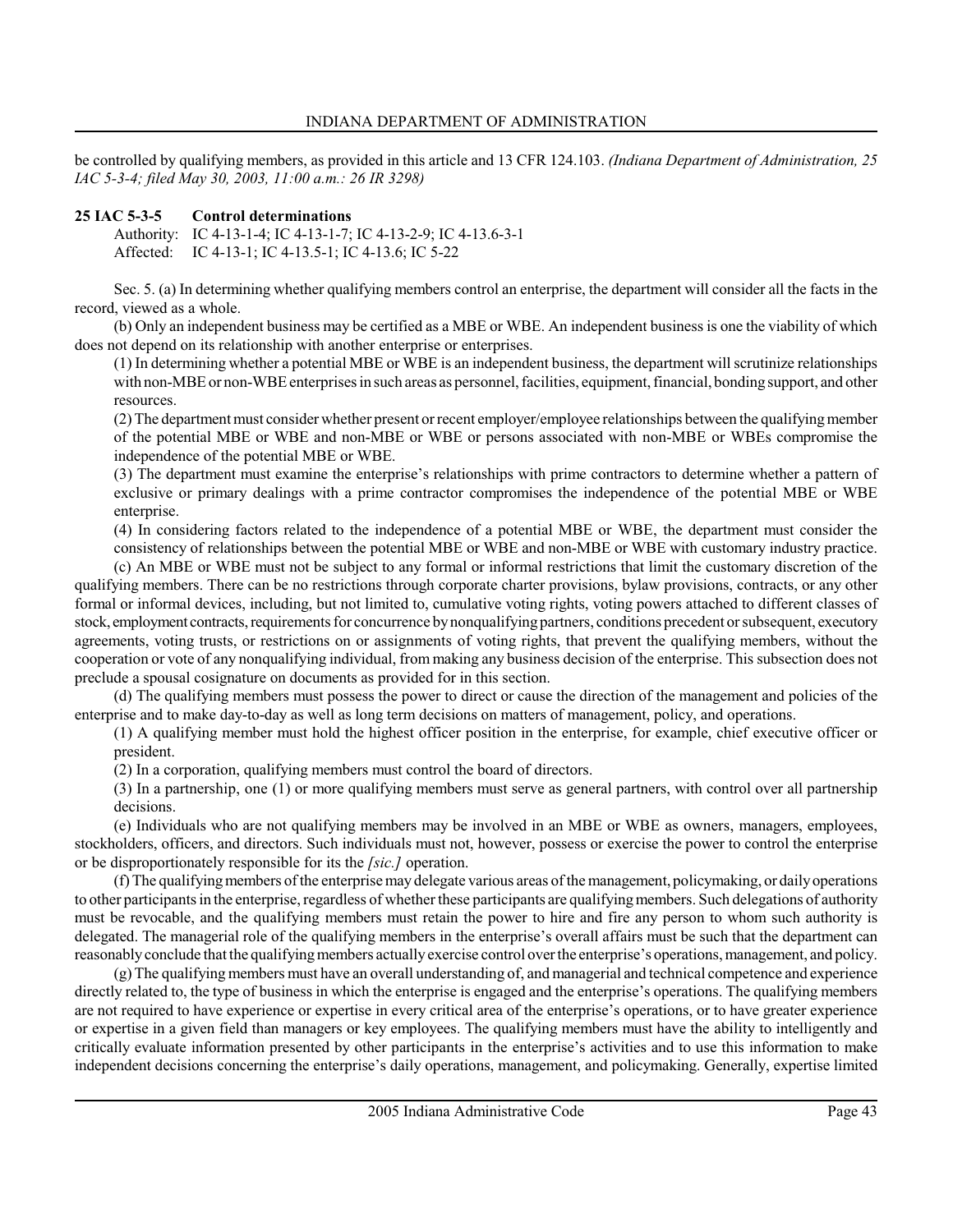to office management, administration, or bookkeeping functions unrelated to the principal business activities of the enterprise is insufficient to demonstrate control.

(h) If federal, state, or local law, statute, ordinance, or regulation requires an individual to have a particular license or other credential in order to own or control a certain type of enterprise, then the qualifying members who own and control a potential MBE or WBE of that type must possess the required license or credential. If federal, state, or local law does not require such a person to have such a license or credential to own or control an enterprise, the department may not deny certification solely on the ground that the person lacks the license or credential. However, the department may take into account the absence of the license or credential as a factor in determining whether the qualifying members actually control the enterprise.

(i) The department may consider differences in remuneration between the qualifying members and other participants in the enterprise in determining whether to certify an enterprise as a MBE or WBE. Such consideration shall be in the context of the duties of the persons involved, customary industry practice, the enterprise's policy and practice concerning reinvestment of income, and any other explanations for the differences proffered by the enterprise.

(1) The department may determine that an enterprise is controlled by a qualifying member although that person's remuneration is lower than that of some other participants in the enterprise.

(2) In a case where a nonqualifying individual formerly controlled the enterprise, and a qualifying member now controls it, the department may consider a difference between the remuneration of the former and current controller of the enterprise as a factor in determining who controls the enterprise, particularly when the nonqualifying individual remains involved with the enterprise and continues to receive greater compensation than the qualifying member.

(j) In order to be deemed as controlling an enterprise, a qualifying member cannot engage in outside employment or other business interests that conflict with the management of the enterprise or prevent the individual from devoting sufficient time and attention to the affairs of the enterprise to control its activities. For example, absentee ownership of a business and part-time work in a full-time enterprise are not viewed as constituting control. However, an individual will be viewed as controlling a part-time business that operates only on evenings or weekends, or both, if the individual controls it all the time it is operating.

(k) The following are requirements concerning control of an enterprise run by a family:

(1) A qualifying member may control an enterprise even though one (1) or more of the individual's immediate family members (who themselves are not qualifying members) participate in the enterprise as a manager, employee, owner, or in another capacity. Except as otherwise provided in this subsection, the department must make a judgment about the control the qualifying member exercises vis-à-vis other persons involved in the business as it does in other situations, without regard to whether or not the other persons are immediate family members.

(2) If the department cannot determine whether a qualifying member, as distinct from the family as a whole, controls the enterprise, then the qualifying member has failed to carry his or her burden of proof concerning control, even though he or she may participate significantly in the enterprise's activities.

(l) Where an enterprise was formerly owned or controlled, or both, by a nonqualifying individual (whether or not an immediate family member), ownership or control, or both, was transferred to a qualifying member, and the nonqualifying individual remains involved with the enterprise in any capacity, the qualifying member now owning the enterprise must demonstrate that:

(1) The transfer of ownership or control, or both, to the qualifying member was made for reasons other than obtaining certification as an MBE or WBE.

(2) The qualifying member actually controls the management, policy, and operations of the enterprise, notwithstanding the continuing participation of a nonqualifying individual.

(m) In determining whether an enterprise is controlled by qualifying members, the department may consider whether the enterprise owns equipment necessary to perform its work. However, the department may not determine that an enterprise is not controlled by qualifying members solely because the enterprise leases, rather than owns, such equipment, where leasing equipment is a customary industry practice and the lease does not involve a relationship with a prime contractor or other party that compromises the independence of the enterprise.

(n) The department must grant certification to an enterprise only for specific types of work in which the qualifying members have the ability to control the enterprise. To become certified in an additional type of work, the enterprise must have been certified for at least six (6) months in its current type of work, or certified by the department for at least one (1) year, and demonstrate that its qualifying members are able to control the enterprise with respect to the newly-requested type of work. The department may not, in this situation, require that the enterprise be recertified or submit a new application for certification, but it must verify the qualifying member's control of the enterprise in the additional type of work. However, the department must apply the same standards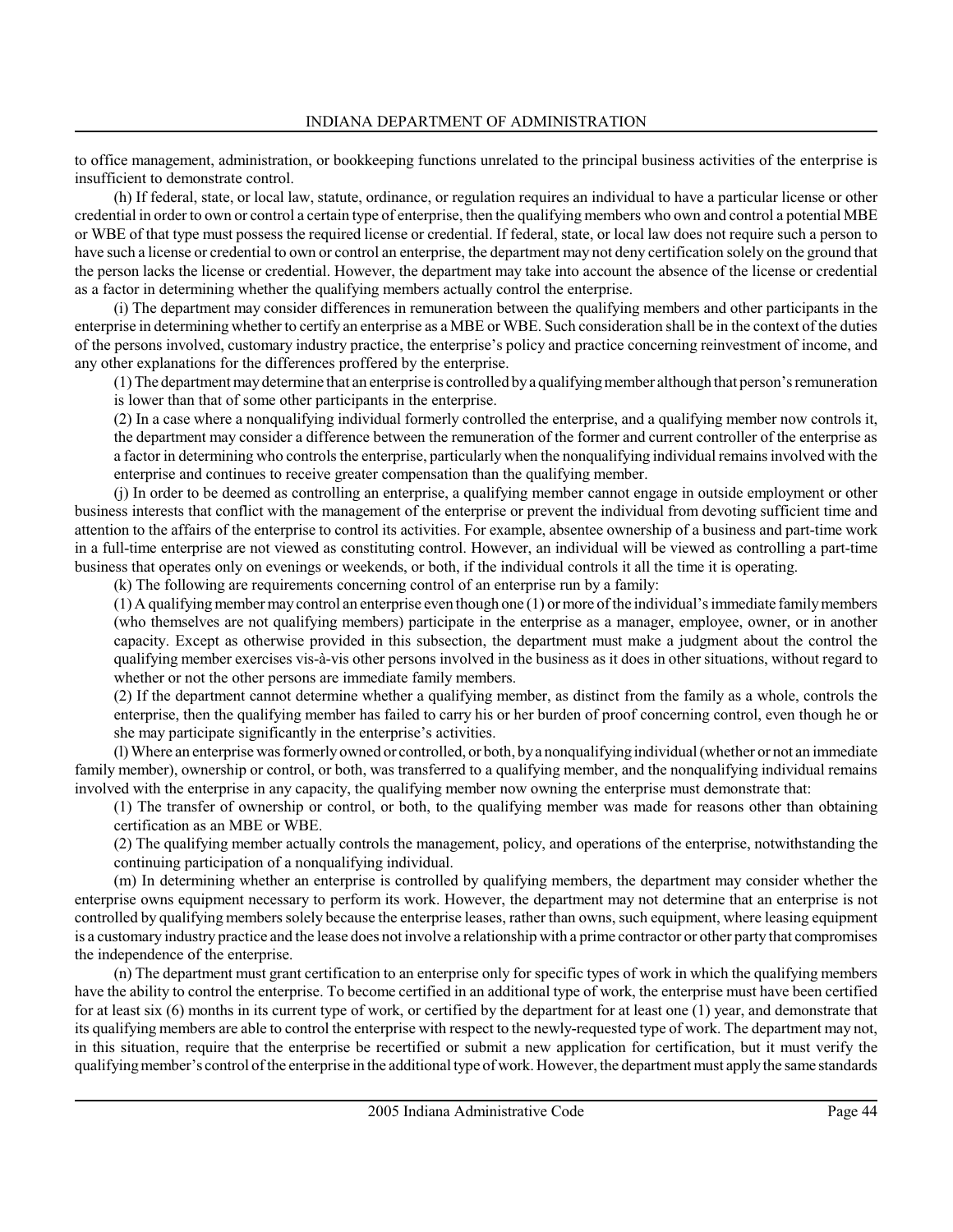to additional types of work that were applied originally. Certification in these additional work areas are not guaranteed simply because the enterprise is currently certified. Further, there is a presumption against having more than three (3) industry variations in the same enterprise.

(o) An enterprise operating under a franchise or license agreement may be certified if it meets the standards in this part and the franchiser or licenser is not affiliated with the franchisee or licensee. In determining whether affiliation exists, the department will generally not consider the restraints relating to standardized quality, advertising, accounting format, and other provisions imposed on the franchisee or licensee by the franchise agreement or license, provided that the franchisee or licensee has the right to profit from its efforts and bears the risk of loss commensurate with ownership. Alternatively, even though a franchisee or licensee may not be controlled by virtue of such provisions in the franchise agreement or license, affiliation could arise through other means, such as common management or excessive restrictions on the sale or transfer of the franchise interest or license.

(p) In order for a partnership to be deemed controlled by qualified members, any nonqualifying partners must not have the power, without the specific written concurrence of the qualifying member, to contractually bind the partnership or subject the partnership to contract or tort liability.

(q) The qualifying members controlling an enterprise may use an employee leasing company. The use of such a company does not preclude the qualifying members from controlling the enterprise if they continue to maintain an employer-employee relationship with the leased employees. This includes being responsible for hiring, firing, training, assigning, and otherwise controlling the onthe-job activities of the leased employees, as well as ultimate responsibility for wage and tax obligations related to the employees.

(r) There is a presumption against the ability to operate and control more than three (3) enterprises within the context of this article. (Indiana Department of Administration; 25 IAC 5-3-5; filed May 30, 2003, 11:00 a.m.: 26 IR 3300)

# 25 IAC 5-3-6 Other factors considered for certification

Authority: IC 4-13-1-4; IC 4-13-1-7; IC 4-13-2-9; IC 4-13.6-3-1 Affected: IC 4-13-1; IC 4-13.5-1; IC 4-13.6-4; IC 5-22

Sec. 6. (a) The department will consider whether an enterprise performs a commercially useful function in making decisions about whether to certify an enterprise as a MBE or WBE. Determination that an enterprise performs a commercially useful function will be made based on the following considerations:

(1) An MBE or WBE performs a commercially useful function when it is responsible for execution of the work of the contract and is carrying out its responsibilities by actually performing, managing, and supervising the work involved. To perform a commercially useful function, the MBE or WBE must also be responsible, with respect to materials and supplies used on the contract, for negotiating price, determining quality and quantity, ordering the material, and installing (where applicable) and paying for the material itself. To determine whether an MBE or WBE is performing a commercially useful function, one must evaluate the amount of work subcontracted, industry practices, whether the amount the enterprise is to be paid under the contract is commensurate with the work it is actually performing and the credit claimed for its performance of the work, and other relevant factors.

(2) An MBE or WBE does not perform a commercially useful function if its role is limited to that of an extra participant in a transaction, contract, or project through which funds are passed in order to obtain the appearance of MBE or WBE participation. In determining whether an MBE or WBE is such an extra participant, one must examine similar transactions, particularly those in which MBEs or WBEs do not participate.

(3) In the case of construction contracts, if an MBE or WBE does not perform or exercise responsibility for at least the agency's requisite percent of the total cost of its contract with its own work force, or the MBE or WBE subcontracts a greater portion of the work of a contract than would be expected on the basis of normal industry practice for the type of work involved, it is presumed that the enterprise is not performing a commercially useful function.

(b) The department may consider, in making certification decisions, whether an enterprise has exhibited a pattern of conduct indicating prior involvement in attempts to evade or subvert the intent or requirements of the MBE or WBE program.

(c) The department shall evaluate the eligibility of an enterprise on the basis of present circumstances. It will not refuse to certify an enterprise based solely on historical information indicating a lack of ownership or control by qualifying members in the past, if the enterprise currently meets the ownership and control standards of this part.

(d) The department will not require an MBE or WBE enterprise to be prequalified (or certified under the division of public works) as a condition for certification. Standards for prequalification and certification are made pursuant to 105 IAC 11 and IC 4-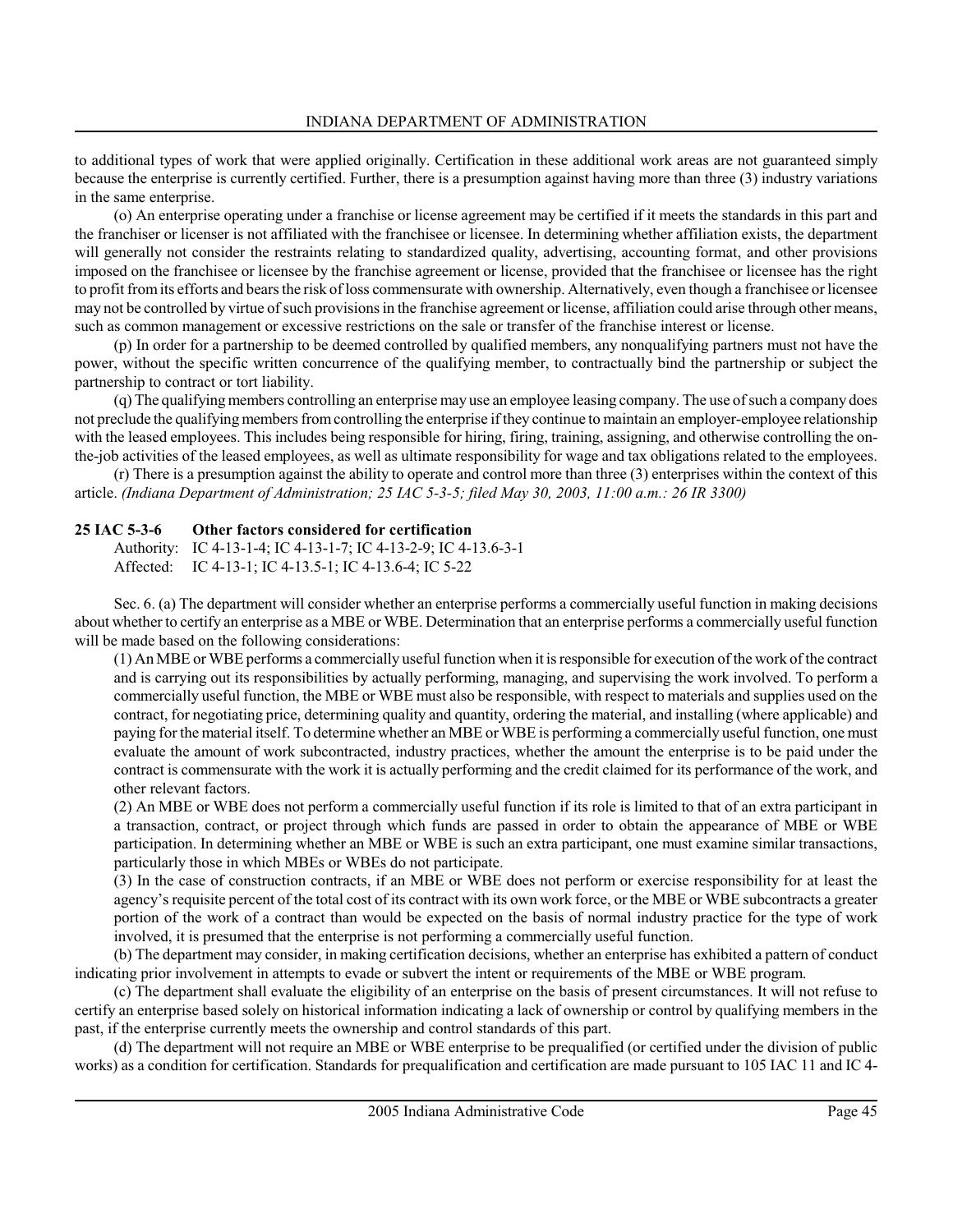13.6-4, respectively. However, if the prequalification (certification) is industry/trade-specific, the department will require all enterprises that participate in its contracts and subcontracts related to that area to be prequalified.

(e) The applicant for MBE or WBE certification must possess reasonable prospects for success in competing in the public sector. The department will deem an enterprise that has been in business for two (2) full years immediately prior to its date of application as possessing reasonable prospects for success in competing in the public sector.

(1) Income tax returns for each of the two (2) previous tax years must show operating revenues in the selected types of work for which the applicant is seeking certification.

(2) The department may waive the two (2) years in business requirement if each of the following conditions is met:

(A) The qualifying member or members have demonstrated management experience.

(B) The qualifying member or members have demonstrated technical experience to carry out type of business for which certification is sought.

(C) The qualifying member has a record of successful performance on contracts from governmental or nongovernmental sources in its primary area of certification.

(D) The applicant for certification as an MBE or a WBE has demonstrated, or can demonstrate, its ability to timely obtain the personnel, facilities, equipment, and any other requirements needed to perform contracts.

(Indiana Department of Administration; 25 IAC 5-3-6; filed May 30, 2003, 11:00 a.m.: 26 IR 3302)

### 25 IAC 5-3-7 Review by the department of applications for certification as an MBE or WBE

Authority: IC 4-13-1-4; IC 4-13-1-7; IC 4-13-2-9; IC 4-13.6-3-1 Affected: IC 4-13-1; IC 4-13.5-1; IC 4-13.6; IC 5-22

Sec. 7. (a) Certification process requirements are as follows:

(1) At a minimum, the department will take the following steps in determining whether an enterprise meets the standards for certification as an MBE or WBE:

(A) On-site visits. The department will:

(i) Make on-site visits during normal business hours to company headquarters with little or no advance notice in its efforts to make an accurate determination of the ownership and control of an enterprise. The department may interview the principal officers of the enterprise and review their resumes and work histories. The department may also perform an on-site visit to job sites if there are such sites on which the enterprise is working at the time of the eligibility investigation in its jurisdiction or local area.

(ii) With regards to out-of-state enterprises, the department may rely upon the site visit report of other recognized governmental entities with respect to an enterprise applying for certification.

(B) If the enterprise is a corporation, analyze the ownership of stock in the enterprise.

(C) Analyze the bonding and financial capacity of the enterprise.

(D) Determine the work history of the enterprise, including contracts it has received and work it has completed.

(E) Obtain a statement from the enterprise of the type of work it prefers to perform as part of the MBE or WBE program and its preferred locations for performing the work, if any.

(F) Obtain or compile a list of the equipment owned by or available to the enterprise and the licenses the enterprise and its key personnel possess to perform the work it seeks to do as part of the program.

(G) Require potential enterprises to complete and submit an appropriate application form.

(2) The applicant will be required to certify the completeness, accuracy, and truthfulness of the information submitted by way of notarized affidavit.

(3) The department must review all information on the application form prior to making a decision about the eligibility of the enterprise. If the department determines that the form clearly indicates the applicant is ineligible for certification, it may waive the on-site requirement.

(4) The department may request, at any time that it deems necessary, further information or clarification of any matter relating to an enterprise's qualification as an MBE or a WBE.

(5) The department must conduct preliminary audits of accounting records, project files, and any legal documents that may be pertinent or relevant to the certification of an enterprise as an MBE or a WBE.

(6) The department will make recommendations to the appropriate agencies and departments based on the totality of its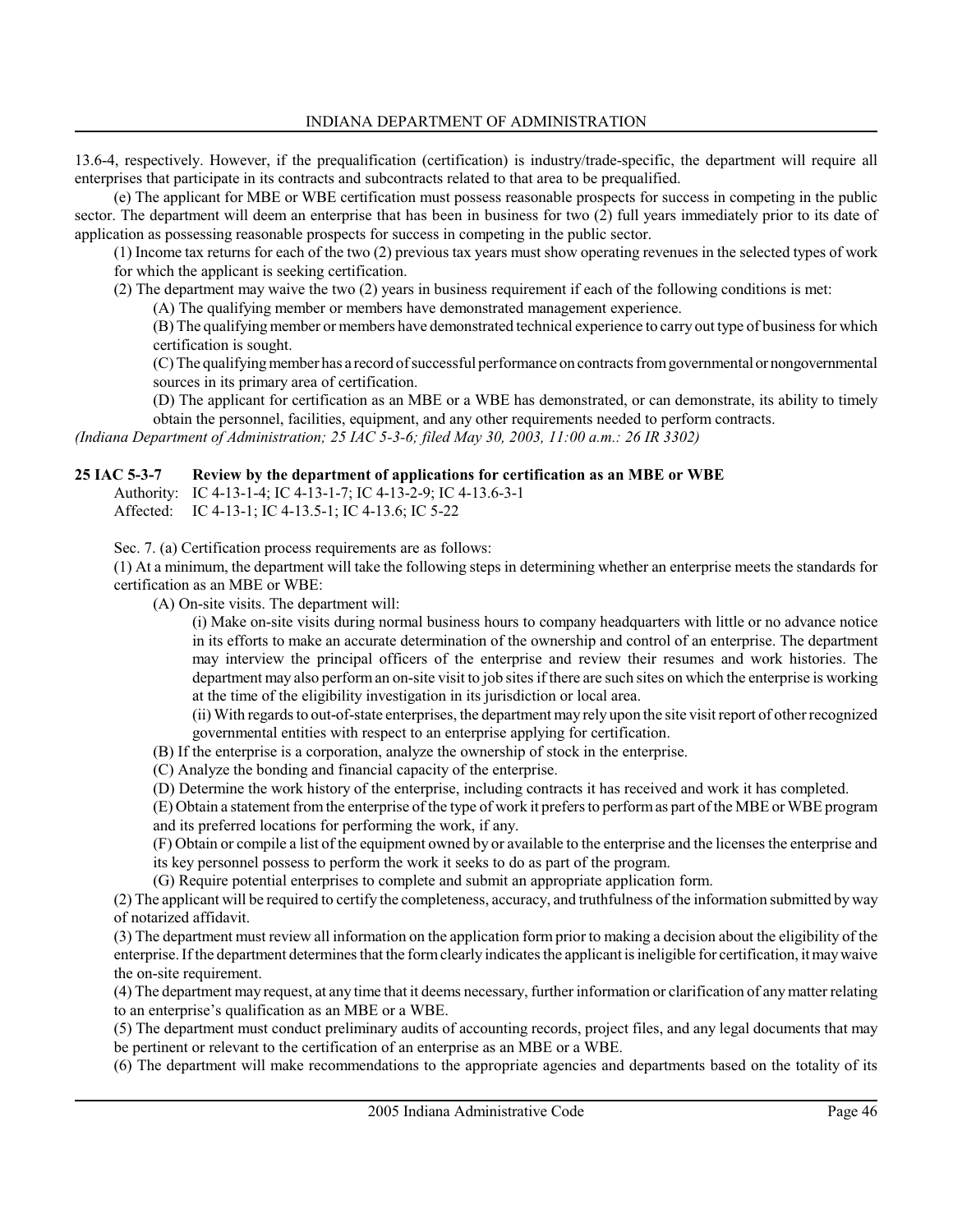investigation, including document reviews, interviews, site visits, and audits regarding the enterprise seeking certification as an MBE or a WBE.

(7) The department will make recommendations to the appropriate agencies and departments for further investigation if misrepresentation is suspected.

(8) The department will make a determination on applications for certification within ninety (90) of the completion of its onsite investigation or, in the case of an out-of-state enterprise, within ninety (90) days of the receipt of its home state investigation report. The department may extend this time period once, for no more than an additional sixty (60) days, upon written notice to the enterprise, explaining fully and specifically the reasons for the extension. Failure to make a determination by the applicable deadline under this paragraph may be deemed, by the applicant, a constructive denial of the application, and the basis on which the enterprise may petition for review under 25 IAC 5-4-2.

(b) Applications from MBE or WBE enterprises domiciled outside of Indiana require the following, in addition to the items in this article:

(1) The enterprise must be qualified and in good standing with the state of its organization.

(2) The home state shall provide the on-site interview that was conducted in association with the certification. Certification of out-of-state applicants by the department is conditional to the out-of-state applicant meeting the standards of certification set forth in this article. The department reserves the right to grant or deny certification to an MBE or WBE with current, inplace certification status with other governmental agencies and departments with recognized certification authority.

(c) An applicant for certification as an MBE or a WBE may notify the department that it is seeking similar certification from another agency or certifying entity and request that the department provide a copy of its application documentation and report of site visit to such agency or entity. The notice may be on a form prescribed by the department. The department will respond to two (2) requests a year at no charge to the applicant. Additional requests will be honored only if the applicant pays the department's thenprevailing copying costs and postage. (Indiana Department of Administration; 25 IAC 5-3-7; filed May 30, 2003, 11:00 a.m.: 26 IR 3303)

### 25 IAC 5-3-8 Rules affecting an enterprise's responsibility after being certified as an MBE or a WBE

Authority: IC 4-13-1-4; IC 4-13-1-7; IC 4-13-2-9; IC 4-13.6-3-1 Affected: IC 4-13-1; IC 4-13.5-1; IC 4-13.6; IC 5-22

Sec. 8. (a) An enterprise's responsibilities after certification include, but are not necessarily limited to, the responsibilities set forth in this section. Failure to comply with the provisions of this section may result in an order to show cause why MBE or WBE certification should not be revoked.

(b) Each MBE-certified enterprise and each WBE-certified enterprise must notify the department in writing within thirty (30) days of each change affecting its qualifying membership, ownership, or control requirements, and of any other material change to the information provided in the application form.

(1) Changes in contact information must be reported, including address, telephone number, and personnel.

(2) Management responsibility among members of a limited liability company must be reported.

(3) Supporting documentation must be attached describing in detail the nature of such changes.

The notice must take the form of a notarized affidavit.

(c) A certified MBE or WBE enterprise must provide, every year on the anniversary of the date of its certification, a notarized affidavit stating that there have been no changes to enterprise's qualifying members, ownership, or control requirements, or any other material change to the information provided in its application form, except for changes about which the enterprise has previously notified the department. The affidavit shall specifically affirm that the enterprise continues to meet standards for certification under these rules.

(d) Once the department has certified an MBE or WBE, the enterprise shall remain certified for a period of at three (3) years unless or until its certification has been revoked. The department may not require firms to reapply for certification as a condition of continuing to participate in the program during this three (3) year period unless the factual basis on which the certification was made changes. (Indiana Department of Administration; 25 IAC 5-3-8; filed May 30, 2003, 11:00 a.m.: 26 IR 3304)

### Rule 4. Procedures Governing Denial of Application for Certification or Revocation of Certification as an MBE or a WBE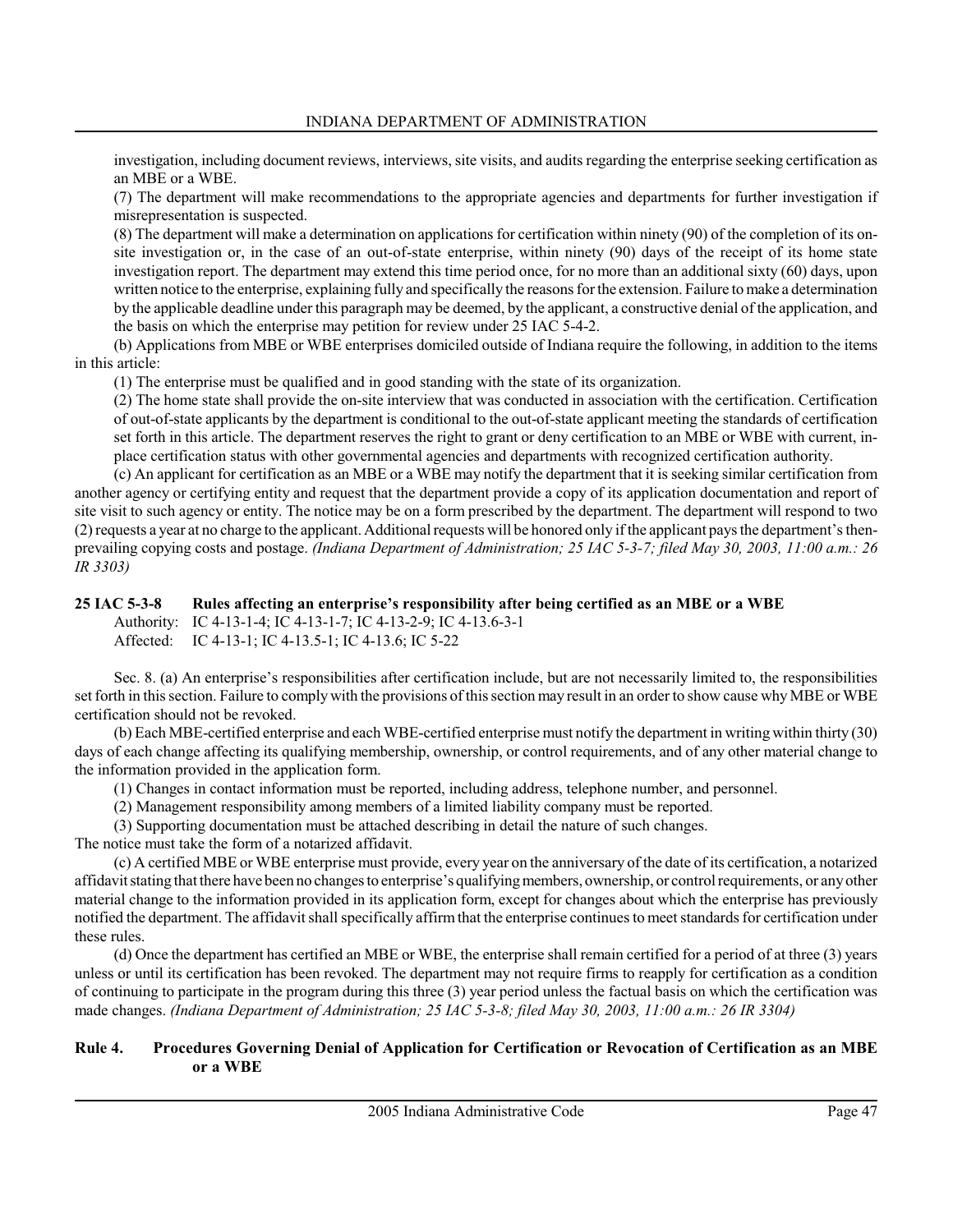#### 25 IAC 5-4-1 Revocation of an enterprise's certification as an MBE or a WBE Authority: IC 4-13-1-4; IC 4-13-1-7; IC 4-13-2-9; IC 4-13.6-3-1 Affected: IC 4-13-1; IC 4-13.5-1; IC 4-13.6; IC 5-22

Sec. 1. (a) This section establishes standards for processing a complaint issued to a challenged enterprise concerning the possible revocation of its certification.

(b) Requirements for ineligibility complaints are as follows:

(1) Any person may file with the department a written complaint alleging that a currently certified enterprise is ineligible and specifying the alleged reasons why the enterprise is ineligible. The department is not required to accept a general allegation that an enterprise is ineligible or an anonymous complaint. The complaint may include any information or arguments supporting the complainant's assertion that the enterprise is ineligible and should not continue to be certified.

(2) The department must review its records concerning the enterprise, any material provided by the enterprise and the complainant, and other relevant information. The department may request additional information from the enterprise or conduct any other investigation deemed necessary.

(3) If the department determines, based on this review, that there is reasonable cause to believe that the enterprise is ineligible, the department must provide written notice to the enterprise that it proposes to find the enterprise ineligible, setting forth the reasons for the proposed determination. If the department determines that such reasonable cause does not exist, it must notify the complainant and the enterprise in writing of this determination and the reasons for it. All statements of reasons for findings on the issue of reasonable cause must specifically reference the evidence in the record on which each reason is based.

(c) If, based on notification by the enterprise of a change in its circumstances or other information that comes to the attention of the department that there is reasonable cause to believe that a currently certified enterprise is ineligible, the department must provide written notice to the enterprise that it proposes to find the enterprise ineligible, setting forth the reasons for the proposed determination. The statement of reasons for the finding of reasonable cause must specifically reference the evidence in the record on which each reason is based.

(d) Requirements for complaints from other state agencies are as follows:

(1) If a state agency determines that information in an enterprise's records, or other information available to that agency, provides reasonable cause to believe that a certified enterprise does not meet the eligibility criteria of this subsection, the state agency may request that the department initiate a proceeding to remove the enterprise's certification.

(2) The state agency must provide the department all relevant documentation or other information.

(e) The department may issue an order requiring an enterprise to show cause why its certification as an MBE or a WBE should not be revoked as provided in subsection (a), (b), or (c). In such case the enterprise shall be entitled to a hearing as set forth in 25 IAC 5-4-2 [section 2 of this rule].

(f) The department must not base a decision to remove eligibility on a reinterpretation or changed opinion of information available to the department at the time of its certification of the enterprise. It may base such a decision only on one (1) or more of the following:

(1) Changes in the enterprise's circumstances since the certification of the enterprise by the department that render the enterprise unable to meet the eligibility standards of this rule.

(2) Information or evidence not available to the department at the time the enterprise was certified.

(3) Information that was concealed or misrepresented by the enterprise in previous certification actions by a department.

(4) A change in the certification standards or requirements since the enterprise was certified.

(5) A documented finding that the department's determination to certify the enterprise was factually erroneous.

(g) During the pendancy *[sic., pendency]* of a proceeding to determine if an enterprise's WBE or MBE should be revoked or suspended, the enterprise shall retain its status until a final order revoking certification is issued by the commission.

(h) When an enterprise's certification as an MBE or a WBE has been revoked and is no longer subject to judicial review, the department will take the following action relative to prime contractors who have relied in good faith upon the certification of the disqualified entity:

(1) When a prime contractor has made a commitment to use the disqualified enterprise, or there has been a commitment to use the enterprise as a prime contractor, but a subcontract or contract has not been executed before the order to show cause provided for in subsection (e) has been issued, the ineligible enterprise does not count toward the contract goal or overall goal. The prime contractor is to meet the contract goal with an eligible enterprise or demonstrate that it has made a good faith effort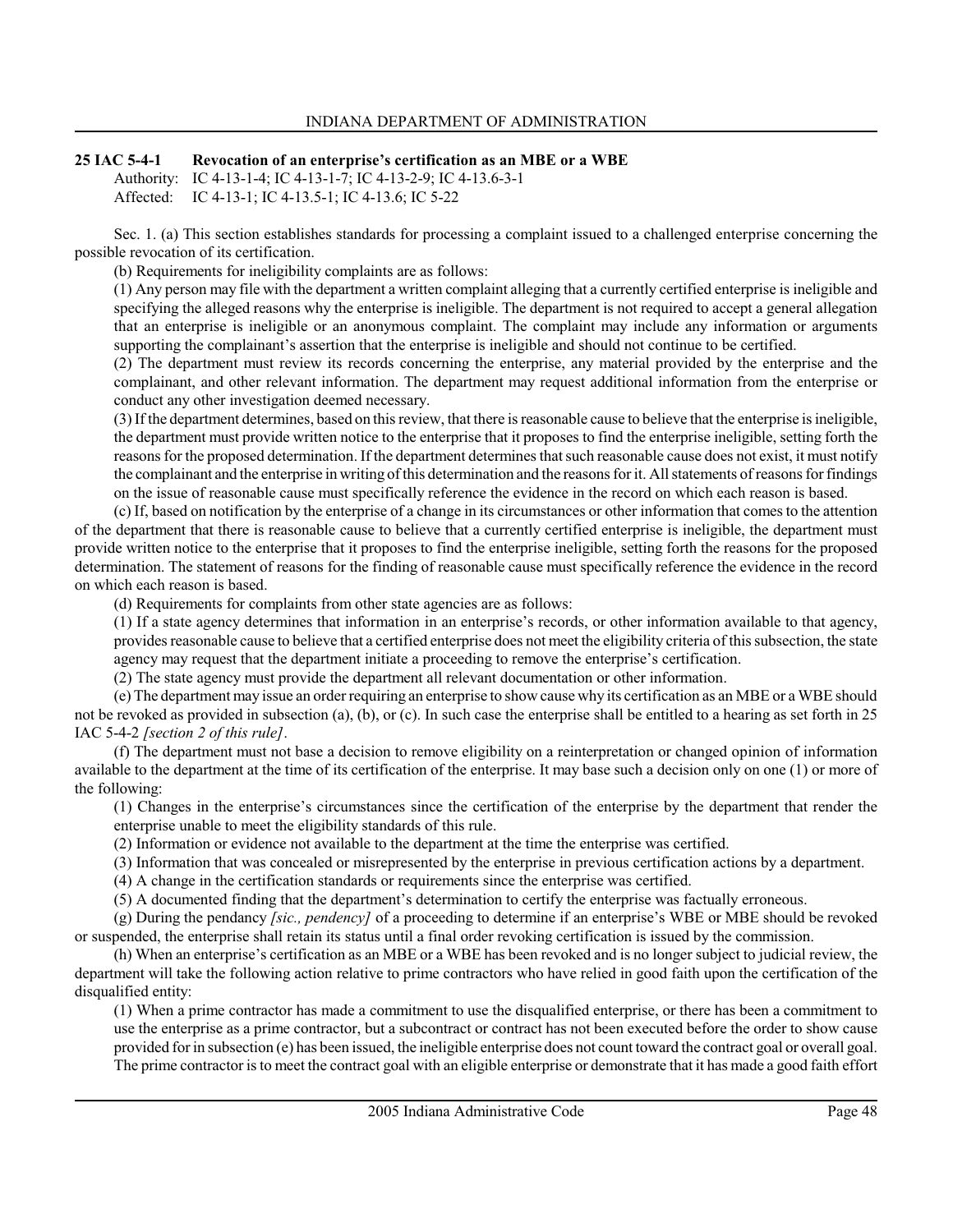to do so.

(2) If a prime contractor has executed a subcontract with the enterprise before the department has issued a notice to show cause, the prime contractor may continue to use the enterprise on the contract and may continue to receive credit toward its goal for the enterprise's work. In this case, or in a case where a prime contract has been awarded to an enterprise that is subsequently decertified, the portion of the decertified enterprise's performance of the contract remaining after the notice of its ineligibility shall not count toward the overall goal, but may count toward the contract goal.

(Indiana Department of Administration; 25 IAC 5-4-1; filed May 30, 2003, 11:00 a.m.: 26 IR 3305)

### 25 IAC 5-4-2 Review of determinations by the department regarding certification as an MBE or a WBE

Authority: IC 4-13-1-4; IC 4-13-1-7; IC 4-13-2-9; IC 4-13.6-3-1 Affected: IC 4-13-1; IC 4-13.5-1; IC 4-13.6; IC 4-21.5-3-5; IC 5-22

Sec. 2. (a) An enterprise:

(1) whose application for certification as an MBE or as a WBE has been denied; or

(2) to which the department has issued an order to show cause why its MBE or WBE certification should not be revoked; shall be given notice of such action and shall be entitled to petition for review under the Indiana Administrative Orders and Procedures Act, IC 4-21.5, et seq.

(b) The administrative law judge or judges appointed to hear any matter arising under this rule shall have had no prior involvement in the review or preliminary determination of the matter heard.

(c) The ultimate authority under this article is the commission.

(d) When an enterprise is denied certification, it cannot reapply for certification for nine (9) months. The time period for reapplication begins to run at the time the enterprise's administrative and judicial remedies are exhausted. (Indiana Department of Administration; 25 IAC 5-4-2; filed May 30, 2003, 11:00 a.m.: 26 IR 3306)

#### Rule 5. MBE/WBE Participation in Procurement and Contracting; Prime Contractors

#### 25 IAC 5-5-1 Policy; procurement and contracting

Authority: IC 4-13-1-4; IC 4-13-1-7; IC 4-13-2-9; IC 4-13.6-3-1 Affected: IC 4-13-1; IC 4-13-1.3-3; IC 4-13.5-1; IC 4-13.6; IC 5-22

Sec. 1. (a) It is the policy of the state to provide an equal opportunity for minority and women's business enterprises to participate in the state's procurement and contracting processes as prime contractors.

(b) Pursuant to IC 4-13-1.3-3, the department may delegate its authority to a state agency. *(Indiana Department of* Administration; 25 IAC 5-5-1; filed May 30, 2003, 11:00 a.m.: 26 IR 3306)

#### 25 IAC 5-5-2 Activities to achieve participation

Authority: IC 4-13-1-4; IC 4-13-1-7; IC 4-13-2-9; IC 4-13.6-3-1 Affected: IC 4-13-1; IC 4-13.5-1; IC 4-13.6; IC 5-22

Sec. 2. The department shall perform activities to provide minority and women's business enterprises the opportunity to participate in the state's award of purchases and contracts. *(Indiana Department of Administration; 25 IAC 5-5-2; filed May 30,* 2003, 11:00 a.m.: 26 IR 3306)

#### 25 IAC 5-5-3 Outreach and assessment

Authority: IC 4-13-1-4; IC 4-13-1-7; IC 4-13-2-9; IC 4-13.6-3-1 Affected: IC 4-13-1; IC 4-13.5-1; IC 4-13.6; IC 5-22

Sec. 3. (a) The department shall perform activities to outreach to minority and women's business enterprises. The department shall assess where and when the programs are most valuable to these enterprises.

(b) The department shall provide information on qualifications necessary for enterprises to compete for bid opportunities.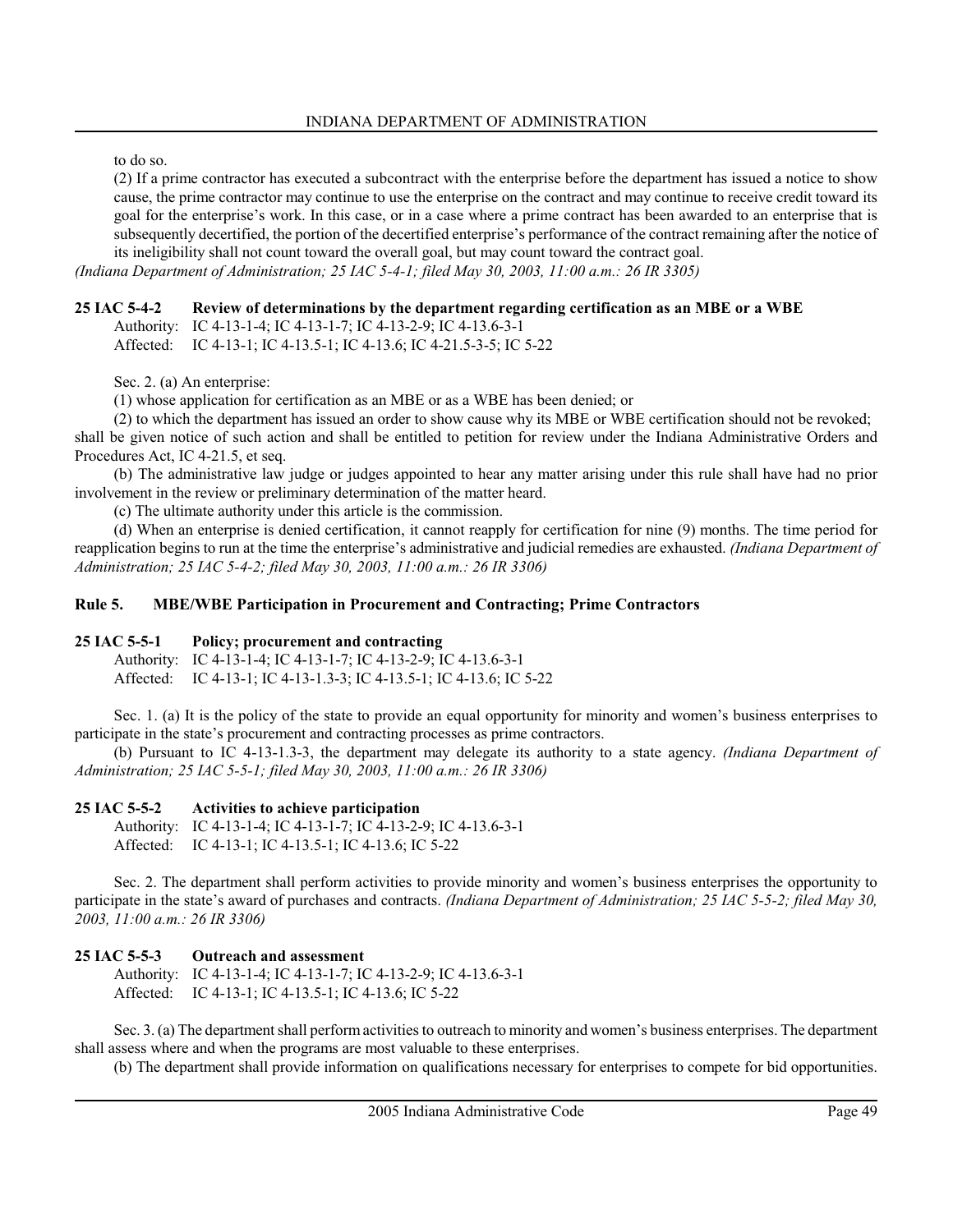(Indiana Department of Administration; 25 IAC 5-5-3; filed May 30, 2003, 11:00 a.m.: 26 IR 3306)

25 IAC 5-5-4 Promoting MBE/WBE participation as prime contractors

Authority: IC 4-13-1-4; IC 4-13-1-7; IC 4-13-2-9; IC 4-13.6-3-1 Affected: IC 4-13-1; IC 4-13.5-1; IC 4-13.6; IC 5-22

Sec. 4. The department shall provide and promote opportunities for minorities and women to participate in procurement and contracting opportunities as prime vendors. (Indiana Department of Administration; 25 IAC 5-5-4; filed May 30, 2003, 11:00 a.m.: 26 IR 3306)

### 25 IAC 5-5-5 Monitoring MBE/WBE participation as prime contractors

Authority: IC 4-13-1-4; IC 4-13-1-7; IC 4-13-2-9; IC 4-13.6-3-1 Affected: IC 4-13-1; IC 4-13.5-1; IC 4-13.6-4; IC 4-13.6-5; IC 5-22

Sec. 5. (a) In monitoring MBE/WBE participation in prime contract awards, the department shall do the following as it pertains to procurement and contracting at the agency level pursuant to IC 4-13.6-4 and IC 4-13.6-5:

(1) Establish a standard method to record solicitations of these procurements.

(2) The agency shall provide the department with such information as the department deems reasonably necessary to carry out the purposes of this rule, including:

(A) Information on the contractors contacted, including name, address, telephone number, fax, and e-mail.

- (B) The contractor's ethnicity and gender.
- (C) Whether or not the contractor is a small business.
- (D) Whether or not the contractor is new to the state's procurement process.
- (E) The contractor's bid amount (or that the contractor chose not to bid).
- (F) The person completing the form.
- (G) The personnel responsible for the solicitation.

(b) To monitor MBE/WBE participation in prime contract awards, the department shall do the following as it pertains to contracts other than procurement and contracting at the agency level:

(1) Monitor the lists of enterprises bidding to develop potential strategies to increase the number of bidders. The form for such recording should include, but not be limited to, the following:

- (A) Information on the contractors, including name, address, telephone number, fax, and e-mail.
- (B) The contractor's ethnicity and gender.
- (C) The reason or reasons the company has chosen not to bid.

(2) Establish a system to debrief bidders who do not win state contracts. The method of debriefing may include:

(A) Feedback to MBE and WBE bidders in general to ensure they are aware of the availability of information regarding bid tabulations.

(B) Work with small business assistance organizations to counsel MBE and WBE bidders in general on strengthening future proposals and understanding of state requirements.

(3) Maintain a list of bidders, consisting of information regarding all enterprises that bid or quote contracts. This list shall be used to compile and track those enterprises that have shown an interest in participating in the state's procurement and contracting processes. The information to be compiled shall include, but may not be limited to, the following:

(A) Company name, address, phone number, fax, and e-mail.

(B) Owner's name, gender, and ethnicity.

(C) If new to the state bid process, age of enterprise and gross annual receipts.

(D) For this bid, name of proposed subcontractors proposed, including, for each company, the company's name, owner's name, gender, and ethnicity.

(Indiana Department of Administration; 25 IAC 5-5-5; filed May 30, 2003, 11:00 a.m.: 26 IR 3307)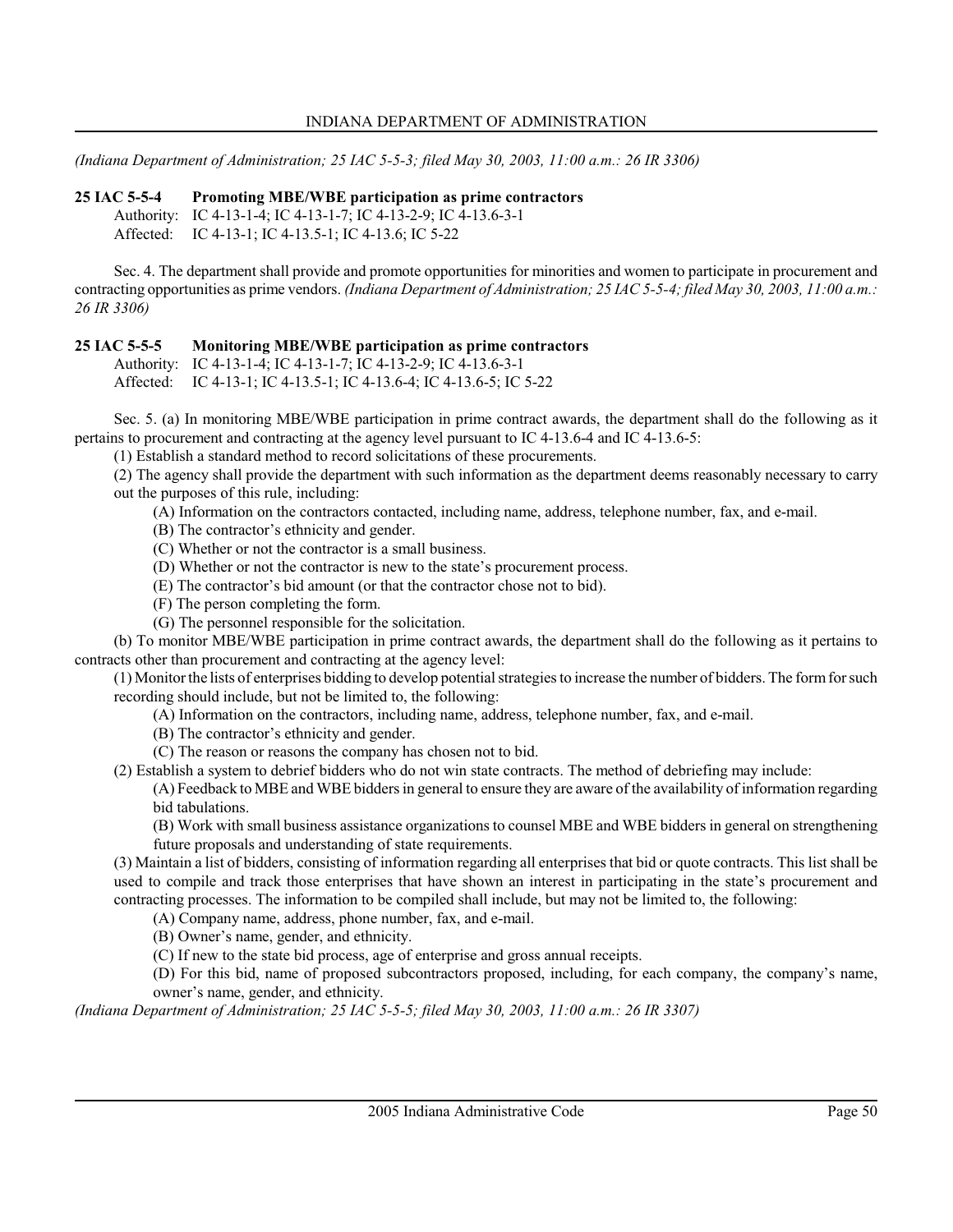#### 25 IAC 5-5-6 Reporting MBE and WBE participation as prime contractors Authority: IC 4-13-1-4; IC 4-13-1-7; IC 4-13-2-9; IC 4-13.6-3-1 Affected: IC 4-13-1; IC 4-13-16.5-1; IC 4-13.5-1; IC 4-13.6; IC 5-22

Sec. 6. All state agencies, as defined in IC 4-13-16.5-1, shall report to the department its award of prime contracts to MBEs and WBEs on a quarterly basis. The form of the report shall be in compliance with policies and procedures of the department. (Indiana Department of Administration; 25 IAC 5-5-6; filed May 30, 2003, 11:00 a.m.: 26 IR 3307)

### Rule 6. MBE and WBE Participation in Procurement and Contracting; Subcontractors

### 25 IAC 5-6-1 Promoting MBE and WBE participation as subcontractors

Authority: IC 4-13-1-4; IC 4-13-1-7; IC 4-13-2-9; IC 4-13.6-3-1

Affected: IC 4-13-1; IC 4-13-1.3-3; IC 4-13.5-1; IC 4-13.6; IC 5-22

Sec. 1. (a) The department shall provide and promote opportunities for minorities and women to participate in procurement and contracting opportunities as subcontractors.

(b) Pursuant to IC 4-13-1.3-3, the department may delegate its authority to a state agency. (Indiana Department of Administration; 25 IAC 5-6-1; filed May 30, 2003, 11:00 a.m.: 26 IR 3307)

#### 25 IAC 5-6-2 Monitoring MBE and WBE participation as subcontractors

Authority: IC 4-13-1-4; IC 4-13-1-7; IC 4-13-2-9; IC 4-13.6-3-1

Affected: IC 4-13-1; IC 4-13.5-1; IC 4-13.6; IC 5-22

Sec. 2. (a) In monitoring the participation of MBEs or WBEs as subcontractors, the department shall conduct preproject meetings with all subcontractors and prime contractors. The department shall determine which projects will require a preproject meeting. Items of discussion at the meeting shall include, but may not be limited to, the following:

(1) Subcontractors will learn when their services are likely to be needed.

(2) The department will explain the state's prompt payment program.

(3) The department will provide a review of MBE/WBE program requirements.

(4) The department will explain the state's nondiscrimination and antidiscrimination laws.

(b) All contract amendments and change order requests must include an explanation of how MBEs and WBEs will be used and the percentage represented above the current contract amount.

(c) Notify appropriate subcontractors when contracts are revised upward through amendments or change orders, or both.

(d) All prime contractors, including MBE and WBE prime contractors, must meet the contract goals through use of subcontractors. MBE and WBE prime contractors will get no credit toward the contract goal for the use of their own workforce. (Indiana Department of Administration; 25 IAC 5-6-2; filed May 30, 2003, 11:00 a.m.: 26 IR 3307)

#### 25 IAC 5-6-3 Reporting MBE and WBE participation as subcontractors

Authority: IC 4-13-1-4; IC 4-13-1-7; IC 4-13-2-9; IC 4-13.6-3-1 Affected: IC 4-13-1; IC 4-13-16.5-1; IC 4-13.5-1; IC 4-13.6; IC 5-22

Sec. 3. (a) In addition to requirements mentioned in other areas of the part, prime contractors shall be required to report all subcontractor participation, that is, MBE/WBE-certified subcontractors and non-MBE/WBE certified subcontractors. The report shall include, but may not be limited to, the following:

(1) Company name, address, telephone number, fax, and e-mail.

(2) Owner's name, gender, and type of qualifying membership.

(3) Name of contact person employed by the enterprise.

(4) Work the enterprise will perform and the approximate date when the subcontractors' work will commence (individually).

(5) Contract amount for services to be performed (individually).

(b) Each state agency, as defined in IC 4-13-16.5-1, shall report to the department its use of MBEs and WBEs as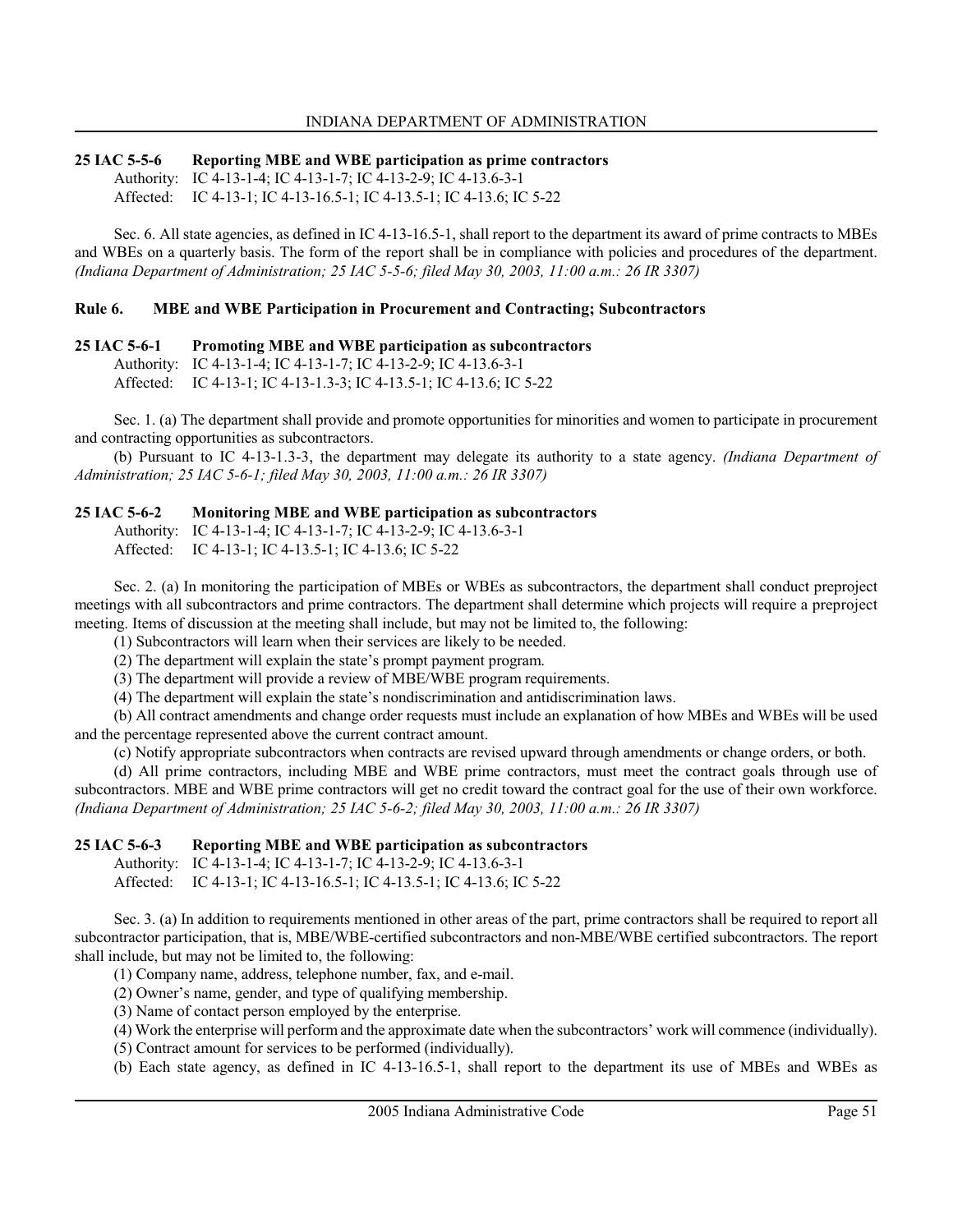subcontractors on a quarterly basis. The form of the report shall be in compliance with policies and procedures of the department. (Indiana Department of Administration; 25 IAC 5-6-3; filed May 30, 2003, 11:00 a.m.: 26 IR 3308)

#### 25 IAC 5-6-4 Procedure for subcontractor bid submission

Authority: IC 4-13-1-4; IC 4-13-1-7; IC 4-13-2-9; IC 4-13.6-3-1 Affected: IC 4-13-1; IC 4-13.5-1; IC 4-13.6; IC 5-22

Sec. 4. (a) In a case where the bidder has arranged to subcontract one hundred percent (100%) or more of the subcontractor goal to MBEs and WBEs, a completed MBE/WBE subcontractor plan shall be submitted along with the other required bid documents.

(1) All MBE and WBE subcontractors must be validated by the department prior to the award of the contract. The completed plan shall include the following information:

- (A) Name of the enterprise to be employed.
- (B) Phone number of the enterprise.
- (C) Name of a contact person from the enterprise.
- (D) Work the enterprise will perform and the approximate date when the MBEs work will commence.
- (E) Contract amount for services that will be performed.

(2) In a case where the bidder has had the MBE/WBE subcontractor plan approved, where that bidder has been awarded the contract, and where the awarded contract is one hundred thousand dollars (\$100,000) or more, the bidder shall submit participation reports monthly, or at more frequent intervals, as may be requested.

(3) The department reserves the right to periodically require progress reports from the contractor on projects less than one hundred thousand dollars (\$100,000) regarding continuing MBE and WBE participation.

(b) Purchases from MBE or WBE suppliers are allowed for MBE or WBE credit in the program. The maximum allowable credit will be limited to sixty percent (60%) of the total project goal. The supplier must perform a commercially useful function.

(c) In a case where the bidder has been unable to arrange to subcontract one hundred percent (100%) of the subcontract goal, but has been able to arrange to subcontract some of the goal to MBEs or WBEs, both a completed MBE/WBE subcontractor plan and a completed application for MBE/WBE program waiver shall be submitted with the other required bid documents, as prescribed. All MBE and WBE subcontractors must be validated by the department prior to the award of the contract. All forms are to be completed as described in subsection (a).

(d) In a case where the bidder has been unable to arrange to subcontract the goal percentage or in a case where no MBE or WBE participation is expected to occur, a completed application for MBE/WBE program waiver shall be submitted, along with the other required bid documents, as prescribed. The application for program waiver shall be used to demonstrate the bidder's efforts to employ MBEs and WBEs on the project. The application shall include the following information:

(1) Names of the MBE and WBE enterprises that the bidder has contacted or been contacted by.

- (2) Persons working at the enterprises who were contacted.
- (3) Phone numbers of the enterprises.
- (4) Types of contacts or communications.

(5) An explanation of the results obtained, such as price not competitive, unable to contact, or no response.

The state reserves the right to verify and seek further clarification of any information submitted.

(e) Compliance with this rule is considered to be a demonstration of the bidder's responsiveness and responsibility. Therefore, all statements shall be complete, legible, true, and correct and shall not omit material facts. Failure to provide complete and accurate MBE and WBE subcontractor plans using minority and women's business enterprises validated as MBEs and WBEs by the department or failure to provide applications for MBE/WBE program waivers, or both, may be the basis for rejection of the bid. (Indiana Department of Administration; 25 IAC 5-6-4; filed May 30, 2003, 11:00 a.m.: 26 IR 3308)

### Rule 7. Compliance

| 25 IAC 5-7-1 | Policy                                                               |
|--------------|----------------------------------------------------------------------|
|              | Authority: IC 4-13-1-4; IC 4-13-1-7; IC 4-13-2-9; IC 4-13.6-3-1      |
|              | Affected: IC 4-13-1; IC 4-13-16.5-1; IC 4-13.5-1; IC 4-13.6; IC 5-22 |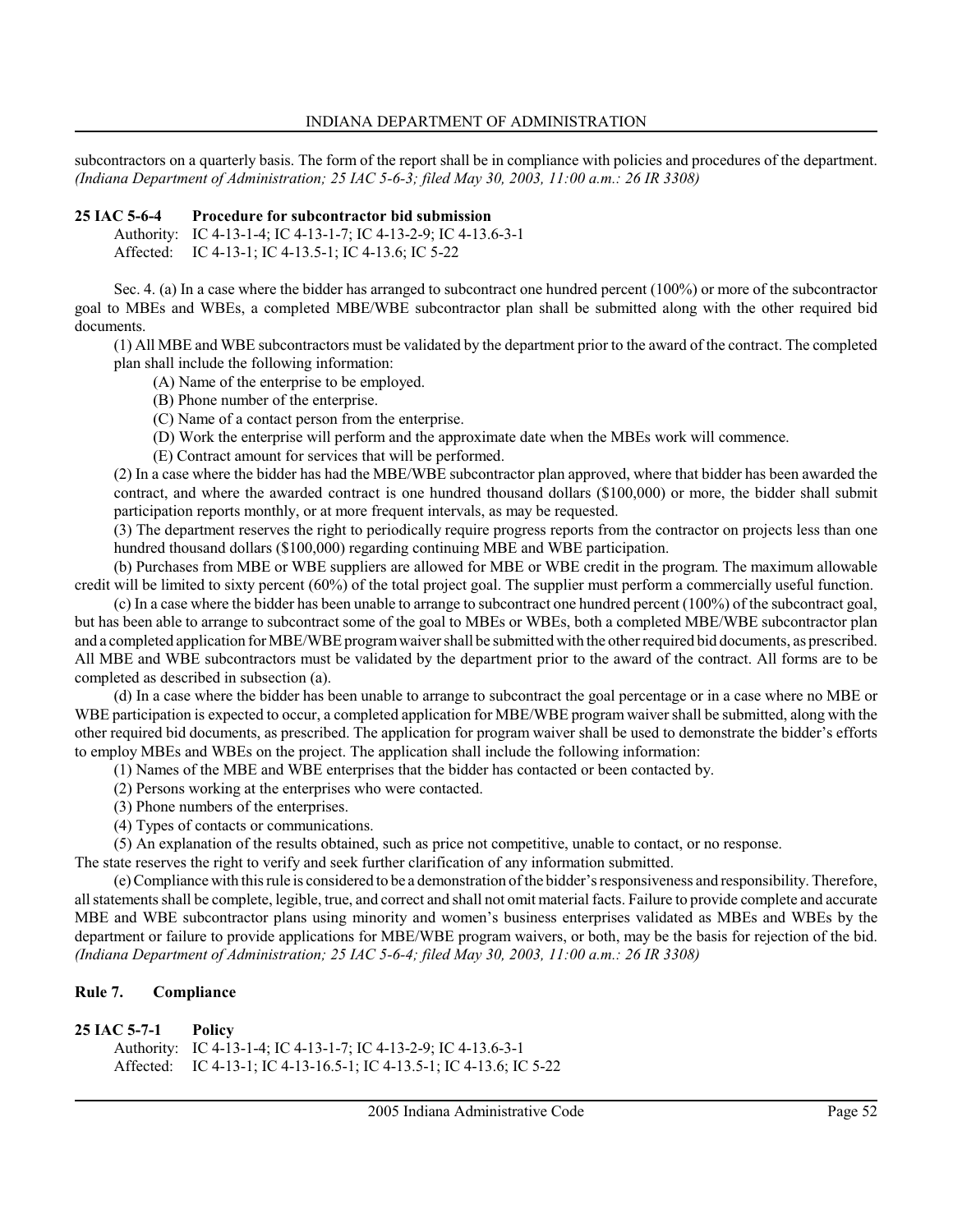Sec. 1. (a) The results of a Statistical Analysis of Utilization, conducted in accordance with IC 4-13-16.5-1, will determine the availability of qualifying minority and women's business enterprises in the marketplace.

(b) Should the Statistical Analysis of Utilization find statistically significant disparities in state contractual expenditures in specifically defined areas, as compared to the ready, willing, and able minority and women's business enterprises in the state, the department shall institute goals for procurement and contracting to remedy the disparate findings of the study. *(Indiana Department*) of Administration; 25 IAC 5-7-1; filed May 30, 2003, 11:00 a.m.: 26 IR 3309)

# 25 IAC 5-7-2 Parties to whom this rule applies

Authority: IC 4-13-1-4; IC 4-13-1-7; IC 4-13-2-9; IC 4-13.6-3-1 Affected: IC 4-13-1; IC 4-13-16.5-1; IC 4-13.5-1; IC 4-13.6; IC 5-22

Sec. 2. (a) This rule applies to all state agencies defined in IC 4-13-16.5-1 and 25 IAC 5-2-1(a)(19).

(b) This rule does not apply to state agencies whose purchases and contracts are not addressed in an applicable Statistical Analysis of Utilization. However, such state agencies shall provide reports to the department of MBE and WBE procurement and contracting. This information shall be incorporated as data for the next Statistical Analysis of Utilization. The state agency shall not be exempt from that point forward. (Indiana Department of Administration; 25 IAC 5-7-2; filed May 30, 2003, 11:00 a.m.: 26 IR 3309)

# 25 IAC 5-7-3 Goal setting

Authority: IC 4-13-1-4; IC 4-13-1-7; IC 4-13-2-9; IC 4-13.6-3-1 Affected: IC 4-13-1; IC 4-13-16.5-1; IC 4-13.5-1; IC 4-13.6; IC 5-22

Sec. 3. (a) The goal setting shall be subject to the following provisions:

(1) The goals shall be updated annually, during the month of March, to go into effect July 1 of the same year.

(2) The goals shall reflect current utilization and availability.

(3) The goals will apply to procurements and contracts as awarded, and to change orders, amendments, and other modifications to the contract, which affect contract value.

(4) In accordance with IC 4-13-16.5-1, the findings of discrimination shall be updated, and the continuance of the goals shall be subject to the results of that review.

(b) Upon approval of the commission, the department may set overall MBE and WBE goals, which may be met through the use of prime contractors, subcontractors, suppliers, joint ventures, or other arrangements that afford meaningful opportunities for MBE and WBE participation.

(c) Upon approval of the commission, the department may set specific MBE and WBE goals in the areas of construction, professional services, suppliers, and other business services based on the disparate findings of the Statistical Analysis of Utilization.

(d) Goals set by the department shall incorporate the availability of MBEs and WBEs to perform the work and the availability of MBEs and WBEs in the location where the work is to be done.

(e) Subgoals may be set, wherein specific race and gender goals are set, incorporating the findings of the study, and in accordance with applicable laws.

(f) Goals may vary on individual contracts. However, the combined participation shall represent the MBE and WBE participation for the year. (Indiana Department of Administration; 25 IAC 5-7-3; filed May 30, 2003, 11:00 a.m.: 26 IR 3309)

# 25 IAC 5-7-4 Compliance monitoring

Authority: IC 4-13-1-4; IC 4-13-1-7; IC 4-13-2-9; IC 4-13.6-3-1 Affected: IC 4-13-1; IC 4-13.5-1; IC 4-13.6; IC 5-22

Sec. 4. (a) In the management of this program, the department shall exercise its rights to employ all available administrative actions and remedies to ensure that the goals and intent of the program are successfully met. Therefore, the department shall serve as the final authority in the authentication, acceptance, and certification of MBE and WBE enterprises according to the criteria established in this article.

(b) The department shall be final authority in the review, acceptance, and approval of all MBE and WBE affidavits and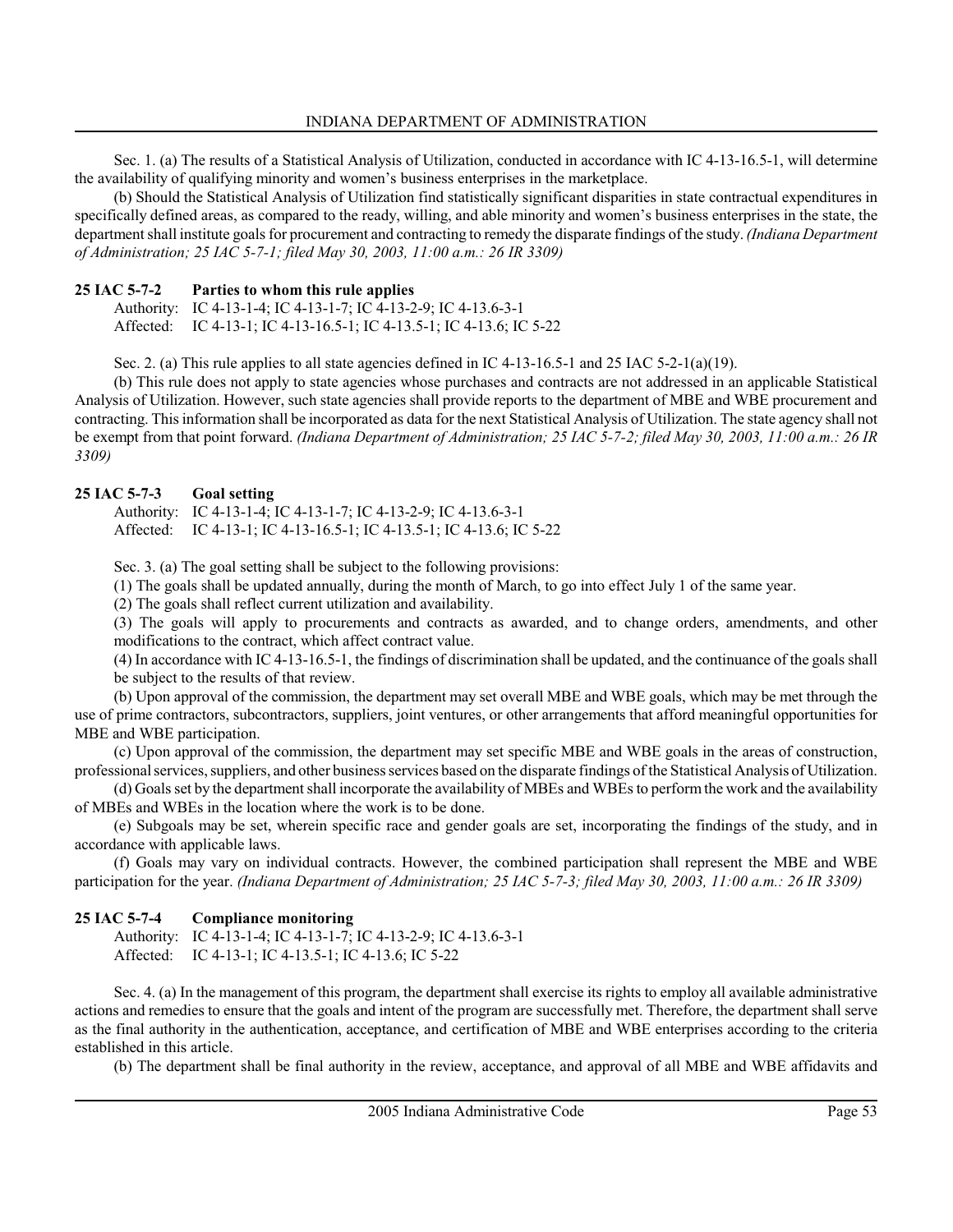subcontractor plans, and applications for MBE/WBE program waivers, which are included in bid packages. In the performance of these duties, the department shall:

(1) Review all MBE and WBE affidavits and subcontractor plans, and applications for MBE or WBE program waivers, after the bid opening and before the award of the contract, in order to verify the authenticity of the documents and the successful bidder's adherence to the rules and regulations set forth in the contract documents.

(2) Contact and interview the successful bidder or its listed subcontractors and material suppliers if further information is required to establish authenticity and to issue approval of the submitted documentation.

(3) Conduct audits, as necessary, of the accounting records of the successful bidder and the MBE and WBE participants to determine and establish their authenticity for the final acceptance and approval of the documentation.

(4) Issue an official NOTICE OF REJECTION when it has been determined that the successful bidder has not complied with the instructions set forth in the contract documents and this rule. The department may direct the successful bidder to submit revised documentation within five (5) working days or file for an official application for MBE/WBE program waiver. The department shall reserve the right to reject any and all bids when the successful bidder fails to respond to the department's request.

(5) Issue an official NOTICE OF CONDITIONAL APPROVAL when the following has been determined:

- (A) That the successful bidder has demonstrated a good faith effort towards compliance to the program, but when one
- (1) or more of the MBE or WBE enterprises listed does not conform to the guidelines of this article.

(B) When the levels of participation do not reach the goal of the project.

After a review of the situation and circumstances, the successful bidder may be directed to submit a revised MBE or WBE subcontractor plan or may be granted an official MBE/WBE program waiver, thereby allowing an exception to the goal for the project or any portion thereof.

(6) Issue an approval of the MBE or WBE subcontractor plan when it has been determined that the successful bidder has achieved compliance with the project goal.

(7) Issue an MBE/WBE program waiver from all or part of the project goal when it has been determined that the successful bidder has employed a good faith effort towards compliance to the program and when it has been determined that the realization of the project goal will not be feasible because of circumstances which are beyond the control of the bidder.

(8) Make recommendations to the appropriate agencies for further investigation if misrepresentation is suspected.

(c) The department is the final authority in the review and acceptance of the successful bidder's MBE and WBE program participation reports. Therefore, the department reserves the right to do the following:

(1) Receive copies, on a timely basis or upon demand, of all reports for the expressed purpose of review, acceptance, or rejection. Timeliness of submittal, accuracy, and completeness will be subject to close scrutiny in the execution of this process.

(2) Conduct interviews with the appropriate personnel or designated representatives from an enterprise, as necessary, to determine and establish authenticity for acceptance of the reports.

(3) Conduct audits of the accounting records of an enterprise to determine accuracy in reporting and to establish authenticity for acceptance of the reports.

(4) Direct the successful bidder and the MBE and WBE participants, or all, to provide, as necessary, additional documentation to establish authenticity for acceptance of the reports.

(5) Make recommendations to the appropriate agencies for further investigation if misrepresentation is suspected.

(d) Because the attainment of the project goal has been established through contractual provisions with the prime contractor, the department shall consider the prime contractor to be the sole source of responsibility for goal attainment and project administration and shall, therefore, be held accountable for the actions of all of its subcontractors, including those subcontractors who have subcontracted work to MBE and WBE contractors or who have purchased materials from MBE and WBE suppliers.

(e) The department may employ its authority to make determinations of responsiveness and responsibility based on the actions of the subcontractors regarding adherence to Indiana laws and rules. (Indiana Department of Administration; 25 IAC 5-7-4; filed May 30, 2003, 11:00 a.m.: 26 IR 3309)

```
25 IAC 5-7-5 Application for MBE/WBE program waiver
     Authority: IC 4-13-1-4; IC 4-13-1-7; IC 4-13-2-9; IC 4-13.6-3-1
     Affected: IC 4-13-1; IC 4-13.5-1; IC 4-13.6; IC 5-22
```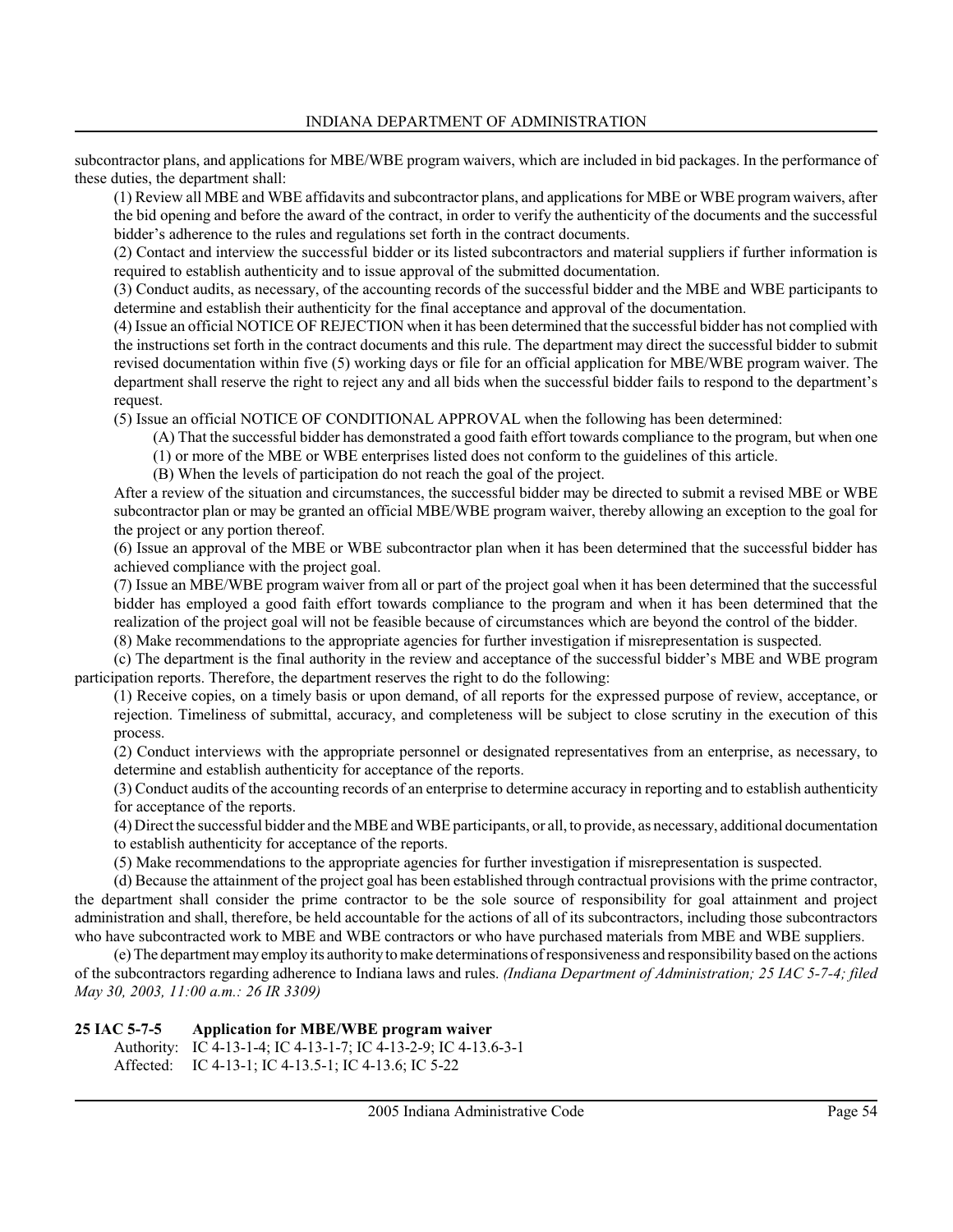Sec. 5. (a) In cases where the contractor is unable to meet the project goal, the contractor may petition the department for relief from that goal by filing an application for MBE/WBE program waiver. The application for MBE/WBE program waiver shall show all reasonable good faith efforts that were made by the contractor for the purpose of fulfilling the project goal. Such reasonable efforts shall include, but may not be limited to, the following:

(1) Documentation of direct contact or negotiations with MBEs and WBEs for specific contracting opportunities, the actions taken shall be reported in a manner that will include the following items:

(A) A detailed statement of the efforts made to negotiate with MBEs and WBEs, including the following:

(i) The names, addresses, and telephone numbers of MBEs and WBEs contacted.

(ii) A detailed statement of the reason why prospective agreements were not reached.

(B) A detailed statement of the efforts made to select portions of the work proposed to be performed by MBEs and WBEs in order to increase the likelihood of achieving the stated goal.

(2) Documentation of any advertising that the contractor performed in the search for prospective MBEs and WBEs for the contract.

(3) Documentation of any notifications that the contractor provided to minority business assistance agencies for the purpose of locating prospective MBEs and WBEs for the contract.

(4) Documentation of the contractor's efforts to research other possible areas of participation, including, but not limited to, any of the following:

(A) Suppliers.

(B) Shipping or transport enterprises.

(C) Engineering enterprises.

(D) Any other role that may contribute to the production and delivery of the product or service specified in the contract. (5) Documentation regarding the contractor's affirmative action policies or programs as they pertain to the utilization of MBEs

and WBEs. This documentation should also provide an explanation of the methods used to carry out the affirmative action policies.

(6) Documentation relevant to any other efforts the contractor has made to assist MBEs and WBEs in overcoming the traditional barriers of participation in the industry affected by the contract.

(b) When considering an application for MBE/WBE program waiver, the department will consider the following, including, but not limited to:

(1) The methods utilized by the contractor.

(2) The time the contractor has allowed for a meaningful response to its solicitations.

(3) Statements received from MBEs and WBEs who have been listed as having been contacted by the contractor.

(c) The contractor shall maintain adequate records of all relevant data with respect to the utilization and attempted utilization of MBEs and WBEs and shall provide full access to these records to the department upon its request to inspect them. (Indiana Department of Administration; 25 IAC 5-7-5; filed May 30, 2003, 11:00 a.m.: 26 IR 3310)

# 25 IAC 5-7-6 Grant of waiver from project goal

Authority: IC 4-13-1-7; IC 4-13-2-9; IC 4-13.6-3-1 Affected: IC 4-13-16.5; IC 5-16-6.5; IC 22-9-1-10

Sec. 6. Upon review and analysis of the documentation supplied to the department by the contractor, a determination will be made and the contractor will be promptly notified of the results. Such results may include the following:

(1) Notification that the contractor has been granted a waiver from the project goal and has been authorized to proceed without any MBE or WBE participation on the contract.

(2) Notification that the contractor has been granted a partial waiver from the project goal and has been authorized to proceed when MBE and WBE participation is greater than zero (0), but less than the project goal.

(3) Notification that further information will be required before a final determination may be made.

(4) Notification that the application for MBE/WBE program waiver has not been granted. In such a case, the following action may result:

(A) The contractor may be required to provide further information.

(B) The contractor's bid may be rejected.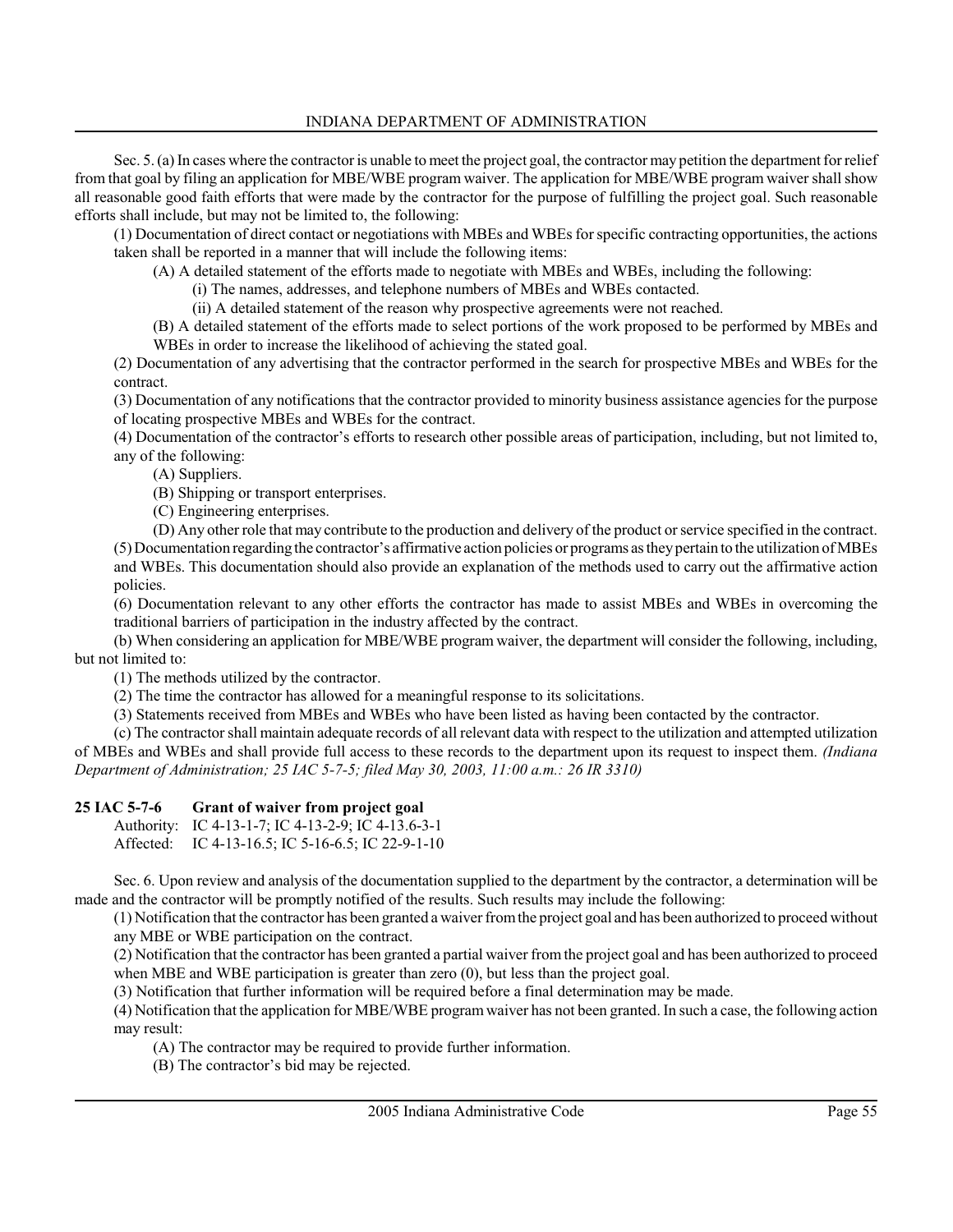(Indiana Department of Administration; 25 IAC 5-7-6; filed May 30, 2003, 11:00 a.m.: 26 IR 3311)

### 25 IAC 5-7-7 Appeals process for bid rejection or denial of waiver

Authority: IC 4-13-1-7; IC 4-13-2-9; IC 4-13.6-3-1 Affected: IC 4-13-16.5; IC 5-16-6.5; IC 22-9-1-10

Sec. 7. (a) Upon notification that the application for MBE program waiver has been denied, the contractor may request a hearing with the MBE compliance review committee. The request for the hearing shall be directed to:

M/WBE Compliance Review Committee

c/o Indiana Department of Administration

Indiana Government Center-South

402 West Washington Street

Indianapolis, Indiana 46204.

(b) In the appeals process, the committee shall be responsible for the following activities:

(1) Arrange a time and place to hear the contractor's appeal within five (5) working days of the date of the receipt of the contractor's request for the hearing.

(2) Provide the contractor with every opportunity to present the reason for the appeal.

(3) Review and discuss all of the information at hand, including the following:

(A) MBE or WBE availability.

- (B) The contractor's original efforts towards MBE and WBE utilization.
- (C) Statements from MBEs or WBEs listed in the documentation supplied by the contractor.
- (D) The arguments offered by the contractor at the hearing.
- (4) Arrive at a final determination within five (5) working days after the conclusion of the appeal hearing.

(c) If the contractor is dissatisfied with the decision made by the M/WBE compliance review committee, the contractor may submit to the commissioner within five (5) working days after receipt of the committee's decision, a written request for review and reconsideration, stating with particularity the basis of its objections. The request for review may be accompanied by such additional written material as the contractor deems relevant to the review. The commissioner, or his or her designee, will consider the request and issue a written decision within ten (10) working days after receipt of all material. Failure of the commissioner to respond within ten (10) working days will be deemed a confirmation of the committee's decision. (Indiana Department of Administration; 25 IAC 5-7-7; filed May 30, 2003, 11:00 a.m.: 26 IR 3311)

# 25 IAC 5-7-8 Sanctions; contractors

Authority: IC 4-13-1-7; IC 4-13-2-9; IC 4-13.6-3-1 Affected: IC 4-13-16.5; IC 5-16-6.5; IC 22-9-1-10; IC 35-43-5-9; IC 35-44-2-1

Sec. 8. (a) In the event of a violation of this rule, the department shall notify the contractor of the violations and will seek a course of action to correct them. The selected course of action may include the recommendation for the imposition of sanctions for material breach of contract if any of the following are determined:

(1) The contractor has not demonstrated a good faith effort to comply with this rule.

(2) The contractor has failed to cooperate in providing information regarding its good faith efforts to comply with this rule.

(3) The contractor provides false or misleading information concerning its minority business enterprise contracting activity or in relation to the contractor's good faith efforts to comply with this rule.

(4) The contractor fails to make prompt payment to a minority business for services, materials, or labor, whether with respect to the present contract or a previous contract between the contractor and the minority business, unless the contractor, in good faith, contests the payment or any part of it. The contractor fails to promptly pay the uncontested part to the minority business in the event the contractor, in good faith, contests part of a payment.

(5) The business enterprise provides false or misleading information concerning its status as a bona fide entity, which is owned and actively controlled by racial minorities.

(6) The contractor subjects an MBE or WBE to unlawful discriminatory conduct.

(b) In the event that it is determined that a violation of this rule has occurred, the department may elect to immediately employ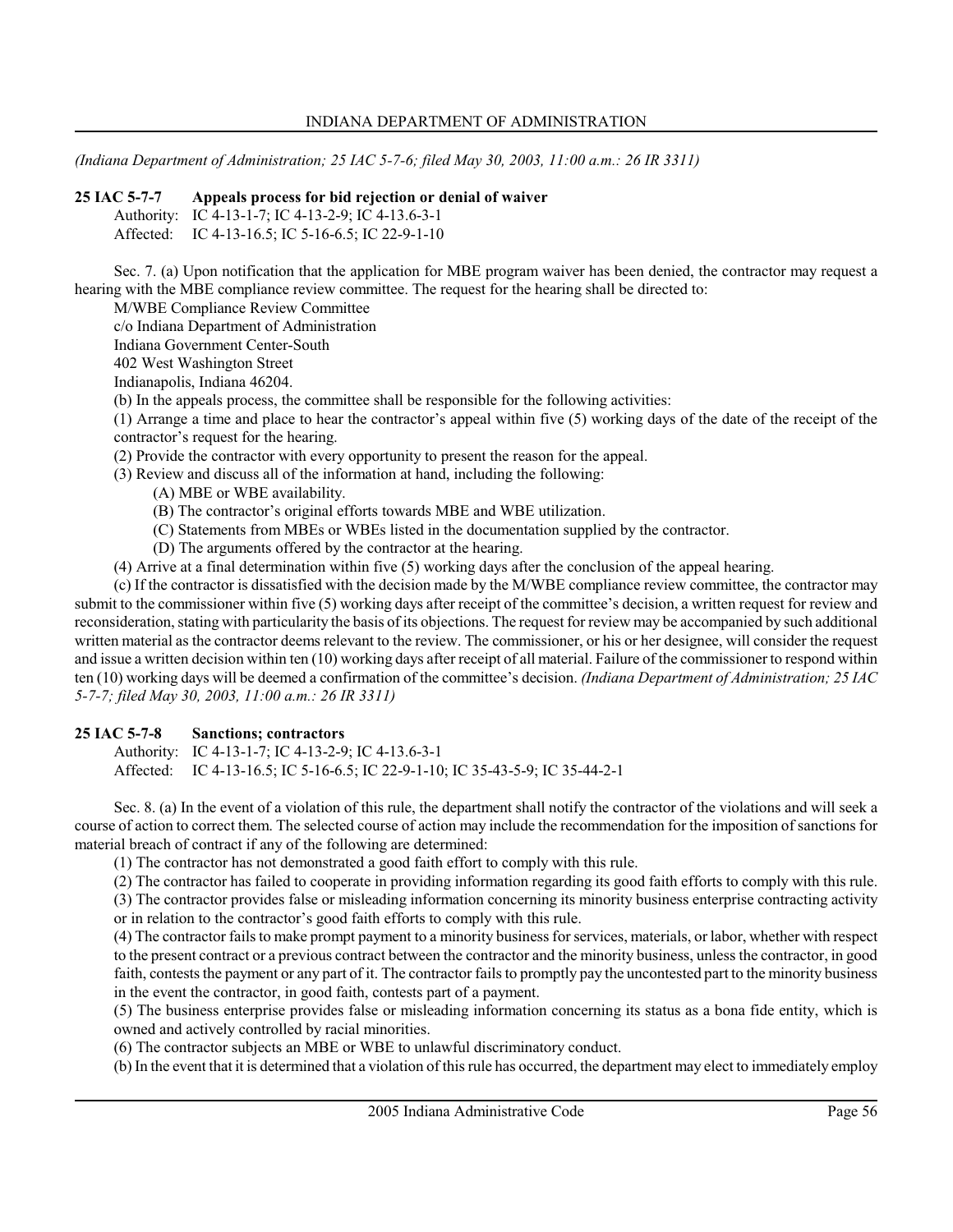one (1) or more of the following sanctions:

(1) Withholding payments on the specific contract in which the deficiency is known to exist until such time that satisfactory corrective measures are made.

(2) Adjustment to payments due or the permanent withholding of retainages of the specific contract in which the deficiency is known to exist.

(3) Suspension or termination of the specific contract in which the deficiency is known to exist. In the event that this sanction is employed, the contractor will be held liable for any consequential damages arising from the suspension or termination of the contract, including damages caused as a result of the delay or from increased prices incurred in securing the performance of the balance of the work by other contractors.

(4) Recommendation to the certification board to revoke the contractor's certification status with the public works division of the department. This recommendation may result in the suspension or revocation of the contractor's ability to perform on future state contracts for a period no longer than thirty-six (36) months.

(5) Suspension, revocation, or denial of the MBE or WBE certification and eligibility to participate in the MBE or WBE program for a period of not more than thirty-six (36) months.

(c) In the event that sanctions are required, they may be employed immediately. Suspension or stay is in the sole discretion of the commissioner.

(d) In the event that the contractor has provided false or misleading information, the department may elect to provide the information to the appropriate investigating agencies for investigation and enforcement of any possible criminal violations or relevant statutes under IC 35-43-5-9 or IC 35-44-2-1.

(e) In the event that the contractor fails to pay the minority business in a timely manner or fails to satisfactorily resolve any outstanding claims, the department may elect to withhold the disputed amount from the payments due to the contractor and may elect to suspend or terminate the contract.

(f) In the event that the minority business enterprise has provided false or misleading information, the department may elect to provide the information to the appropriate investigating agencies for investigation and enforcement of any possible criminal violations of relevant statutes. (Indiana Department of Administration; 25 IAC 5-7-8; filed May 30, 2003, 11:00 a.m.: 26 IR 3312)

#### 25 IAC 5-7-9 Appeals process for violations ruling or sanctions imposed

Authority: IC 4-13-1-7; IC 4-13-2-9; IC 4-13.6-3-1 Affected: IC 4-13-16.5; IC 5-16-6.5; IC 22-9-1-10

Sec. 9. (a) Upon notification of the determination of rules violations or sanctions imposed, the contractor may request a hearing before the MBE compliance review committee. The request for the hearing of an appeal shall be directed to:

M/WBE Compliance Review Committee

c/o Indiana Department of Administration

Indiana Government Center-South

402 West Washington Street

Indianapolis, Indiana 46204.

(b) In the appeals process, the committee shall be responsible for the following activities:

(1) Arrange a time and place to hear the contractor's appeal within five (5) working days of the date of the receipt of the contractor's request for the hearing.

(2) Provide the contractor with every opportunity to present the basis for the appeal.

(3) Review and discuss all of the information at hand and the arguments offered by the contractor at the hearing.

(4) Arrive at a final determination within five (5) working days after the conclusion of the hearing.

(c) If the contractor is dissatisfied with the decision made by the M/WBE compliance review committee, the contractor may submit to the commissioner within five (5) working days after receipt of the committee's decision, a written request for review and reconsideration, stating with particularity the basis of its objections. The request for review may be accompanied by such additional written material as the contractor deems relevant to the review. The commissioner, or his or her designee, will consider the request and issue a written decision within ten (10) working days after receipt of all material. Failure of the commissioner to respond within ten (10) working days will be deemed a confirmation of the committee's decision. (Indiana Department of Administration; 25 IAC 5-7-9; filed May 30, 2003, 11:00 a.m.: 26 IR 3312)